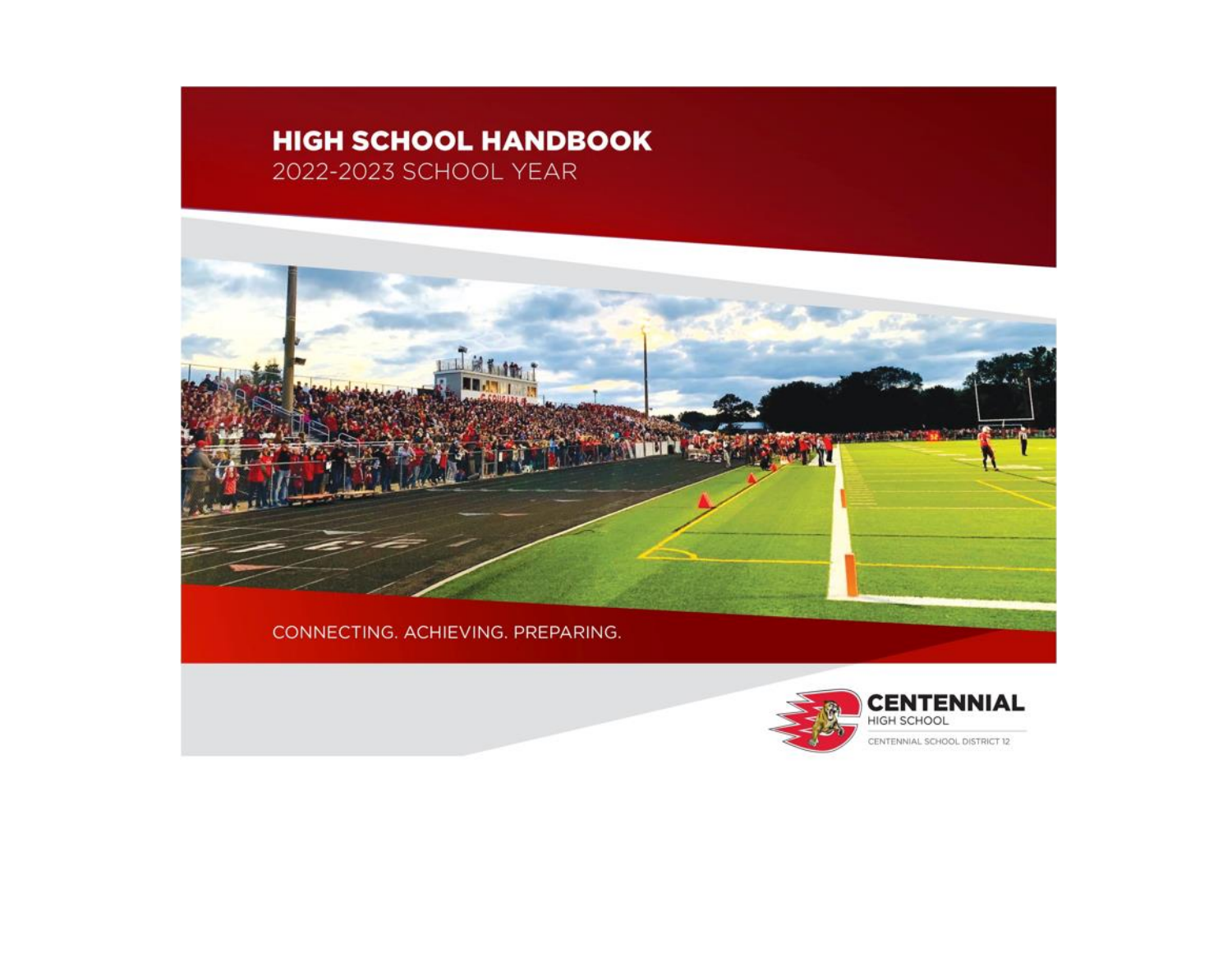### **2022-23 Student Handbook Table of Contents**

| Employment Background Checks1                      |
|----------------------------------------------------|
| Equal Access to School Facilities1                 |
|                                                    |
|                                                    |
|                                                    |
|                                                    |
| Interviews of Students by Outside Agencies3        |
|                                                    |
| <b>Destiny Library System</b>                      |
| <b>Textbook/Technology Recovery Policy</b>         |
| <b>Outstanding Textbooks &amp; Technology/Fees</b> |
| Lost/Damaged Library Books & Technology            |
| <b>LUNCH - NUTRITION SERVICES5</b>                 |
|                                                    |
|                                                    |
| NOTICE OF VIOLENT BEHAVIOR BY STUDENTS             |
|                                                    |
| <b>PARENT/TEACHER CONFERENCES &amp; SCHOOL</b>     |
|                                                    |
| <b>PLEDGE OF ALLEGIANCE [*]7</b>                   |
|                                                    |
| <b>Daily</b>                                       |
| 2 - Hour Late Start Schedule                       |
| Pep fest A & B Schedule                            |
| <b>Recognition Schedule</b>                        |
|                                                    |

**Semester Testing Schedule**

| <b>SCHOOL CLOSING INFO &amp; PROCEDURES10</b>        |
|------------------------------------------------------|
| Snow Days Info                                       |
| How the Community is Notified                        |
| E-Learning Days instead of Traditional Snow Days     |
|                                                      |
| Lockers and Personal Possessions within a Locker [*] |
| <b>Desks</b>                                         |
| <b>Personal Possessions and Student's Person</b>     |
| Vehicles on Campus [**]                              |
| interventions                                        |
| <b>Patrols and Inspections</b>                       |
| Search of the Interior of a Student's Motor Vehicle  |
| <b>STUDENT PUBLICATIONS &amp; MATERIALS13</b>        |
| DISTRIBUTION OF NONSCHOOL-SPONSORED                  |
|                                                      |
| SCHOOL SPONSERED STUDENT PUBLICATION13               |
|                                                      |
|                                                      |
| <b>TRANSPORTATION OF PUBLIC SCHOOL</b>               |
|                                                      |
| <b>Extracurricular Transportation</b>                |
| <b>VIDEO AND AUDIO RECORDINGS15</b>                  |
| <b>School Buses</b>                                  |
| <b>Places Other Than Buses</b>                       |

**SCHOOL ACTIVITIES……………………….………...….9**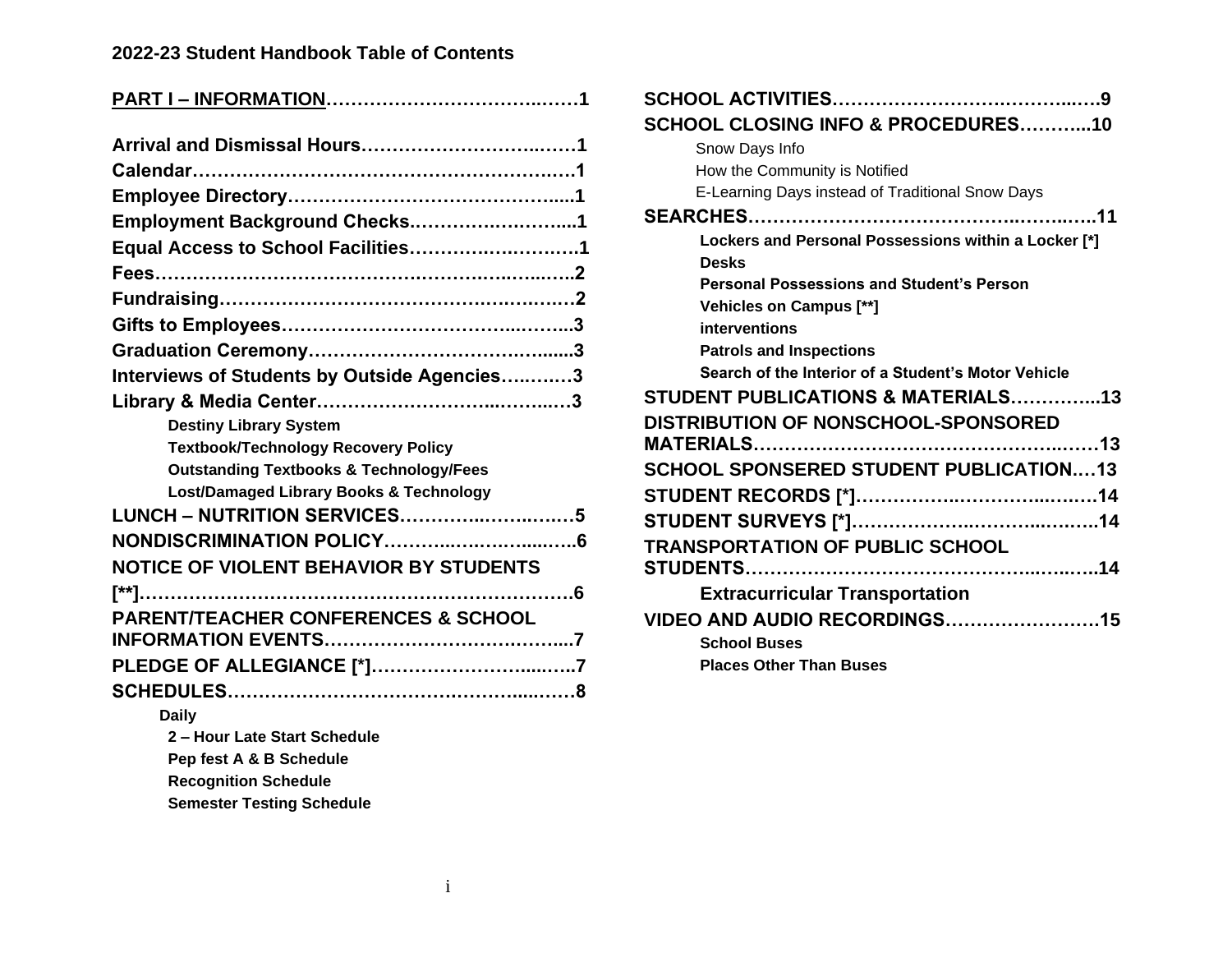|--|

| <b>ALTERNATIVE EDUCATION OPPORTUNITIES</b>        |
|---------------------------------------------------|
|                                                   |
|                                                   |
|                                                   |
|                                                   |
| <b>Grade Point Average (GPA)</b>                  |
| <b>Grading Scale</b>                              |
| <b>Weighted Grades</b>                            |
| <b>Graduation Academic Recognition</b>            |
|                                                   |
| <b>Report cards</b>                               |
| <b>Mid-semester Markings</b>                      |
| <b>Transcripts (Official &amp; Unofficial)</b>    |
| <b>GRADUATION REQUIREMENTS [*]20</b>              |
| <b>Course Credits Required</b>                    |
| <b>Graduation Standards Requirements</b>          |
| <b>Minnesota Academic Standards</b>               |
|                                                   |
|                                                   |
|                                                   |
| POST-SECONDARY ENROLLMENT OPTIONS23               |
| <b>VOCATIONAL OPPORTUNITIES ANNUAL</b>            |
|                                                   |
|                                                   |
|                                                   |
| <b>Student Participation in Statewide Testing</b> |
| <b>Accommodations</b>                             |
| PARENT RIGHT TO KNOW [*]24                        |
|                                                   |

# **PART III – RULES AND DISCIPLINE…………………..25**

| <b>Attendance Policy Philosophy</b>  |
|--------------------------------------|
| <b>Assignment of Responsibility</b>  |
| <b>Student</b>                       |
| <b>Parent</b>                        |
| <b>Teacher</b>                       |
| Administrator/Counselor              |
| <b>Attendance Guidelines</b>         |
| <b>Closed Campus</b>                 |
| <b>Sign In/Out Procedures</b>        |
| <b>Participation Points</b>          |
| <b>Attendance-Off Campus Options</b> |
| <b>Absences</b>                      |
| <b>Classification of Absences</b>    |
| Excused                              |
| <b>Exempt/School Sponsored Event</b> |
| <b>Excessive</b>                     |
| <b>Truancy/Unexcused</b>             |
| <b>Consequences</b>                  |
| <b>Tardiness</b>                     |
| <b>Homework Requests</b>             |

| Conduct on School Buses & Consequences for Misbehavior [**] |  |
|-------------------------------------------------------------|--|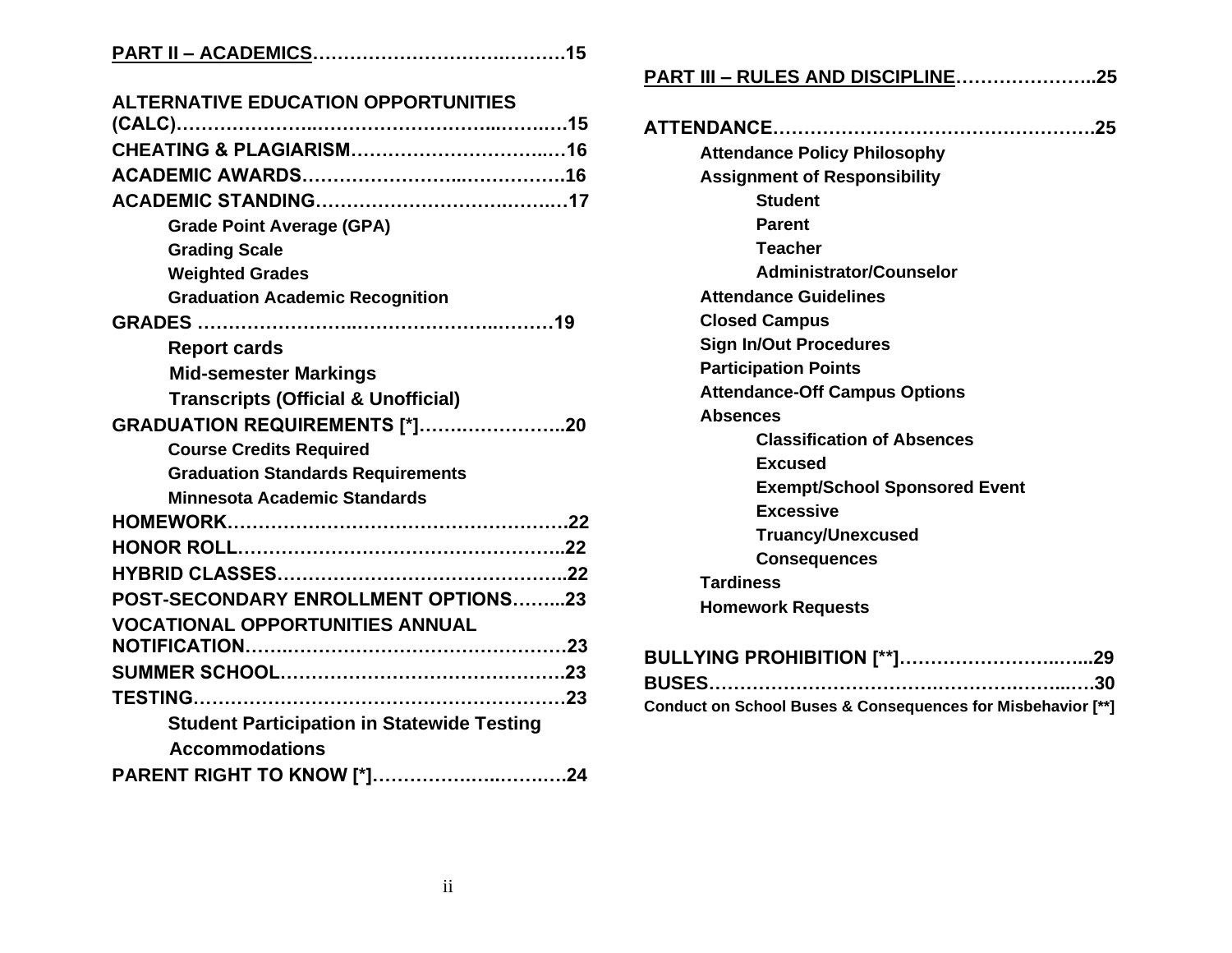# **CELL PHONES AND OTHER ELECTRONIC**

| <b>Responsible Student Use of</b>                        |
|----------------------------------------------------------|
| <b>Personally Owned Devices</b>                          |
| <b>Inappropriate Communication</b>                       |
| <b>Electronic Devices Expectation &amp; Consequences</b> |
|                                                          |
| <b>Student Respect and Responsibility Procedures</b>     |
| Classroom, lunchroom, hallway,                           |
| school property, school activity, event                  |
| <b>Consequences for Violations</b>                       |
| <b>Student Code of Conduct/Discipline Procedures</b>     |
| <b>Severe Behaviors</b>                                  |
| <b>Consequences</b>                                      |
| Suspensions/Expulsions/Exclusions/PARR                   |
|                                                          |
| <b>Consequences</b>                                      |
| <b>Dress/Appearance</b>                                  |
| DRUG-FREE SCHOOL & WORKPLACE38                           |
| HARASSMENT & VIOLENCE PROHIBITION [*]38                  |
|                                                          |
| <b>INTERNET ACCEPTABLE USE &amp; SAFETY40</b>            |
| <b>PARKING ON SCHOOL DISTRICT PROPERTY40</b>             |
| <b>Students</b>                                          |
| <b>Visitors</b>                                          |
| <b>TOBACCO-FREE SCHOOLS [**]42</b>                       |
| <b>Chemical &amp; Tobacco Violations</b>                 |

| <b>Consequences</b>                                |  |
|----------------------------------------------------|--|
| PART IV - HEALTH AND SAFETY45                      |  |
|                                                    |  |
| <b>ASBESTOS MANAGEMENT UPDATE [*]45</b>            |  |
|                                                    |  |
| EMERGENCY CONTACT INFORMATION46                    |  |
|                                                    |  |
| <b>First Aid</b>                                   |  |
| <b>Communicable Diseases</b>                       |  |
| <b>Health Services</b>                             |  |
| <b>Immunizations</b>                               |  |
| <b>Medications at School during the School Day</b> |  |
| PESTICIDE APPLICATION NOTICE [*]47                 |  |
|                                                    |  |
| <b>VISITORS IN DISTRICT BUILDINGS 49</b>           |  |
| <b>CHS Visitor Policy</b>                          |  |
|                                                    |  |

[\*] Notice required by statute [\*\*] Notice required by policy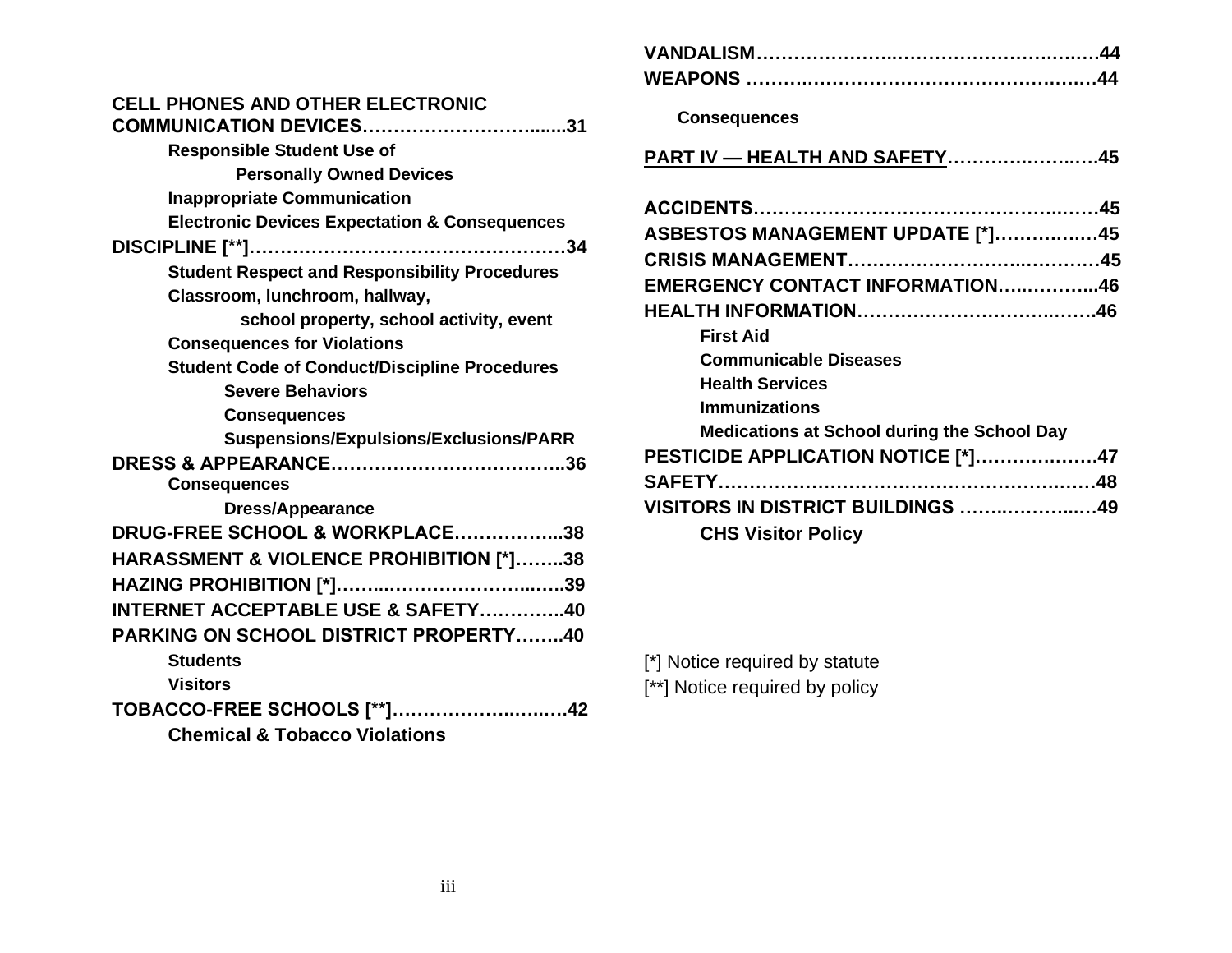#### **GENNERAL INFORMATION**

#### **Centennial School District**

Centennial School District 12 is the connecting hub for the communities of Blaine, Centerville, Circle Pines, Lexington and Lino Lakes, located 20 minutes north of Minneapolis and St. Paul. With nine exceptional schools serving more than 6,400 students, Centennial offers a track record of academic success combined with a consistent district-wide drive for improvement. Annually, Centennial students score significantly higher than the state averages in reading and math. The district's high school graduation rate of 94.9% is at the top of Minnesota's rankings.

Centennial's schools are safe and filled with respectful students who are a wonderful reflection of and contributors to the community. The district's vibrant learning environments and personalized, team approach support the strengths and address the challenges of each individual student. The curriculum throughout K-12 is focused on the knowledge and skills necessary for success in the 21st century. Importantly, Centennial is distinguished by its use of data to drive achievement, its innovative use of technology, and its exceptional faculty, 78% of whom hold a master's degree.

A transparent and good steward of public resources, Centennial is guided by a strategic plan developed in collaboration with staff, parents, and community members. As a district that encourages, listens and responds, Centennial is the pride of our five communities with 86% of resident students choosing Centennial, nearly 90% of parents rating teachers as "excellent," and 91% saying students are well prepared for college.

#### **Handbook Purpose and Layout**

This Student Handbook has been developed to help the School District provide important information and notices to students and parent/guardians. The handbook is intended to address many of the commonly asked questions and address issues that occasionally arise. It includes notices required by law and/or School Board Policy. Any conflicts between the language in the student handbook and school district policy will be resolved in favor of the policy.

The handbook is comprised of four parts:

- 1) Information;
- 2) Academics;
- 3) Rules and Discipline; and
- 4) Health and Safety.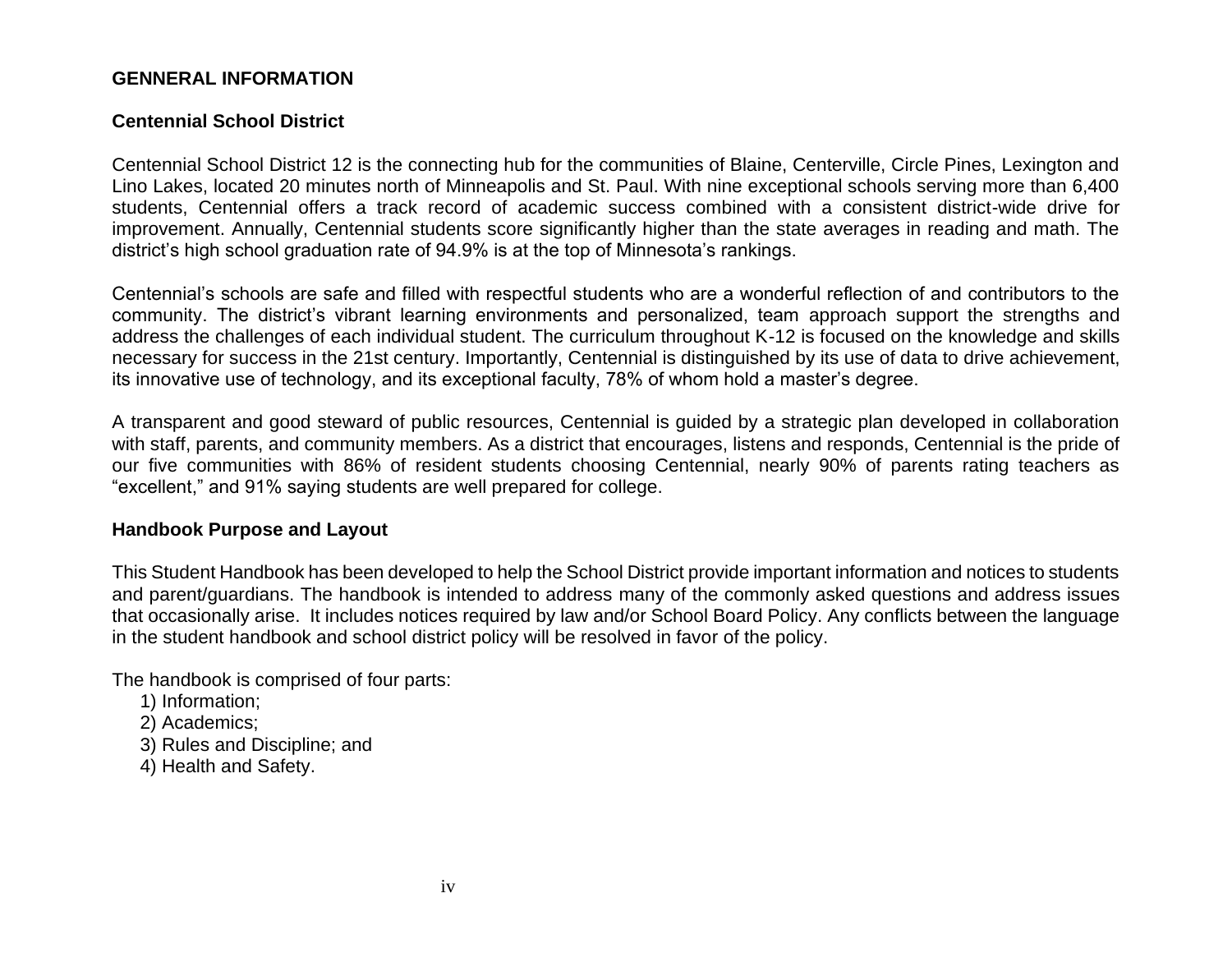### **School Board Polices**

Centennial's School Board Policies are in alignment with those of the Minnesota School Board Association. These policies are reviewed and revised as needed to maintain this alignment. All policies are available on the district website at [www.ISD12.org.](http://www.isd12.org/)

#### **Daily Schedules and Hours for School District Buildings and Facilities**

Daily schedules and the hours of operation for all school sites in the Centennial School District can be found on each school's website. These schools are all linked to the district website at [www.ISD12.org.](http://www.isd12.org/) .

#### **Centennial District Strategic Roadmap**

Through engagement of students, families, staff, and community representatives, a mission and vision of the Centennial School District has been created through the strategic planning process. The plan also includes the goals of providing an educational experience for students, families, and staff as well as the district's strategic directions.

# **District Strategic Roadmap for Centennial Schools:**

**Connecting. Achieving. Preparing.**

#### **District Mission: Our Core Purpose**

By providing high quality educational opportunities, emotional support, and social development, Centennial School District prepares learners for excellence in their future.

**Core Values:** Drivers of Our Words and Actions

- Connecting: Engaging students in meaningful ways with their school community.
- Achieving: Student success through academic excellence in learning and teaching while supporting students in their growth and achievement.
- Preparing: Provide opportunities for academic excellence to prepare students for their future.

#### **Vision**: What We Intend to Create

Centennial School District is a welcoming environment where all students, staff, and families belong and will:

- Provide innovative, personalized, rigorous, and relevant educational opportunities for each students.
- Build and strengthen relationships and partnerships with the community to offer educational programs and opportunities for all.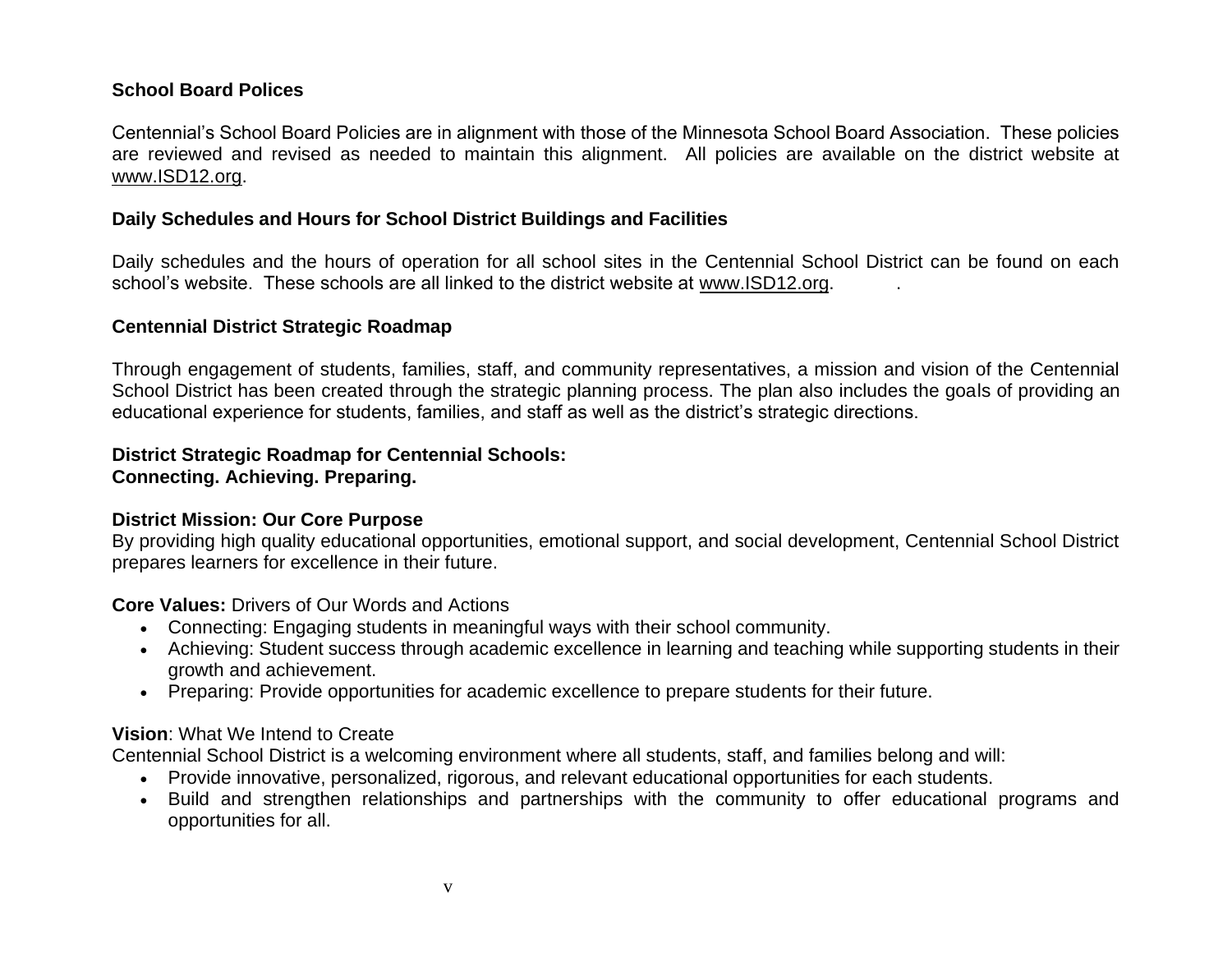**Strategic Directions:** Focus of Our Improvement Efforts

- Improving teaching and learning practices for student success and achievement.
- Increasing engagement, belonging, and strengthening the staff and student experience.
- Supporting staff in continuous improvement of professional practice.
- Increasing family engagement in student learning and school experiences.
- Improving efficiency and effectiveness in district operations.

# **Desired Daily Experiences**

More information on DDE can be found at: <https://www.isd12.org/about-us/strategic-plan/2021-2022-strategic-plan/centennial-district-strategic-roadmap>

### **Staff Directory and Contact Information**

Contact information for all staff in the Centennial School District can be found via the district website at [www.ISD12.org.](http://www.isd12.org/)

### **Centennial School Board Contact Information**

| <b>Suzy Guthmueller</b> | Chair (squthmueller@isd12.org)       |
|-------------------------|--------------------------------------|
| <b>Chris Bettinger</b>  | Vice Chair (cbettinger@isd12.org)    |
| <b>Sue Linser</b>       | Clerk (slinser@isd12.org)            |
| <b>Tom Knisely</b>      | Treasurer (tknisely@isd12.org)       |
| Kathryn Timm            | Director (ktimm@isd12.org)           |
| Robert Vollbrecht       | Director (rvollbrecht@isd12.org)     |
| Jeff Holmberg           | Superintendent (jholmberg@isd12.org) |

#### **Building Principal Contact Information**

Blue Heron Elementary, Jason Hartmann, Principal, (763) 792-6201 Centennial Elementary, Jennifer Schwartz, Principal, (763) 792-5301 Centerville Elementary, Mike Macken, Principal, (763) 792-5801 Golden Lake Elementary, Chris Gerst, Principal (763) 792-5901 Rice Lake Elementary, Bryan Carlson, Principal (763) 792-5701 High School, Tom Breuning, Principal (763) 792-5001 Middle School, Robert Stevens, Principal (763) 792-5401 CALC and Pines, Nick Christensen, Director of Alternative Learning (763) 792-4011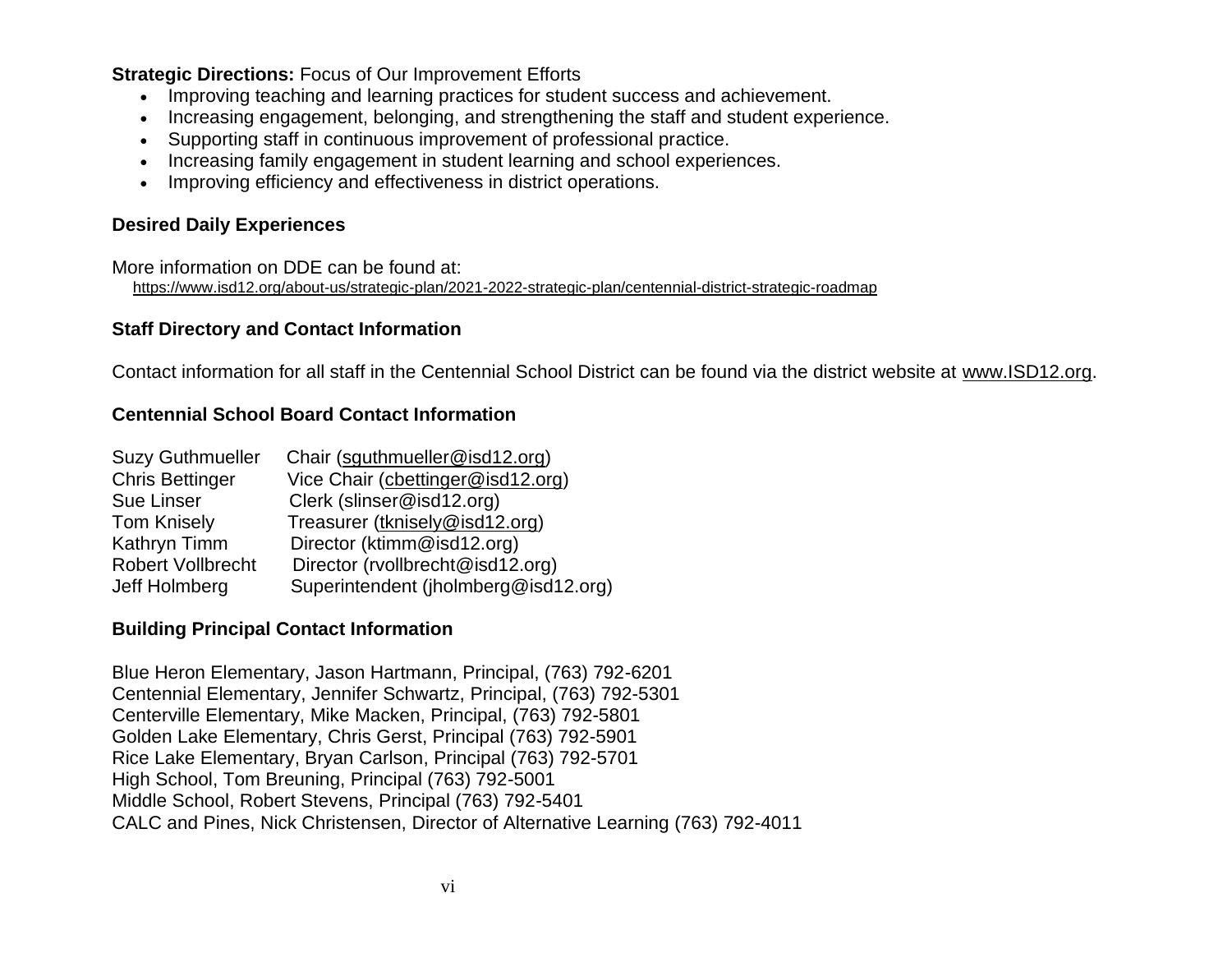#### **District Office Contact Information**

Executive Director of Business Services, Patrick Chaffey (763) 792-6001 Executive Director of Teaching & Learning, Mark Grossklaus (763) 792-6006 Director of Buildings & Grounds, Tim Burton (763) 792- 6016 Director of Community Education, Cori Sendle (763) 792-6101 Director of Human Resources, Dan Melde (763) 792-6009 Director of Public Information & Community Outreach, Krista Bergert (763) 792- 6060 Director of Nutrition Services, Tara Forner (763) 792-5423 Director of Student Services, Kathy Zwonitzer (763)792- 6040 Director of Technology, Mike Christensen (763) 792-6146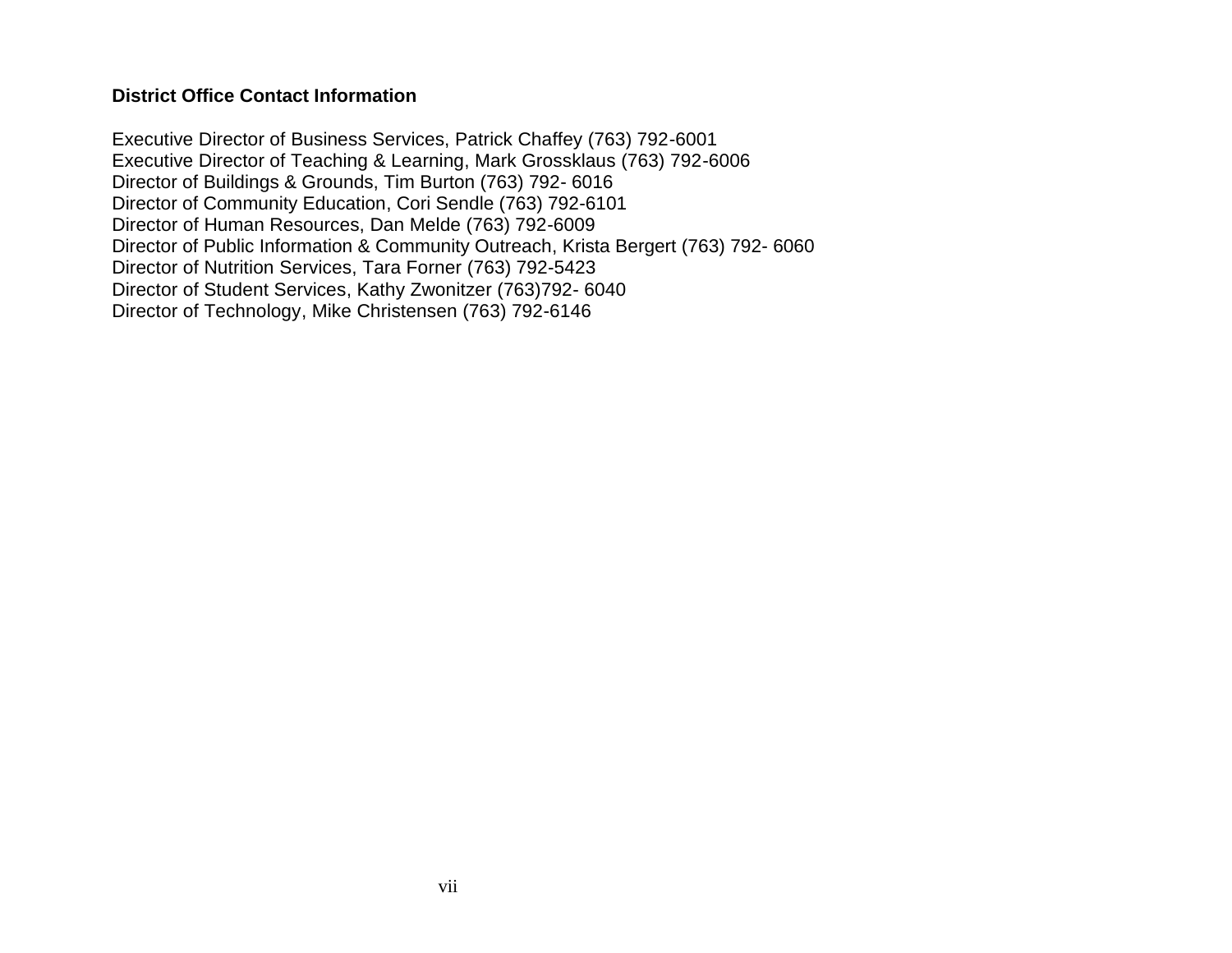#### **PART I – INFORMATION**

#### **ARRIVAL & DISMISSAL TIMES**

Regular high school class hours are 8:00am-2:48 pm. (See page 8 for schedules)

#### **2022-23 DISTRICT CALENDAR**

**[Click here](https://www.isd12.org/sites/default/files/2021-2022_student_calendar_3.pdf)**

#### **EMPLOYEE DIRECTORY**

**[Click here](https://www.isd12.org/staff-list)**

#### **EMPLOYEE BACKGROUND CHECKS [\*]**

The school district will seek criminal history background checks for all applicants who receive an offer of employment with the school district. The school district also will seek criminal history background checks for all individuals, except enrolled student volunteers, who are offered the opportunity to provide athletic coaching services or other extracurricular academic coaching services to the school district, regardless of whether compensation is paid. These positions include, but are not limited to, all athletic coaches, extracurricular academic coaches, assistants, and advisors. The school district may elect to seek criminal history background checks for other volunteers, independent contractors, and student employees.

#### **EQUAL ACCESS TO SCHOOL FACILITIES**

The school district has created a limited open forum for secondary students to conduct non-curriculum-related meetings during non-instructional time. The school district will not discriminate against or deny equal access or a fair opportunity on the basis of the religious, political, philosophical, or other content of the speech at such meetings. These limited open forum meetings will be voluntary, and student initiated; will not be school sponsored; employees or agents of the school will be present at religious meetings only in a non-participatory capacity; the meetings will not interfere with the orderly conduct of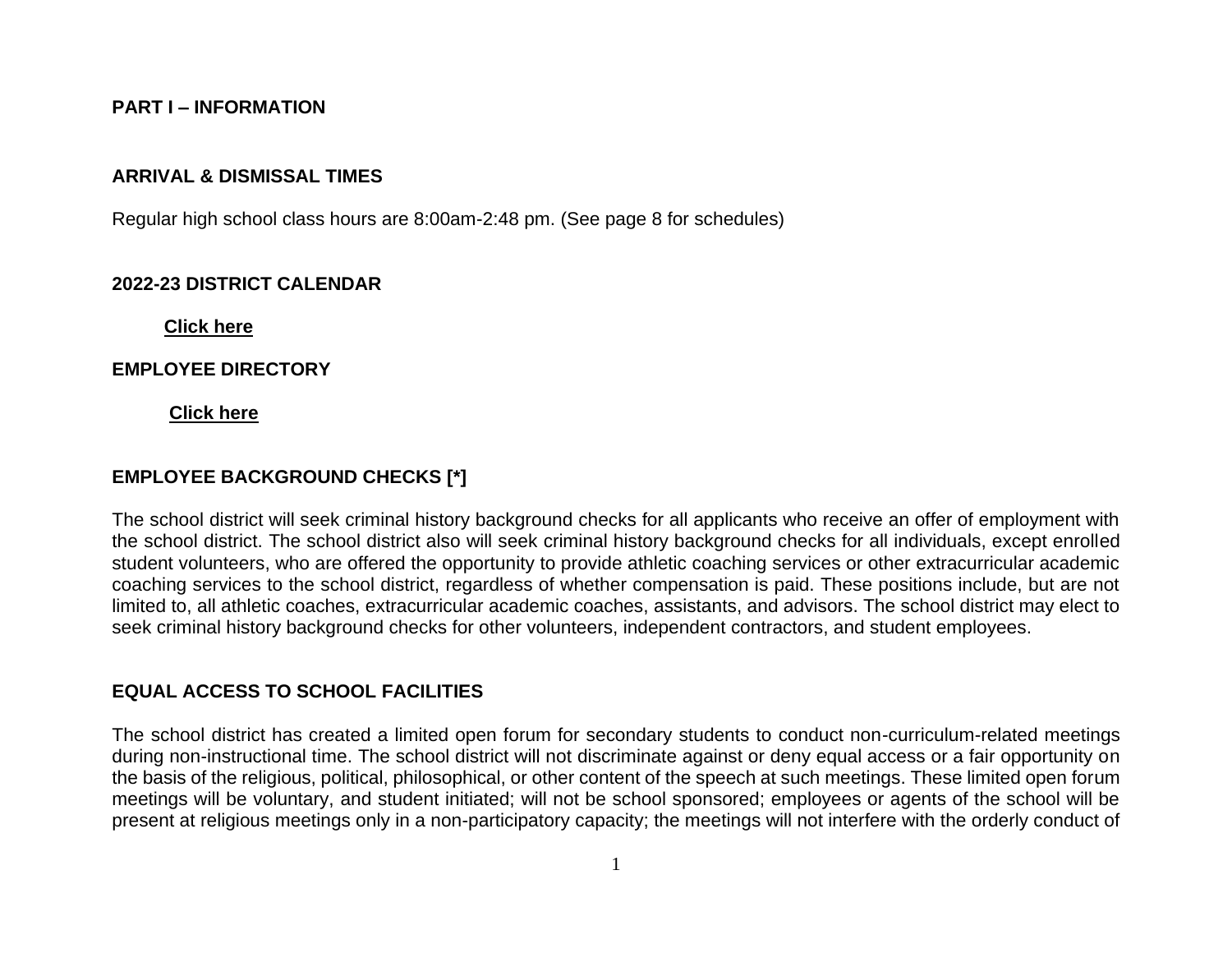educational activities within the school; and non-school persons will not direct, control, or regularly attend activities of student groups. All meetings under this provision must follow the procedures established by the school district.

# **FEES [\*]**

Materials that are part of the basic educational program are provided with state, federal, and local funds at no charge to a student. Students are expected to provide their own pencils, paper, erasers, and notebooks. Students may be required to pay certain other fees or deposits, including (not an inclusive list):

- Cost for materials for a class project that exceeds minimum requirements and is kept by the student.
- Security deposits for the return of materials, supplies, or equipment.
- Field trips considered supplementary to the district's educational program.
- Admission fees or costs to attend or participate in optional extracurricular activities and programs.
- Voluntarily purchased student health and accident insurance.
- Use of musical instruments owned or rented by the school district.
- A school district-sponsored driver or motorcycle education training course.
- Transportation to and from school for students living within two miles of school.
- Transportation of students to and from optional extracurricular activities or post-secondary instruction conducted at locations other than school.

Students will be charged for textbooks, workbooks, and library books that are lost or destroyed. The school district may waive a required fee or deposit if the student and parent/guardian are unable to pay. For more information, contact the high school principal.

### **FUNDRAISING**

All fundraising activities conducted by student groups and organizations and/or parent groups must be approved in advance by Administration. Participation in non-approved fundraising activities is a violation of school district policy. Solicitations of students or employees by students for non-school-related activities will not be allowed during the school day. *See School Board Policy #511.*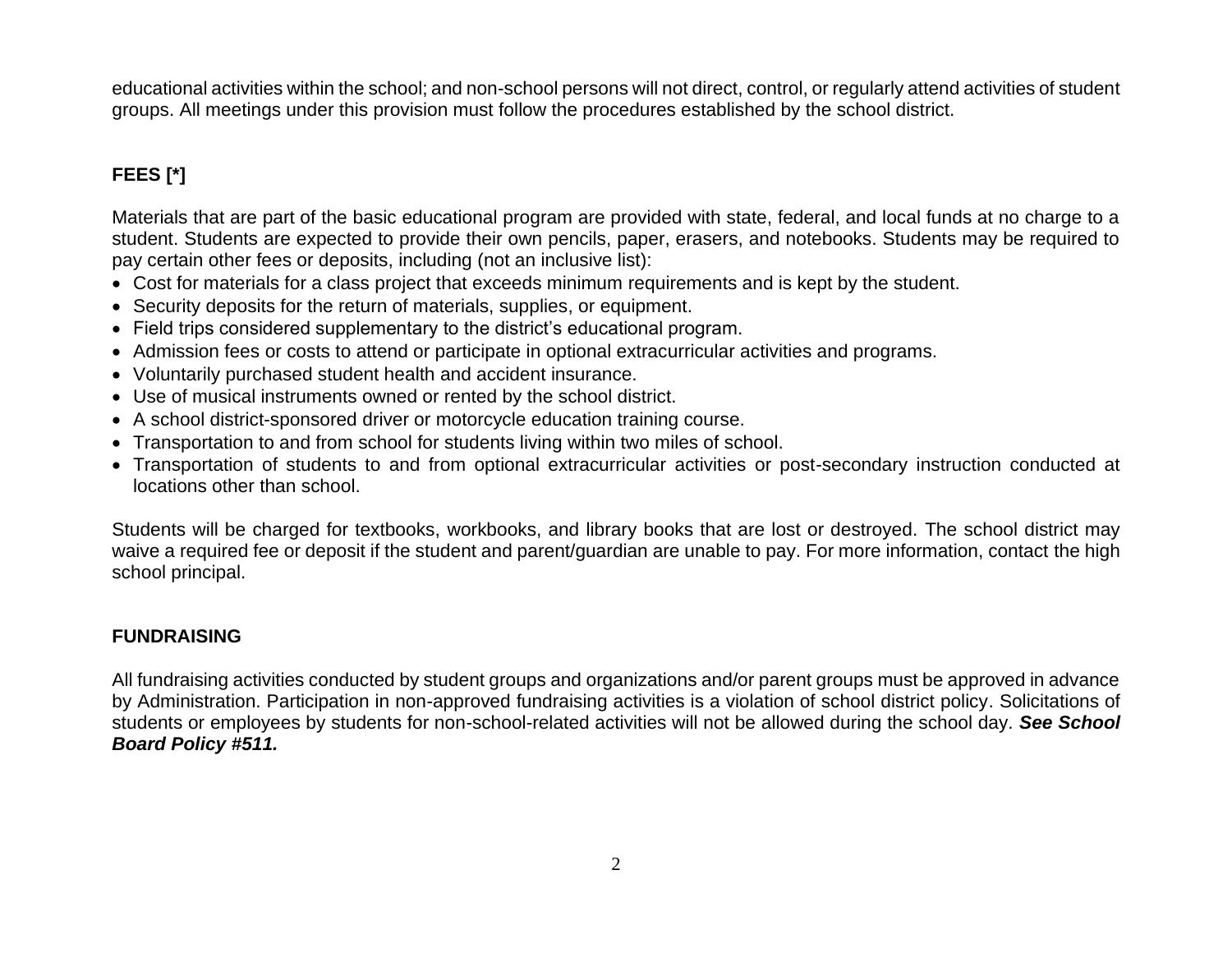### **GIFT TO EMPLOYEES**

Employees are not allowed to solicit, accept, or receive a gift from a student, parent, or other individual or organization of greater than nominal value. Parents/guardians and students are encouraged to write letters and notes of appreciation or to give small tokens of gratitude.

#### **GRADUATION CEREMONY**

Student participation in the graduation ceremony is a privilege, not a right. Students who have completed the requirements for graduation are allowed to participate in graduation exercises, unless participation is denied for appropriate reasons, which may include discipline. Graduation exercises are under the control and direction of the building principal(s).

#### **INTERVIEWS OF STUDENTS BY OUTSIDE AGENCIES**

Students may not be interviewed during the school day by persons other than a student's parents/guardians or school district officials, employees, and/or agents, except as provided by law and/or school policy.

#### **LIBRARY & MEDIA CENTER**

The High School Media Center offers students access to a variety of materials including books, eBooks, Audiobooks, other electronic technology, (i.e. Graphing calculators) and online databases. Computers, printers, copy machines, and a scanner are also available in the media center for school related work. The Media Center maintains resources for all subject areas for both personal and educational use.

In accordance with the Guidelines for School Library Media Programs published by the American Library Association, the Media Center is a forum for information and ideas. Several basic principles guide services offered in the Media Center. Books and other resources are provided for the interests, information, curriculum support, and enjoyment of students. Materials are not excluded because of the origin, background or view on current or historical issues.

Most Media Center resources are available for check out. Flash drives, other electronic technology, (i.e. Graphing calculators) also available for checkout; students are encouraged to save work to their school-created Google Drive account.

Weekly overdue notices are sent to advisory teachers. Monthly overdue notices will be emailed to parents/guardians. Students with overdue items at the end of each semester will receive advisory credit only after they return or pay for missing or damaged items. Students are required to pay for items that are lost, stolen, or damaged. Damages will be assessed as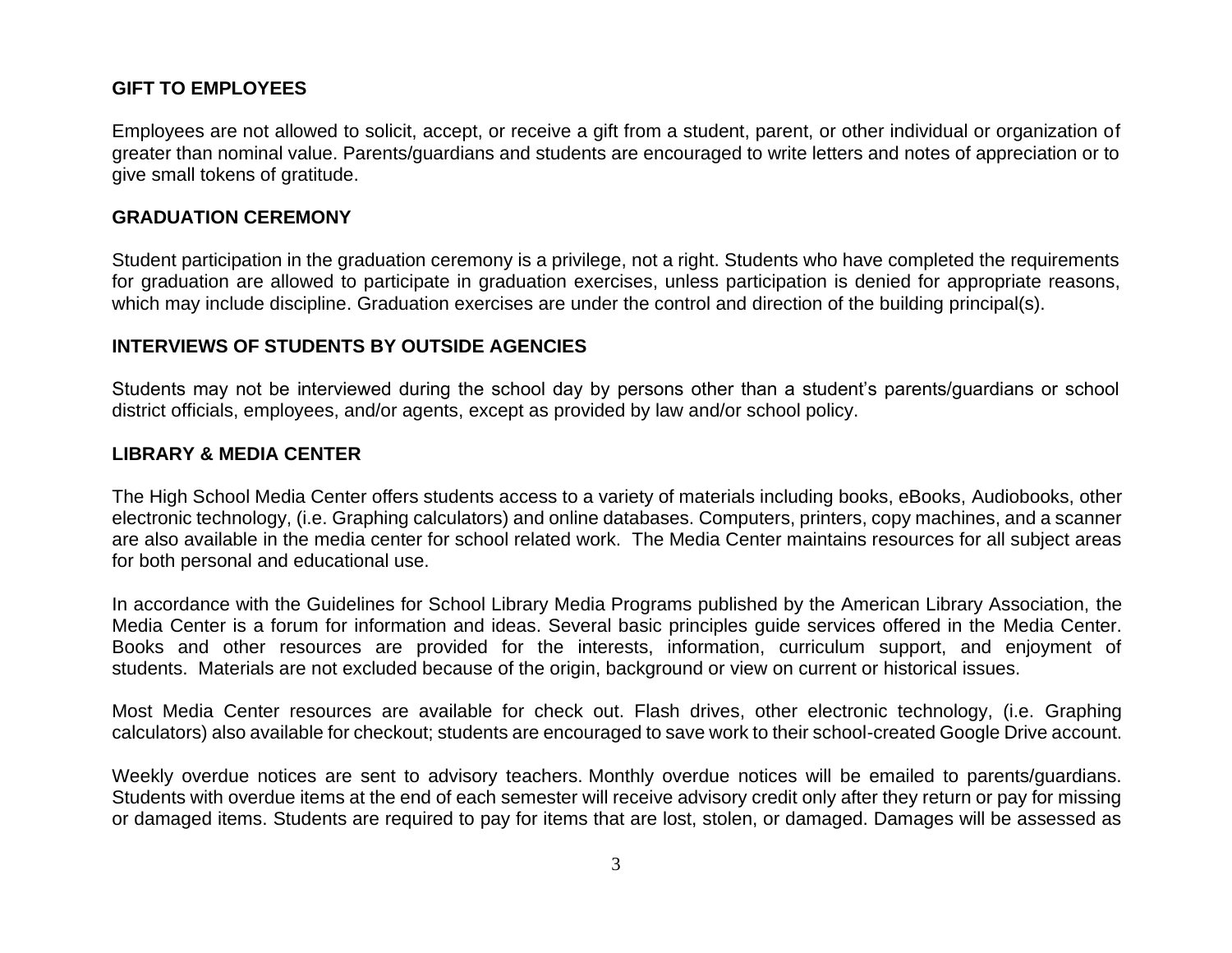a percentage of the cost of the book, or other electronic technology, replacement cost or bindery cost, dependent upon the extent of the damage.

Students may view their library account and gain access to online databases, helpful study guides, reading lists, and the Media Center's online catalog by logging into Centennial High School's Destiny library system at [www.isd12.org](http://www.isd12.org/). (Login instructions are below.) Access to our online databases from home requires a user name and password to login. Ask the media center for login details.

## **Destiny Library System**

To log in to the Destiny library system in 5 Easy Steps:

- Step 1 From the District Web Site ([www.isd12.org](http://www.isd12.org/)) Click on the Academics and Activities tab to find the *Media Center Catalog* link
- Step 2 Click on Centennial High School
- Step 3 Click on the Log In button
- Step 4 For User Name use your Student email address
- Step 5 For the Password, use your email password

Our mission statement, policies and additional information can also be accessed on our web site.

# **Textbook/Technology Recovery Policy**

Students will be responsible and held accountable for all textbooks issued to them.

- Students will be responsible for replacement cost of books, or other electronic technology, (i.e. Chromebooks, etc.) if lost/stolen/switched or if damage renders the book, technology unusable.
- It is recommended that the book be covered and the student's name be written on the cover. Technology should be handled with care and kept safe from damage.
- Students will be assessed damage fees for textbooks, or other electronic technology, that are returned with any type of damage. Examples of damage that will be assessed a fee are: damage from fluids, writing, highlighting, binding, cover, missing pages/parts of pages, stains, electronics and equipment broken or unusable, etc.
- Students should report any previous textbook/technology damage at time of issue.

# **Outstanding Library Books, Textbooks & Technology/Fees**

- Students who do not return their library books, textbooks or technology will receive a \$ attached to their semester grade.
- Students who have been assessed a damage fee will receive a \$ attached to their semester grade.
- A \$ will not impact their GPA.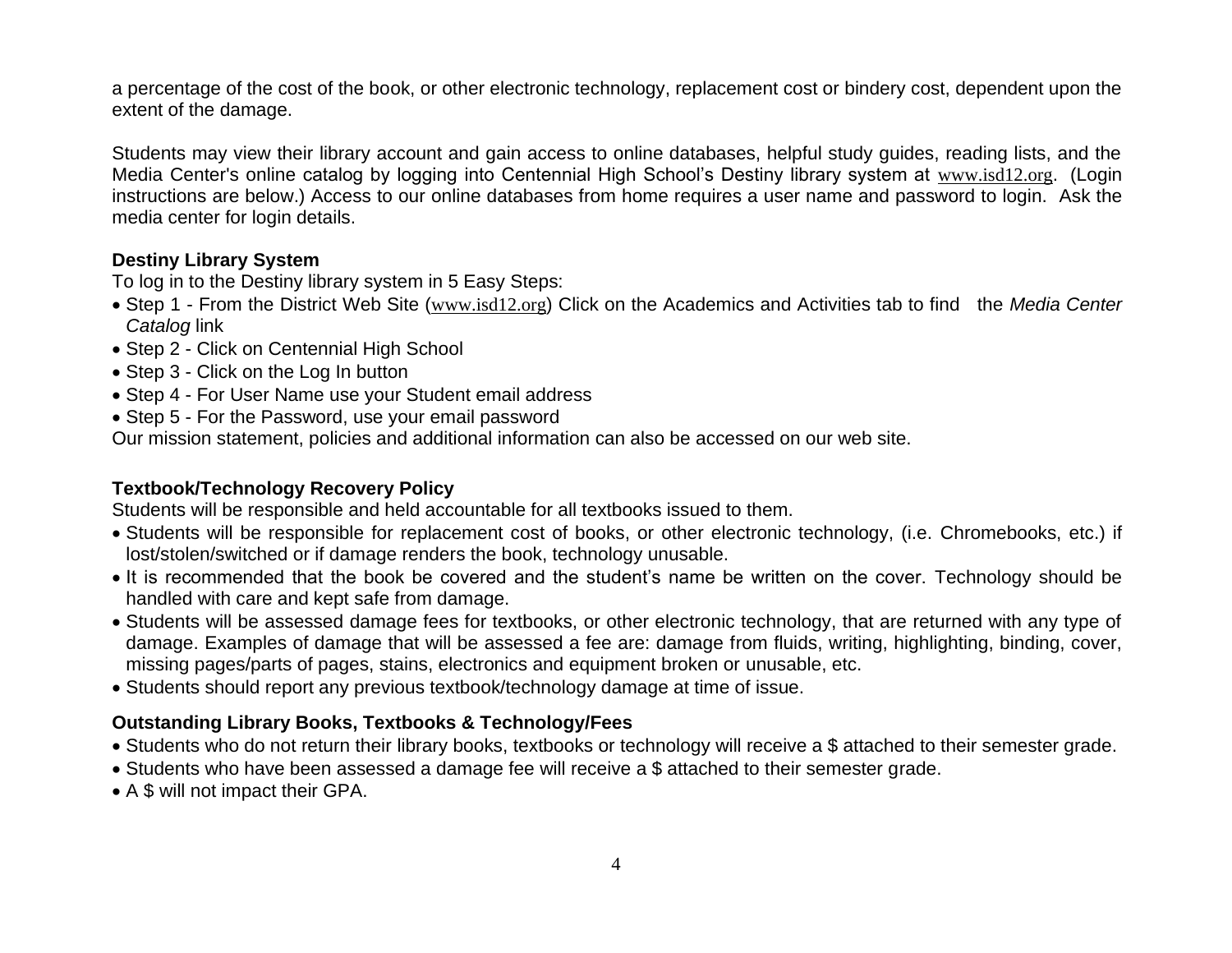- All late library books/textbook/technology returns or fines for lost/damaged textbooks/technology must be taken care of at the Media Center.
- If a student finds a book or technology after paying for it, the cashier's office will be notified, and a refund sent in the mail.
- All outstanding fees and fines that are not paid over an extended period of time will be referred to a collection agency.
- Students with outstanding fees and fines may not be able to participate in Prom or the Graduation Ceremony and/or purchase a student parking permit.

### **Lost/Damaged Library Books & Technology**

A lost or damaged library book, including other electronic technology, (i.e. Chromebook, etc.) is the responsibility of the student. Library books, or other electronic technology, are examined by library staff upon return, and any damage to them is recorded in the book and in the Destiny Library Manager System. If a damaged library book or other electronic technology is deemed unusable, the student will be responsible for current replacement costs. Prior to checking out, if a student observes damage to a library book, other electronic technology it is the responsibility of the student to report it to a library staff member.

# **LUNCH – NUTRITION SERVICES**

Nutritionally balanced breakfasts and lunches are available for students, staff and guests to purchase; also available are a variety of ala carte items. Breakfast is available in the East and West Cafeterias and the Student Union Link. School meal prices can be found on printed menus and on the school district website at **[http://www.isd12.org.](http://www.isd12.org/)**

Centennial School District uses a prepaid computerized food service system. To access his or her account, each student will be given a card with a barcode scanner. This barcode can also be saved on a phone. We encourage students to keep their card with them at meal service time. We encourage meal payments to be made using online payment service on your Campus Parent Portal. A few rules to keep in mind to assure a smooth flow of service:

- If you need to pay with a check; the student's full name must be written in the memo area of the check.
- If you need to pay with cash, place your payment in an envelope with the student's full name written on the outside.
- Student transactions and account balance can be checked on your Campus Parent Portal.
- Ala carte items are only available to students with a positive balance. Students use their barcode to purchase additional meal or ala carte items. Ala carte prices are posted at the ala carte window.

Please have a discussion with your student regarding how much they are allowed to spend. You may monitor your child's cafeteria purchases on your Campus Parent Portal.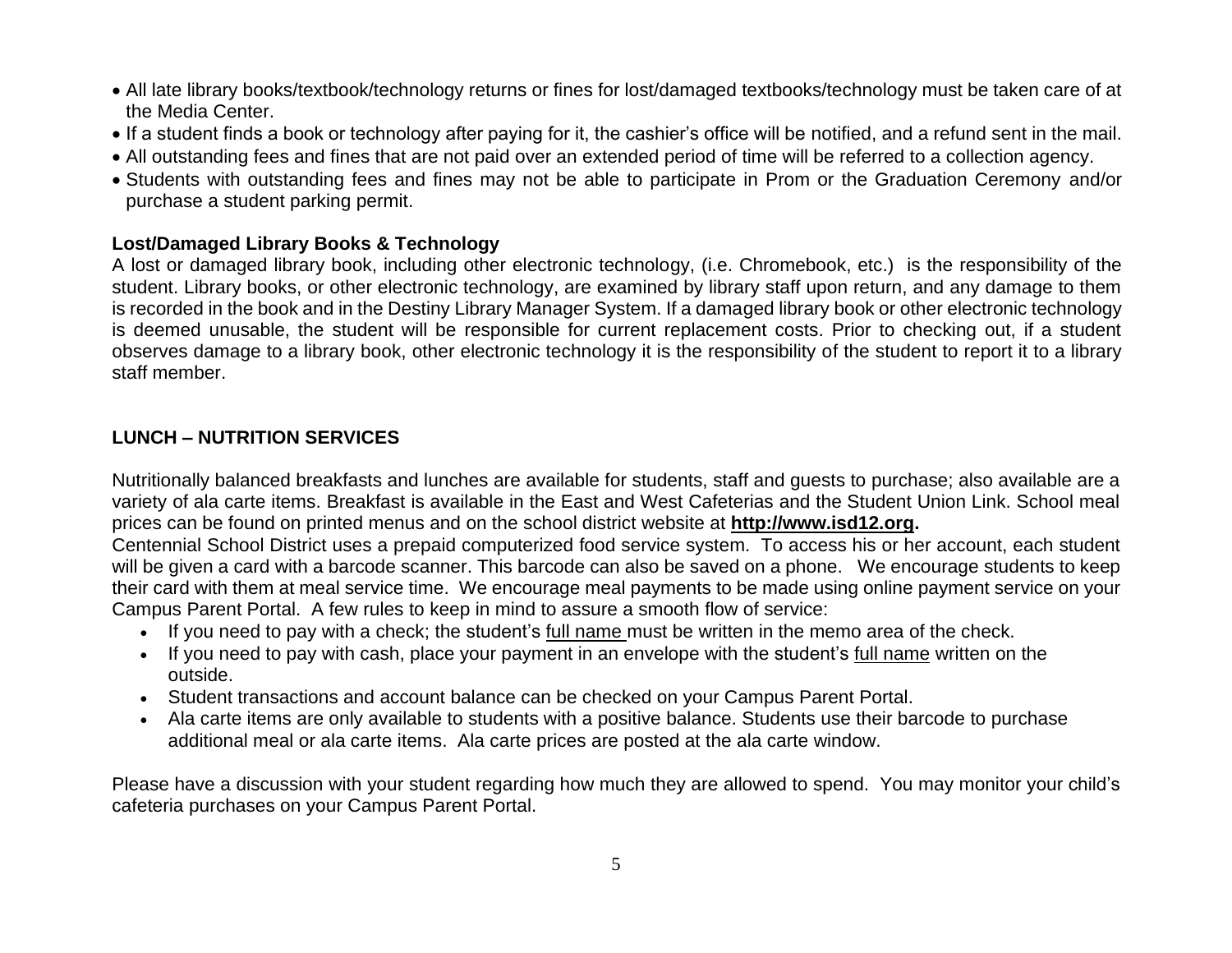Applications for Educational Benefits are available in the main office or on the school district website at **[http://www.isd12.org.](http://www.isd12.org/)** If you need information about this program, please contact the district Food Service Office at 763- 792-5422.

Students must have a sufficient balance in their account to purchase extra meals and ala carte items. CHS students are not allowed to go into a negative balance or charge their meals or food items. The students can view their current balance during their breakfast or lunchtime, or by calling the Food Service Cashier at school before 10:30am to check the account balance. Applications for Educational Benefits are available from the school's food service office or by calling 763-792- 5422.

In accordance with federal law and U.S. Department of Agriculture policy, this institution is prohibited from discriminating on the basis of race, color, national origin, sex, age, or disability.

To file a complaint, write USDA, Director, Office of Civil Rights, Room 326-W, Whitten Building, 1400 Independence Avenue, SW, Washington, D.C. 20250-9410 or call 202-720-5964 (Voice and TDD). USDA is an equal opportunity provider and employer.

# **NONDISCRIMINATION POLICY [\*]**

Centennial School District does not discriminate on the basis of race, color, creed, religion, national origin, sex, age, marital status, status with regard to public assistance, sexual orientation, or disability in its programs and activities. The district has designated the following individuals to coordinate compliance with Section 504 of the Rehabilitation Act of 1973 and Title IX of the Education Amendments Act of 1972.

**Section 504 Coordinator**: Kathy Zwonitzer, Director of Student Services, 4707 North Road, Circle Pines, MN 55014; 763.792.6040; kzwonitzer@isd12.org. **Alternate Section 504 Coordinator:** Mark Grossklaus, Executive Director of Teaching and Learning, 4707 North Road, Circle Pines, MN 55014; 763.792.6006; mgrossklaus@isd12.org. **Title IX Coordinator**: Dan Melde, Director of Human Resources, 4707 North Road, Circle Pines, MN 55014; 763.792.6009; dmelde@isd12.org.

# **NOTICE OF VIOLENT BEHAVIOR BY STUDENTS [\*\*]**

The school district will give notice to teachers and other appropriate school district staff before students with a history of violent behavior are placed in their classrooms. Prior to giving this notice, district officials will inform the student's parent or guardian that the notice will be given. The student's parents/guardians have the right to review and challenge their child's records, including the data documenting the history of violent behavior.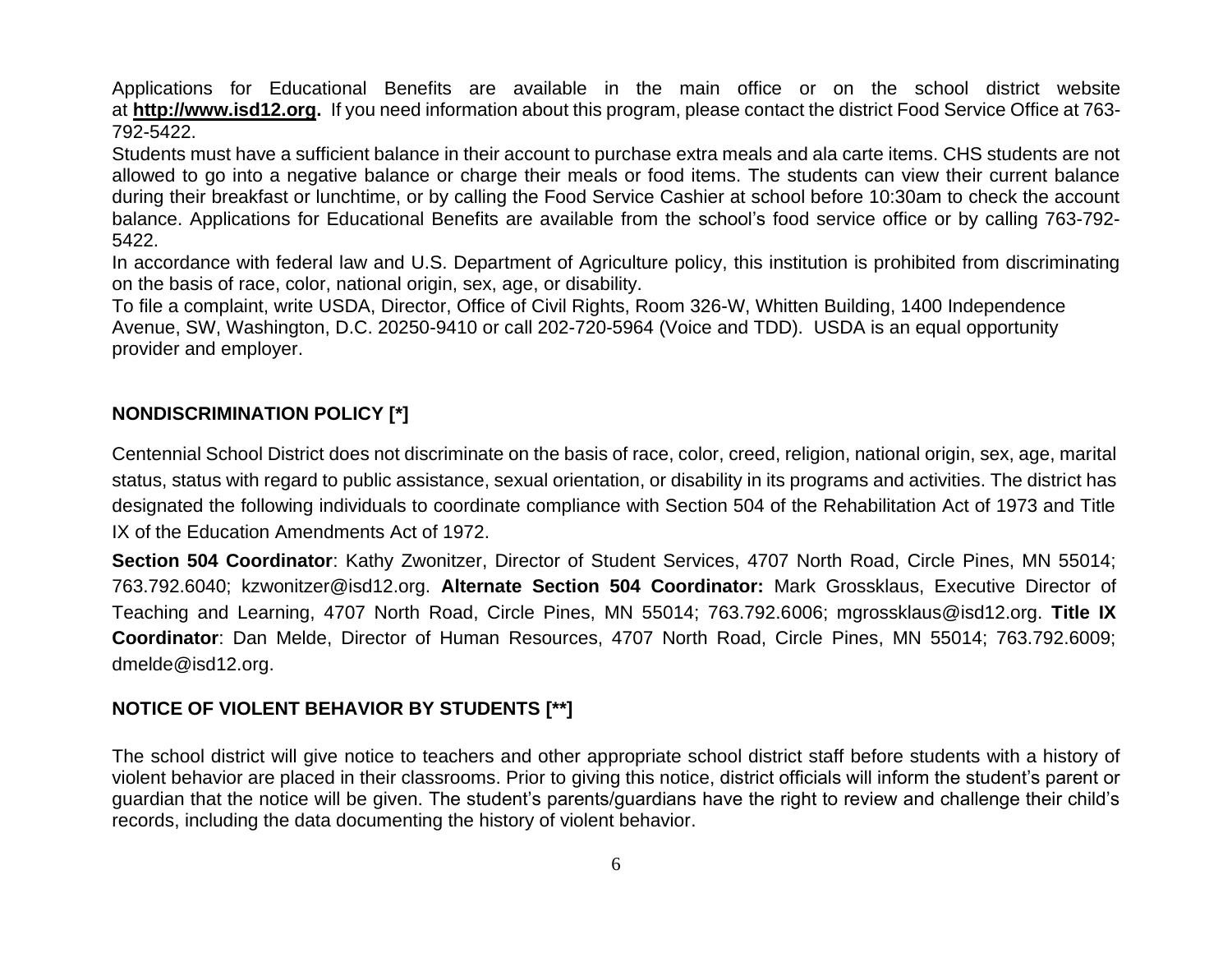### **PARENT / TEACHER CONFERENCES & SCHOOL INFORMATION EVENTS**

Parent-Teacher conferences provide an opportunity for parents to meet their child's teachers to discuss progress and achievement. Conferences are held at approximately the midpoint of each semester to ensure that parents are aware of student's progress during the semester and to allow time for needed assistance or intervention to occur before the end of the semester. Progress grades are available through Parent Portal and are timed to be visible to parents for conferences. Report cards for first and second semesters will be available in Parent Portal at the end of the semester. Parents can monitor progress through Parent Portal.

Parents have the opportunity to choose between two dates per semester for conducting their Parent-Teacher conference and reviewing their child's progress grades. One night of conferences each semester will be for in-person conferences only. The other night of conferences each semester will be for virtual conferences only. Building maps, teacher locations and other pertinent information is sent out to parents electronically or is available in the office at conferences. All conferences will be scheduled through MyConferenceTime whether in-person or virtual.

#### Parent – Teacher Conferences:

| Semester 1          |                 |                                              |
|---------------------|-----------------|----------------------------------------------|
| • November 10, 2022 | (Thursday)      | 4:15 - 8pm (in-person conferences available) |
| • November 15, 2022 | (Tuesday)       | 4:15 - 8pm (virtual conferences available)   |
| Semester 2          |                 |                                              |
| • April 4, 2023     | (Tuesday)       | 4:15 - 8pm (in-person conferences available) |
| • April 6, 2023     | (Thursday)      | 4:15 - 8pm (virtual conferences available)   |
|                     |                 |                                              |
| Open House Event    | August 30, 2022 | Tuesdav)<br>11:00am-6:15pm                   |

(Jostens Photos taken for grades 9<sup>th</sup>, 10<sup>th</sup> & 11<sup>th</sup> & new 12<sup>th</sup> graders, Senior ID Distribution, 1<sup>st</sup> Semester Parking Permit Pick Up after online payment, & Student Planner Sales, Technology Help in W422, Media Center Open to pay Fees & Fines)

(9th Grade Orientation, College Boot Camp @ 5:30pm, Open Building & Teachers in Classrooms 3:15-6:15pm, Activities & Club Info)

### **PLEDGE OF ALLEGIANCE [\*]**

Students will recite the Pledge of Allegiance to the flag of the United States of America **weekly.** Any person who does not wish to participate in reciting the Pledge of Allegiance for any personal reason may elect not to do so. Students must respect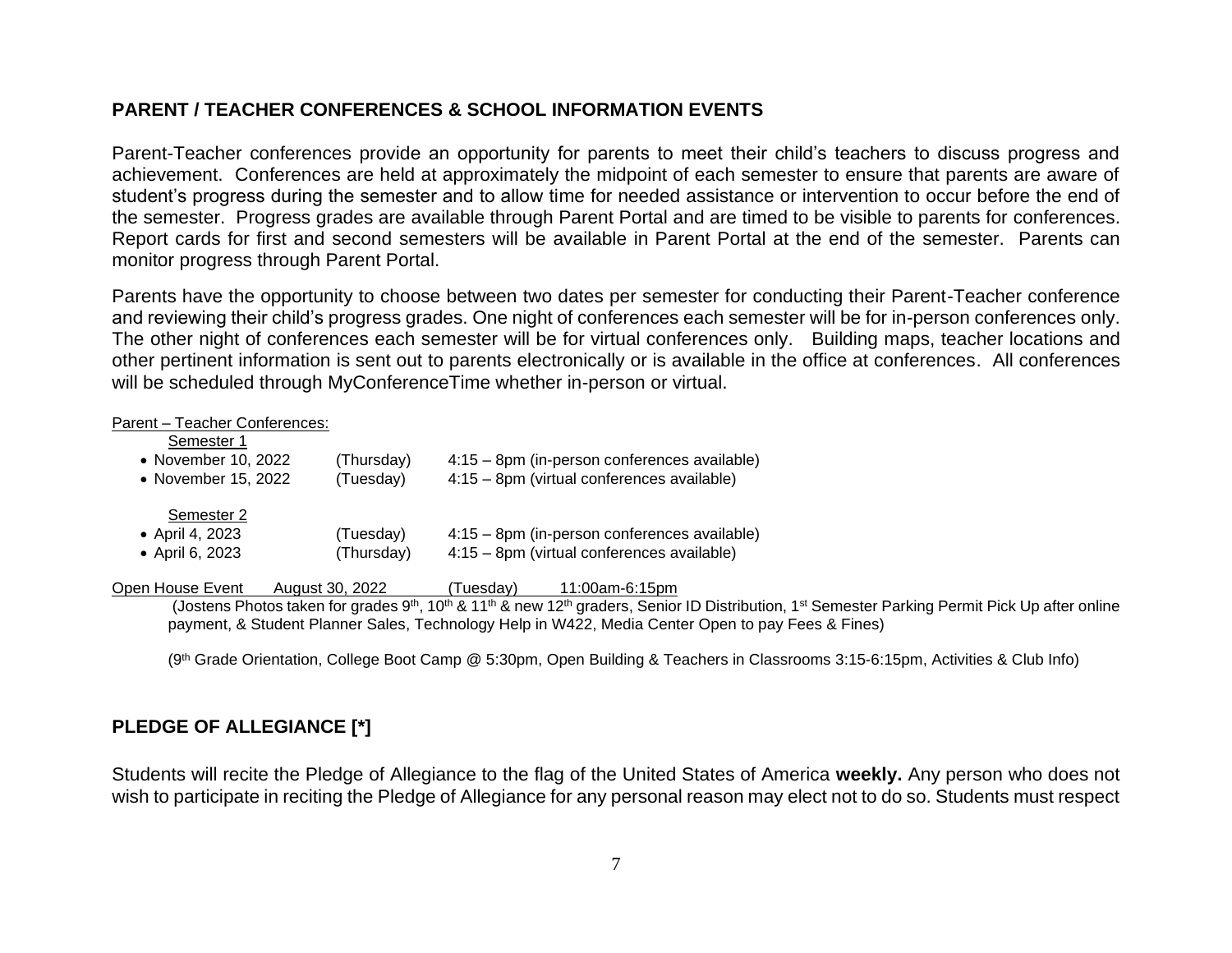another person's right to make that choice. Students will also receive instruction in the proper etiquette toward, correct display of, and respect for the flag.

### **SCHEDULES 2022-23 CHS Daily Schedule**:

| Period 1         | 52-minute classes                    | $8:00 - 8:52$   |
|------------------|--------------------------------------|-----------------|
| Period 2         | 52-minute classes                    | $8:59 - 9:51$   |
| Period 3         | 53-minute class                      | $9:58 - 10:51$  |
| <b>LEAP Hour</b> | Advisory: $9-10$ A / 11-12 B Lunches | $10:51 - 11:51$ |
| Period 4         | 52-minute class                      | $11:58 - 12:50$ |
| Period 5         | 52-minute class                      | $12:57 - 1:49$  |
| Period 6         | 52-minute class                      | $1:56 - 2:48$   |

**Pep Fest Schedules** (for Homecoming, Winter Week, & Spring Spirit):

| Period 1         | 44-minute classes  | $8:00 - 8:44$   |
|------------------|--------------------|-----------------|
| Period 2         | 44-minute classes  | $8:51 - 9:35$   |
| Period 3         | 45-minute class    | $9:42 - 10:27$  |
| <b>LEAP Hour</b> |                    | $10:27 - 11:27$ |
| Period 4         | 44-minute classes  | $11:34 - 12:18$ |
| Period 5         | 44-minute classes  | $12:25 - 1:09$  |
| Period 6         | 44-minute classes  | $1:16 - 2:00$   |
| Pep Fest         | 41-minute Pep Fest | $2:07 - 2:48$   |

**Recognition Schedule** (for Fall & Winter Activities):

| Period 1         | 47-minute classes        | $8:00 - 8:47$   |
|------------------|--------------------------|-----------------|
| Period 2         | 30-Pep Fest $(9 - 9:30)$ | $8:54 - 10:11$  |
| Period 3         | 48-minute class          | $10:18 - 11:06$ |
| <b>LEAP Hour</b> | 47-minute classes        | $11:06 - 12:06$ |
| Period 4         | 47-minute classes        | $12:13 - 1:00$  |
| Period 5         | 47-minute classes        | $1:07 - 1:54$   |
| Period 6         | 47-minute classes        | $2:01 - 2:48$   |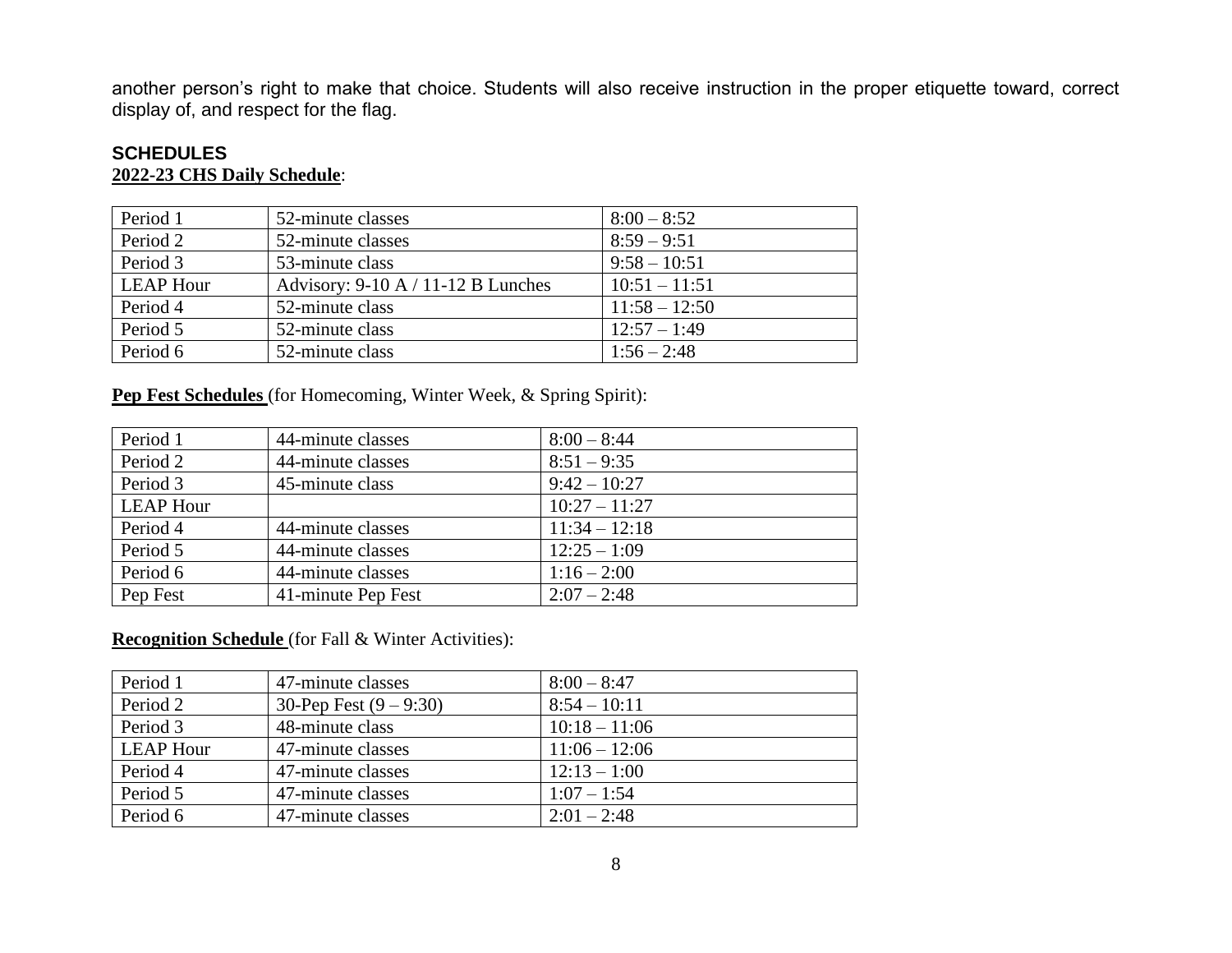#### **Semester Testing Schedules**:

| Period 1                    | $8:00 - 9:15$   | Period 4                    | $8:00 - 9:15$   |
|-----------------------------|-----------------|-----------------------------|-----------------|
| Period 2                    | $9:25 - 10:40$  | Period 5                    | $9:25 - 10:40$  |
| Period 3                    | $10:50 - 12:05$ | Period 6                    | $10:50 - 12:05$ |
| Lunch                       | $12:05 - 1$ pm  | Lunch                       | $12:05 - 1$ pm  |
| <b>Study Hall</b>           | $1:00 - 2:50$   | <b>Study Hall</b>           | $1:00 - 2:50$   |
| <b>Student Teacher Time</b> | $1:00 - 2:00$   | <b>Student Teacher Time</b> | $1:00 - 2:00$   |
| <b>Teacher Prep Time</b>    | $2:00 - 3:00$   | <b>Teacher Prep Time</b>    | $2:00 - 3:00$   |
| <b>Buses Depart</b>         | 2:53            | <b>Buses Depart</b>         | 2:53            |

#### **2 Hour Late Start**:

| Period 1         | 32-minute classes                       | $10:00 - 10:32$ |
|------------------|-----------------------------------------|-----------------|
| Period 2         | 32-minute classes                       | $10:39 - 11:11$ |
| Period 3         | 33-minute class                         | $11:18 - 11:51$ |
| <b>LEAP Hour</b> | If Advisory, $9-10$ A / 11-12 B Lunches | $11:51 - 12:51$ |
| Period 4         | 32-minute classes                       | $12:58 - 1:30$  |
| Period 5         | 32-minute classes                       | $1:37 - 2:09$   |
| Period 6         | 32-minute classes                       | $2:16 - 2:48$   |

\*same class duration as we have on our current late start schedule

**Special Note**: Activities like Arrive Alive, Empowering Young Women, etc. will happen during class time.

### **SCHOOL ACTIVITIES**

The school district provides opportunities for students to pursue special interests that contribute to their physical, mental, and emotional health; however, instruction is the school district's priority.

Students who participate in school-sponsored activities are expected to responsibly represent the school and community. All rules pertaining to student conduct and student discipline apply to school athletics and activities.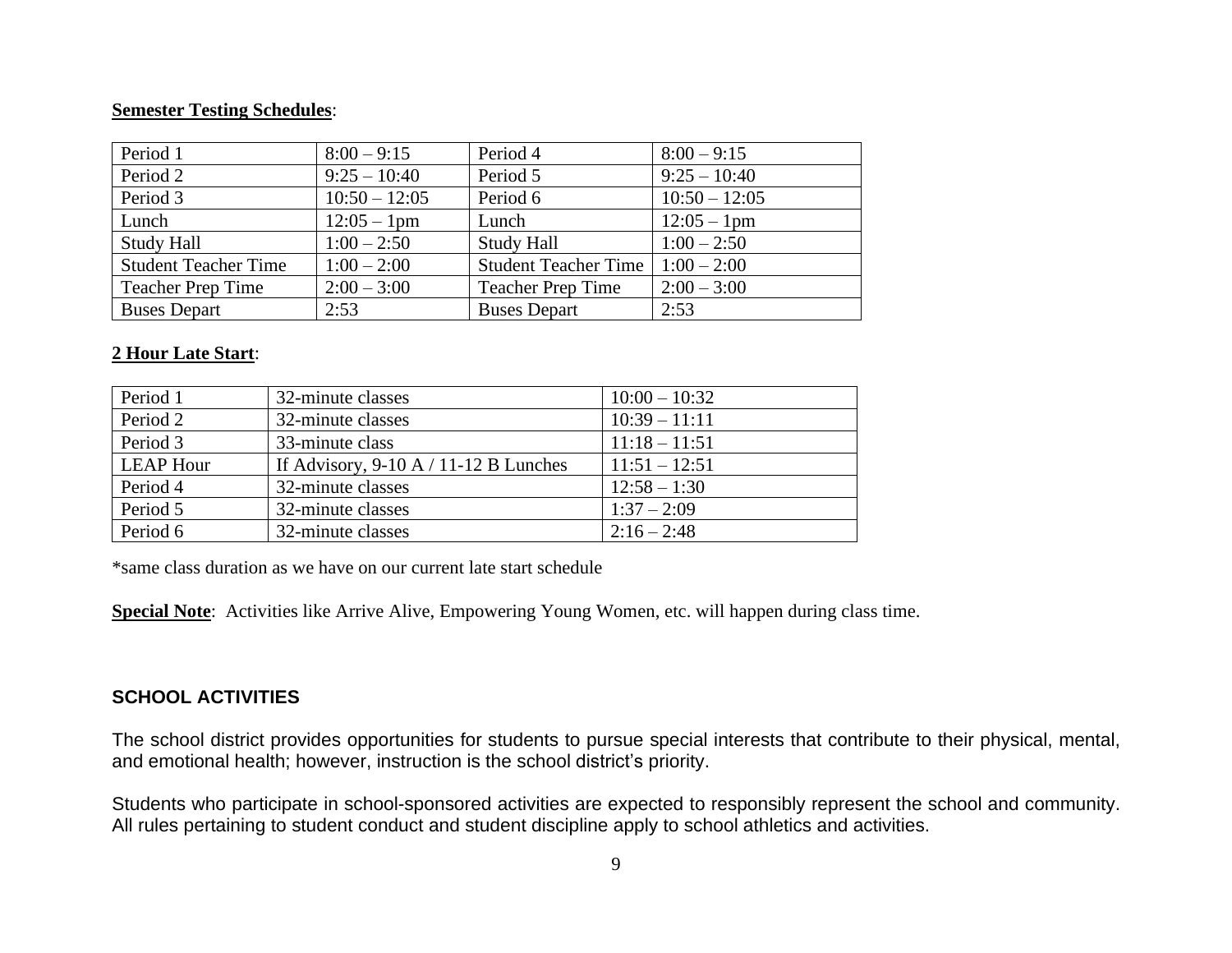All spectators at school-sponsored activities are expected to behave appropriately. Students and employees may be subject to discipline and parents/guardians and other spectators may be subject to sanctions for inappropriate, illegal, or unsportsmanlike behavior at these activities or events.

The Centennial School District is a member of the Minnesota State High School League (MSHSL). Students who participate in MSHSL activities must also abide by the MSHSL rules. The district will enforce all MSHSL rules during the school year and in the summer where applicable.

Employees who coach or serve as an advisor for MSHSL activities will cover applicable rules, penalties, and opportunities with students and parents/guardians prior to the start of an activity. For more information about the MSHSL rules and student eligibility requirements, contact Director of Athletics & Activities, TBH, 763-792-5017 or [???@isd12.org.](mailto:???@isd12.org)

In order to participate in co-curricular offerings at CHS, students must meet the following standards:

If the activity is Minnesota State High School League (MSHSL) sponsored, all eligibility papers must be on file annually in the Department of Athletics & Activities. All sports require documented proof of a physical within the last three years. Forms are available online or in the Department of Athletics & Activities office. All fees are to be paid prior to participation.

All students participating in athletics or activities must maintain a "C" average (2.0 GPA) to remain academically eligible and students must be making satisfactory progress in accumulating credits for high school graduation.

The MSHSL data privacy guidelines are as follows: "Public information shall include names and pictures of students participating in or attending extra-curricular activities, school events, and High School League activities or events."

#### **SCHOOL CLOSING INFORMATION/PROCEDURES**

#### **Snow Days Info**

Parents always have the right to excuse their child from school if they feel conditions are unsafe. If you choose to keep your child at home, parent will use the online attendance process to report the absence; it will be an excused absence for the day. Students who stay home will be responsible for checking teacher websites and/or referring to class syllabi for assignments and due dates.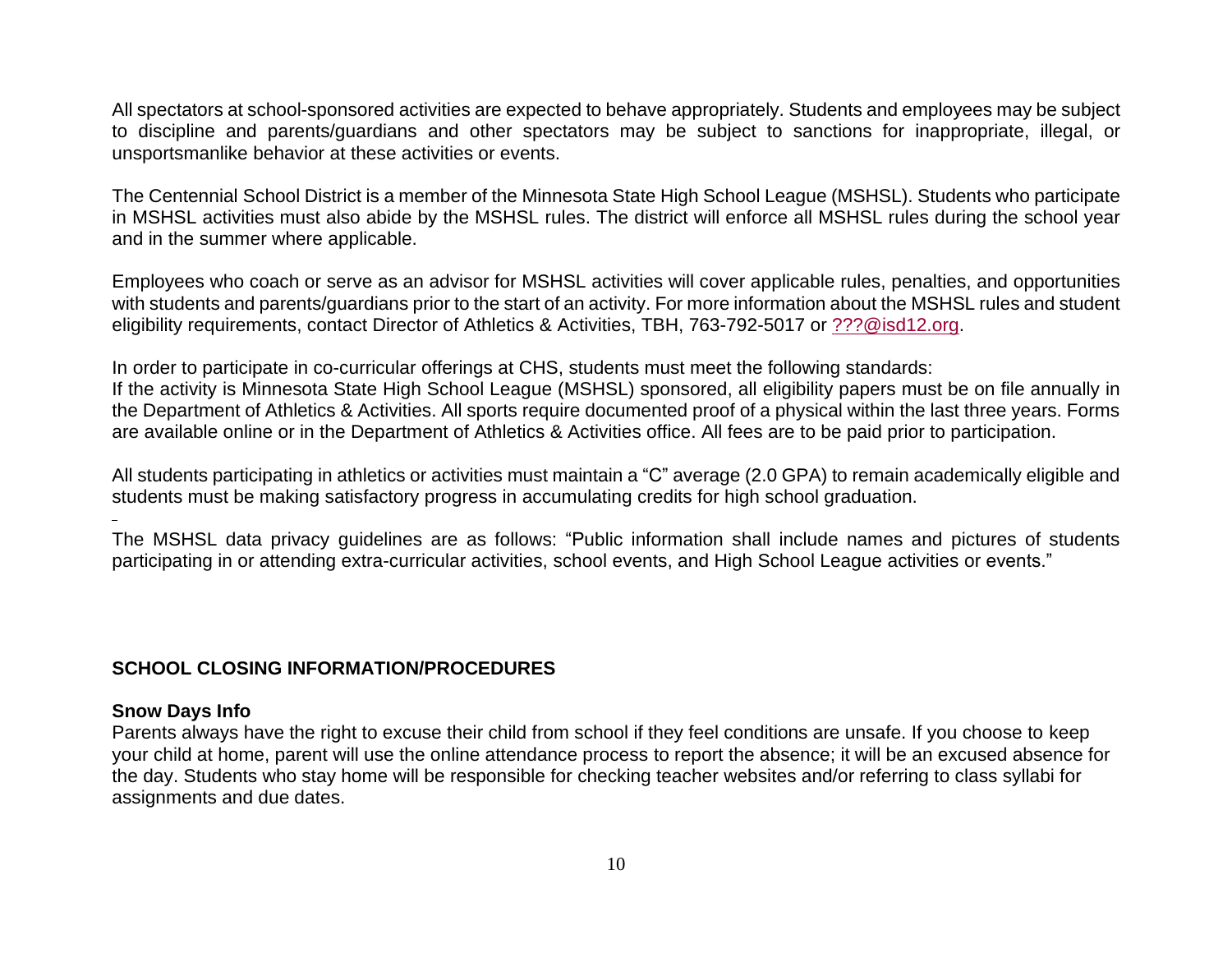#### **How the Community is Notified:**

An announcement of a school closing or a delayed start is usually posted by 6:00 a.m. The community is notified via: Twin Cities television stations; by calling the District Office at 763.792.6000 or the high school office phone at 763-792-5000, posted information at [www.isd12.org;](http://www.isd12.org/) an alert notification sent to families to your home phone, cell phone, work phone, by text based on preferences provided by families; a notification will also show up on the Centennial app (select "Notifications" on the home screen).

### **E-Learning Days Instead of Traditional Snow Days**

Students will engage in Flexible E-Learning (online learning) if the District announces a closing of its schools due to inclement weather. E-Learning Days will count as school days. See [www.isd12.org/parents/flexible-e-learning-days](http://www.isd12.org/parents/flexible-e-learning-days) for more information on E-Learning.

### **SEARCHES**

In the interest of student safety and to ensure that schools are drug free, district authorities may conduct searches. Students violate school policy when they carry contraband on their person or in their personal possessions or store contraband in their desks, lockers, or vehicles parked on school property. "Contraband" means any unauthorized item, the possession of which is prohibited by school district policy and/or law. If a search yields contraband, school officials will seize the item(s) and, where appropriate, give the item(s) to legal officials for ultimate disposition. Students found to be in violation of this policy are subject to discipline in accordance with the school district's "Student Discipline" policy # 506, which may include suspension, exclusion, expulsion, and, when appropriate, the student may be referred to legal officials. *See School Board Policy #506*

#### **Lockers and Personal Possessions within a Locker [\*]**

According to state law, school lockers are the property of the school district. At no time does the school district relinquish its exclusive control of lockers provided for the convenience of students. Inspection of the interior of lockers may be conducted by school officials for any reason at any time, without notice, without student consent, and without a search warrant.

Students' personal possessions within a school locker may be searched only when school officials have a reasonable suspicion that the search will uncover evidence of a violation of law or school rules. As soon as practicable after the search of a student's personal possessions, the school officials will provide notice of the search to students whose lockers were searched, unless disclosure would impede an ongoing investigation by police or school officials.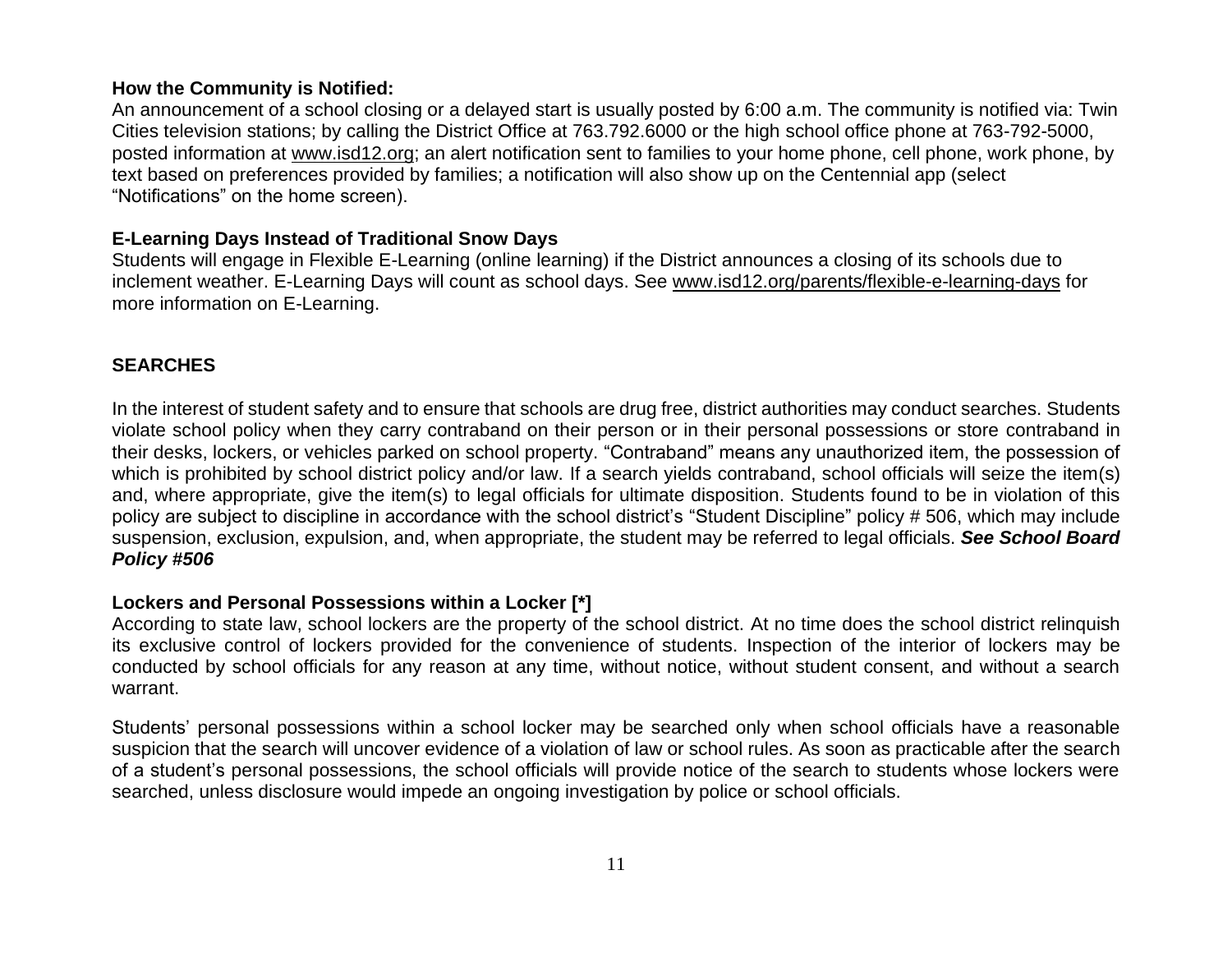#### **Desks**

School desks are the property of the school district. At no time does the school relinquish its exclusive control of desks provided for the convenience of students. Inspection of the interior of desks may be conducted by school officials for any reason at any time, without notice, without student consent, and without a search warrant.

#### **Personal Possessions and Student's Person**

The personal possessions of a student and/or a student's person may be searched when school officials have a reasonable suspicion that the search will uncover a violation of law or school rules. The search will be reasonable in its scope and intrusiveness.

#### **Vehicles on Campus [\*\*]**

The purpose of this policy is to provide guidelines for use and parking of motor vehicles by students in school district locations, to maintain order and discipline in the schools, and to protect the health, safety, and welfare of students and school personnel.

General Statement: the policy of this school district is to allow the limited use and parking of motor vehicles by students in school district locations. The position of the school district is that a fair and equitable district-wide student motor vehicle policy will contribute to the quality of the student's educational experience, will maintain order and discipline in the schools, and will protect the health, safety and welfare of students and school personnel. This policy applies to all students in the school district. *See School Board Policy #527.*

#### **Interventions**

When district staff has reasonable suspicion/concern that a student is under the Influence/and or in possession of chemicals the building administrator/designee may place student in a safe environment; a search may be conducted of student/their possessions/their vehicle; vitals may be performed; legal guardians will be called by building administrator/designee; legal guardians may be advised to seek appropriate medical help with assistance from building administrator/designee; if the condition is judged to be life threatening, 911 may be called; school and or legal consequences may be enacted.

#### **Patrols and Inspections**

School officials may conduct routine patrols of student parking lots and other school district locations and routine inspections of the exteriors of the motor vehicles of students. Such patrols and inspections may be conducted without notice, without student consent, and without a search warrant.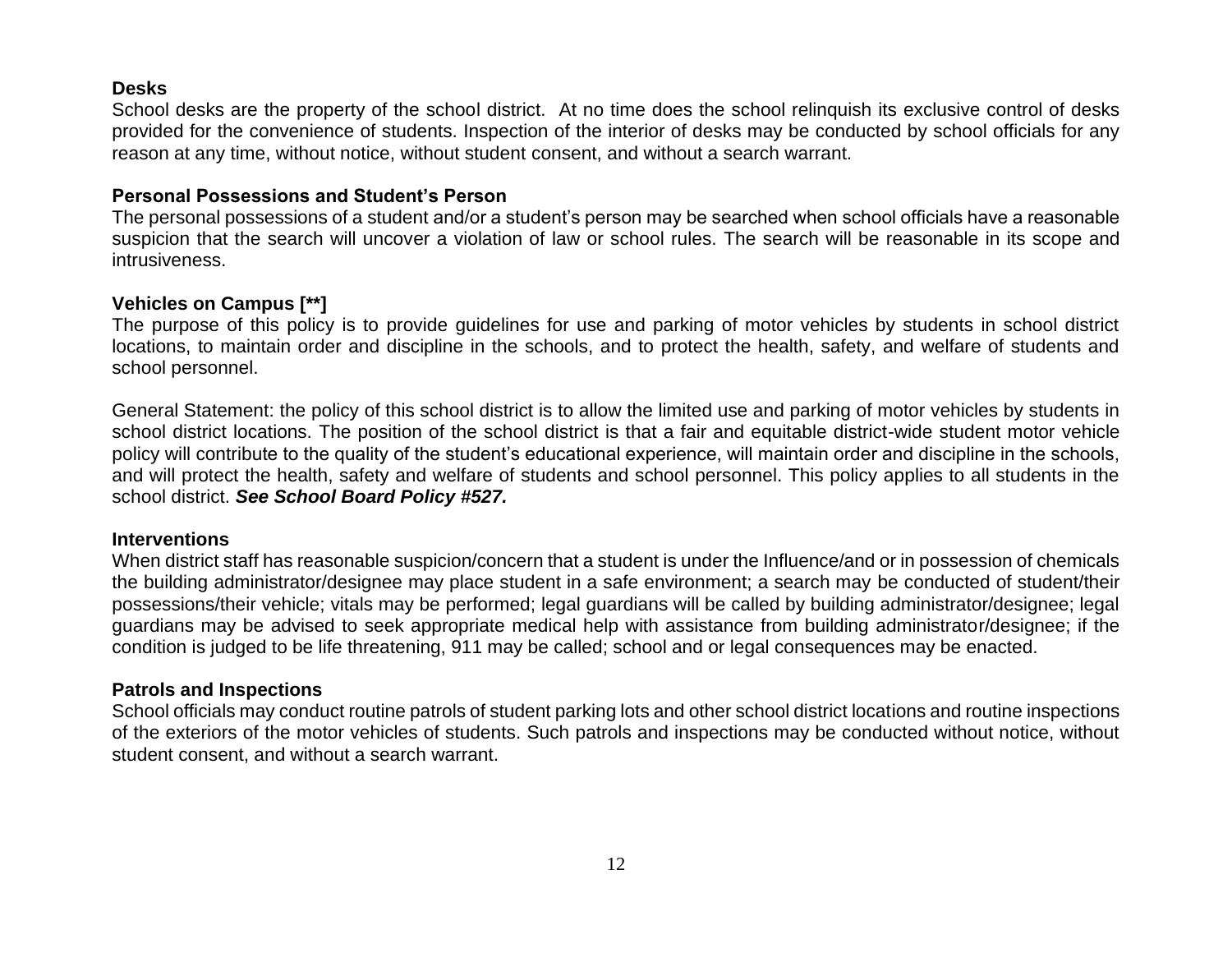#### **Search of the Interior of a Student's Motor Vehicle**

The interiors of motor vehicles of students in school district locations, including glove or trunk compartments, may be searched when school officials have a reasonable suspicion that the search will uncover a violation of law and/or school policy or rule. The search will be reasonable in its scope and intrusiveness. Such searches may be conducted without notice, without consent, and without a search warrant. A student will be subject to withdrawal of parking privileges and to discipline if the student refuses to open a locked motor vehicle under the student's control or its compartments upon the request of a school official.

### **STUDENT PUBLICATIONS & MATERIALS**

The policy of the school district is to protect students' free speech rights while, at the same time, preserving the district's obligation to provide a learning environment that is free of disruption. All school publications are under the supervision of the building principal and/or sponsor. Non-school sponsored publications may not be distributed without prior approval.

### **DISTRIBUTION OF NON-SCHOOL SPONSORED MATERIALS ON SCHOOL PREMISES [\*\*]**

The school district recognizes that students and employees have the right to express themselves on school property. This protection includes distributing non-school sponsored material, subject to school district regulations and procedures, at a reasonable time and place and in a reasonable manner. For additional detail, see *School Board Policy #505.* 

# **SCHOOL SPONSORED STUDENT PUBLICATIONS**

The school district may exercise editorial control over the style and content of student expression in school-sponsored publications and activities. Faculty advisors shall supervise student writers to ensure compliance with the law and school district policies. Students producing official school publications and participating in school activities will be under the supervision of a faculty advisor and the school principal. "Official school publications" means school newspapers, yearbooks, or material produced in communications, journalism, or other writing classes as part of the curriculum. Expression in an official school publication or school-sponsored activity is prohibited when the material:

- Is obscene to minors;
- Is libelous or slanderous:
- Advertises or promotes any product or service not permitted for minors by law;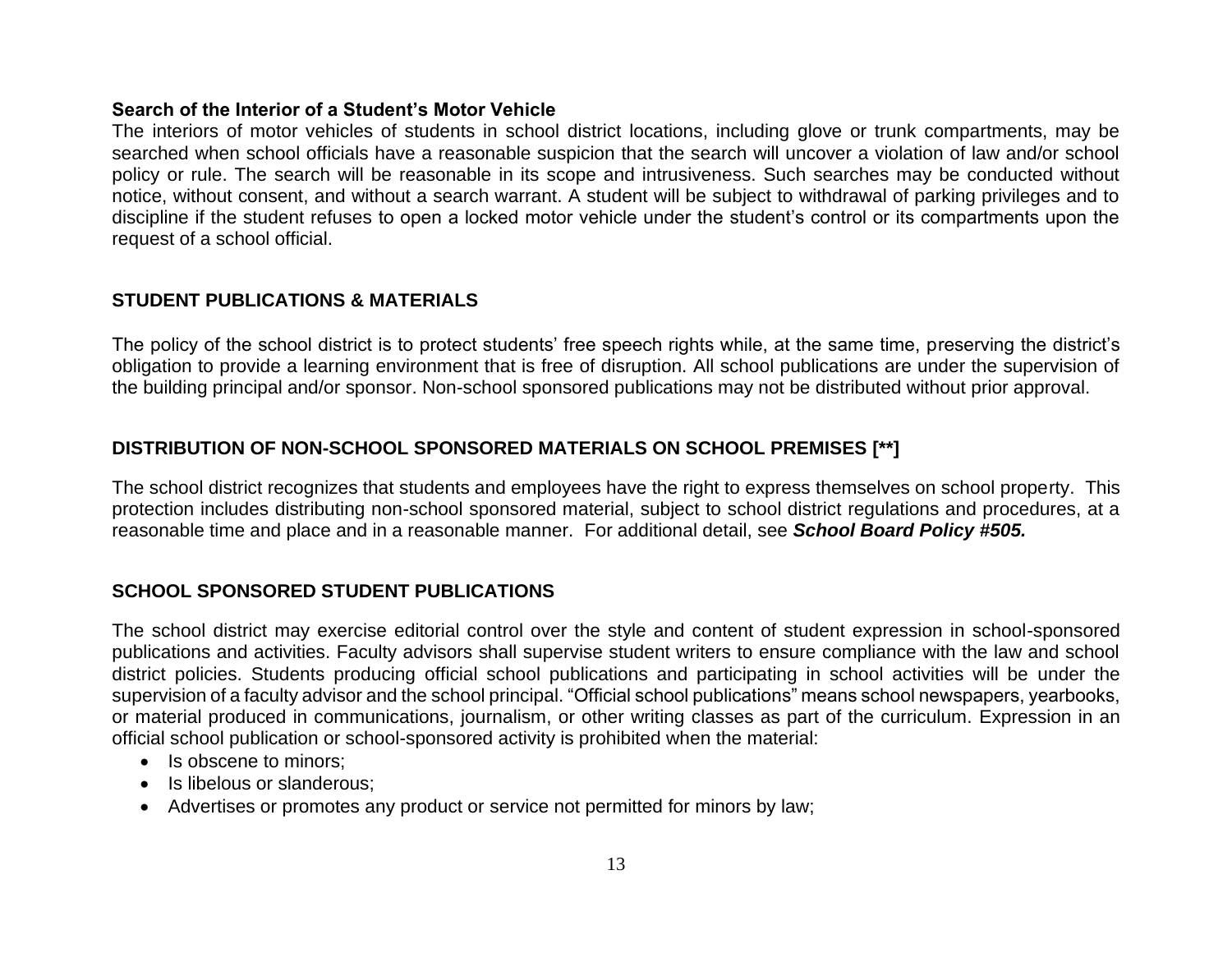- Encourages students to commit illegal acts or violate school regulations or substantially disrupts the orderly operation of school or school activities;
- Expresses or advocates sexual, racial, or religious harassment or violence or prejudice;
- Is distributed or displayed in violation of time, place, and manner regulations.

Expression in an official school publication or school-sponsored activity is subject to editorial control by the school district over the style and content when the school district's actions are reasonably related to legitimate pedagogical concerns. Official school publications may be distributed at reasonable times and locations.

### **STUDENT RECORDS [\*]**

Student records are classified as public, private, or confidential. State and federal laws protect student records from unauthorized inspection or use and provide parents/guardians and eligible students with certain rights. For the purposes of student records, an "eligible" student is one who is 18 or older or who is enrolled in an institution of post-secondary education. For more complete information on the rights of parents/guardians and eligible students regarding student records, please see *School Board Policy # 515.*

# **STUDENT SURVEYS [\*]**

Occasionally, the school district utilizes surveys to obtain student opinions and information about students. For complete information on the rights of parents/guardians and eligible students about conducting surveys, collection and use of information for marketing purposes, and certain physical examinations, see *School Board Policy #520.*

### **TRANSPORTATION OF PUBLIC-SCHOOL STUDENTS**

The school district will provide transportation, at the expense of the school district, for all resident students who live two miles or more from the school. Transportation will be provided on all regularly scheduled school days or make-up days. Transportation will not be provided during the summer school break, except in certain circumstances. The school district will not provide transportation for students whose transportation privileges have been revoked or have been voluntarily surrendered by the students' parent or guardian. See *School Board Policy #707.*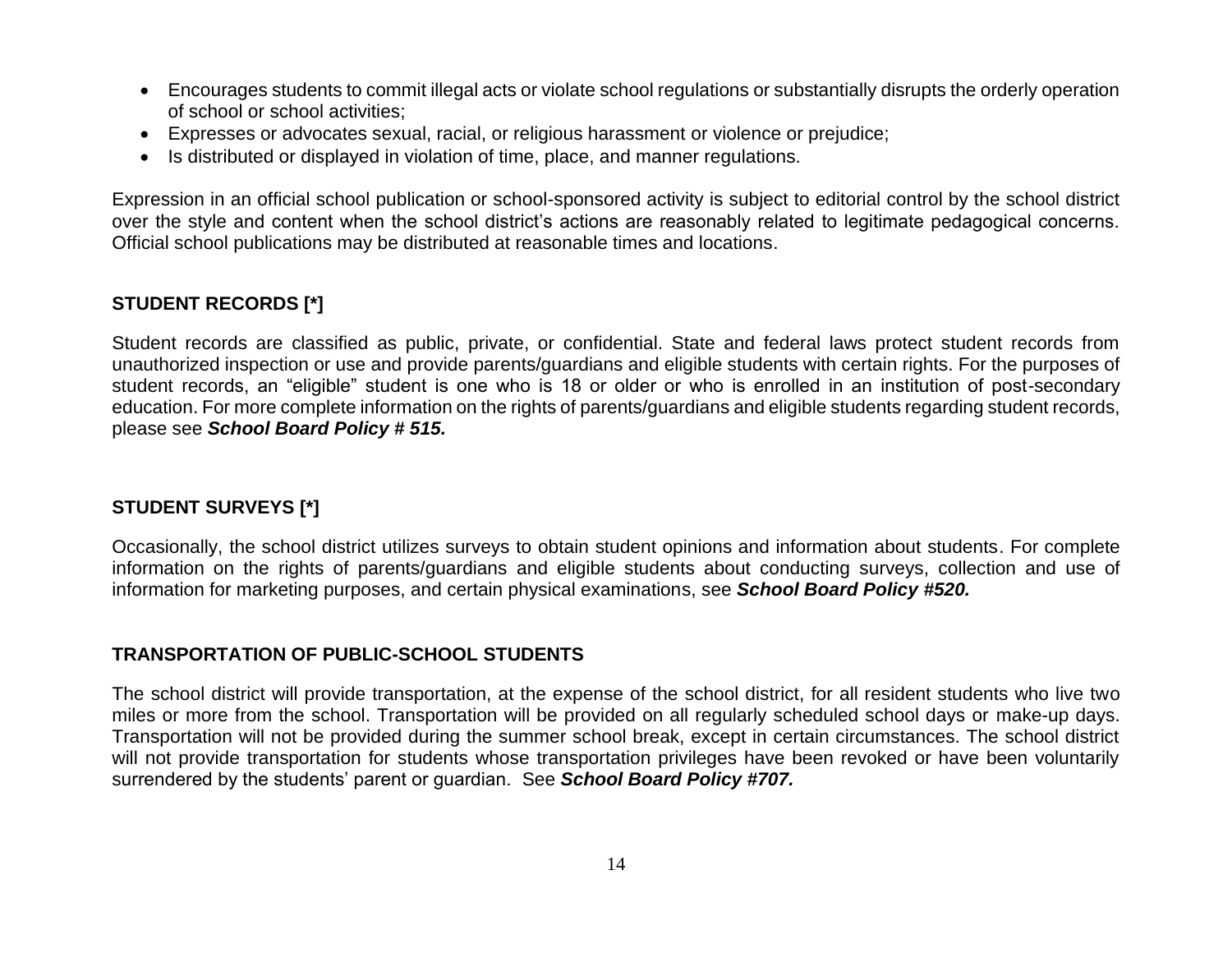#### **Extracurricular Transportation**

The school district may provide transportation for students to and from extracurricular activities. To the extent the school district provides extracurricular transportation, the district may charge a fee for transportation of students to and from extracurricular activities and optional field trips at locations other than school. See *School Board Policy #710*.

#### **VIDEO & AUDIO RECORDING**

#### **School Buses**

All school buses used by the school district may be equipped for the placement and operation of a video camera. The school district will post a notice in a conspicuous location informing students that their conversations or actions may be recorded. The school district may use a video recording of the actions of student passengers as evidence in any disciplinary action arising from the students' misconduct on the bus. See also *School Board Policy #711.*

#### **Places Other Than Buses**

The school district buildings and grounds may be equipped with video cameras. Video surveillance may occur in any school district building or on any school district property. Video surveillance of locker rooms or bathrooms will only be utilized in extreme situations, with extraordinary controls, and only as expressly approved by the superintendent. See also *School Board Policy #711.*

# **PART II — ACADEMICS**

#### **ALTERNATIVE EDUCATION OPPORTUNITIES (CALC)**

Centennial Area Learning Center offers a non-traditional route to a high school education for grades 9-12. The ALC offers day, night and summer school program options. Interested students may contact the counseling department for more information.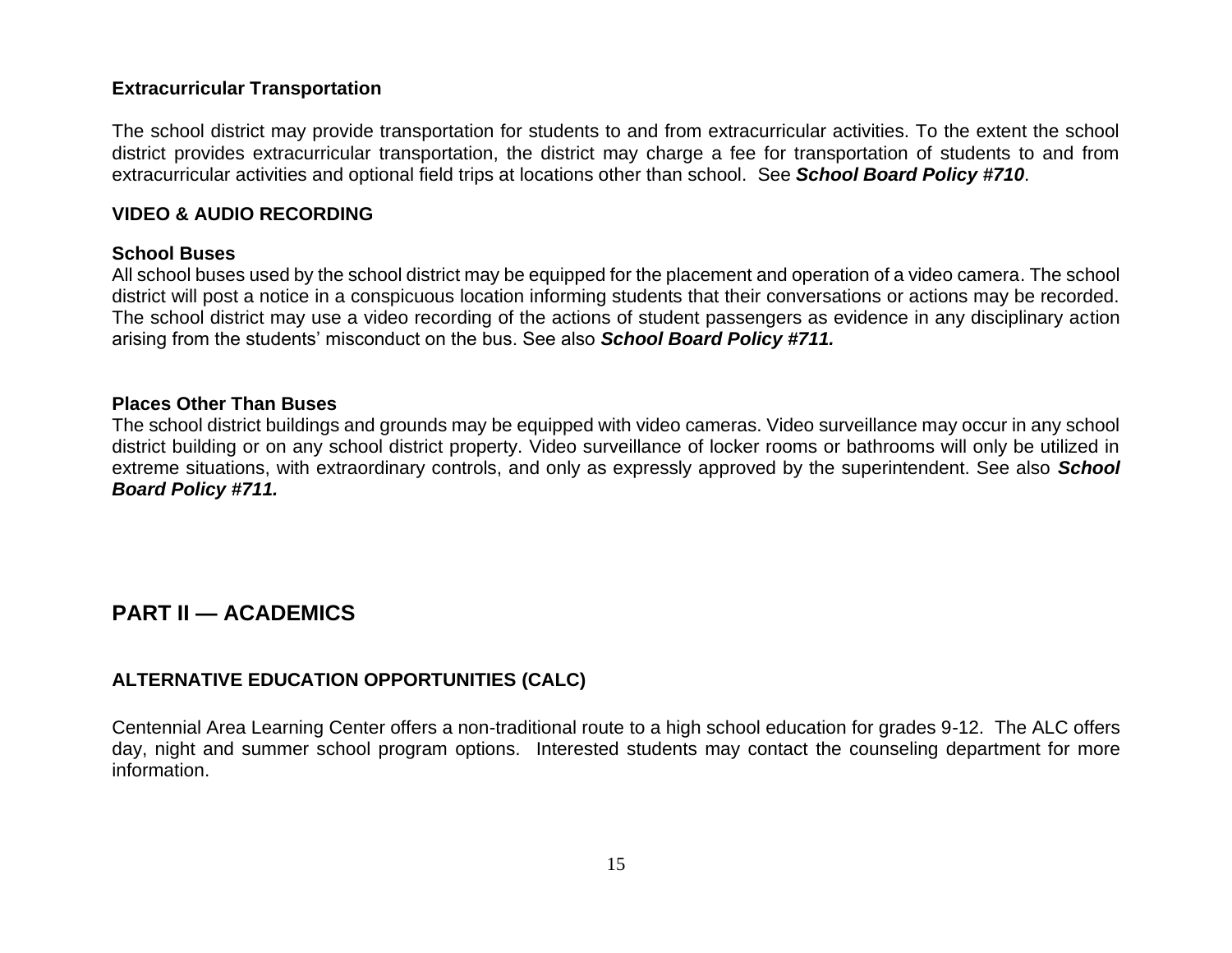### **CHEATING & PLAGIARISM**

Cheating and plagiarism are prohibited. Students who cheat or commit plagiarism on any test or assignment **may** be given a failing grade for that test or assignment and will be disciplined in accordance with the school district's policy. See *School Board Policy #506.*

Centennial High School, as an institution of learning, holds as one of its highest ideals that of honesty in academic affairs. In order to ensure high standards, those found in violation of academic rules may lose credit for work completed and may be disciplined.

Academic dishonesty at CHS is defined as, but not necessarily limited to, the following:

Giving or receiving of information from an exam, test, quiz, or other evaluative exercise in such a way that would be considered cheating. This could include copying from another, the bringing of notes into the test, the sharing of a calculator with another student, use of camera phones or text messaging or other similar unauthorized help. Helping someone cheat on an exam, or any other academic work, is considered to be as serious an infraction of the rules (and, in fact, is the same offense) as that committed by the person who has asked for and received help.

Using someone else's ideas or statements as one's own without giving credit to the author, would be considered plagiarism. This could include not giving a proper citation in a research paper by crediting the source of information, the copying of another student's work (e.g. homework assignments) and handing it in as one's own, the giving of one's work to another to copy, copying text from the internet, or any similar use of another's work.

#### **ACADEMIC AWARDS**

All Academic Awards are earned based on the following criteria:

Students become eligible for the Centennial Academic Awards after the 1st semester of their sophomore year. Students must be full-time students at CHS to be eligible for recognition.

Sophomores who have a cumulative Grade Point Average (GPA) of at least 3.667 at the end of the 1st semester will be eligible for an ACADEMIC LETTER. A student's cumulative GPA is a total average of all courses taken beginning in the 9th grade.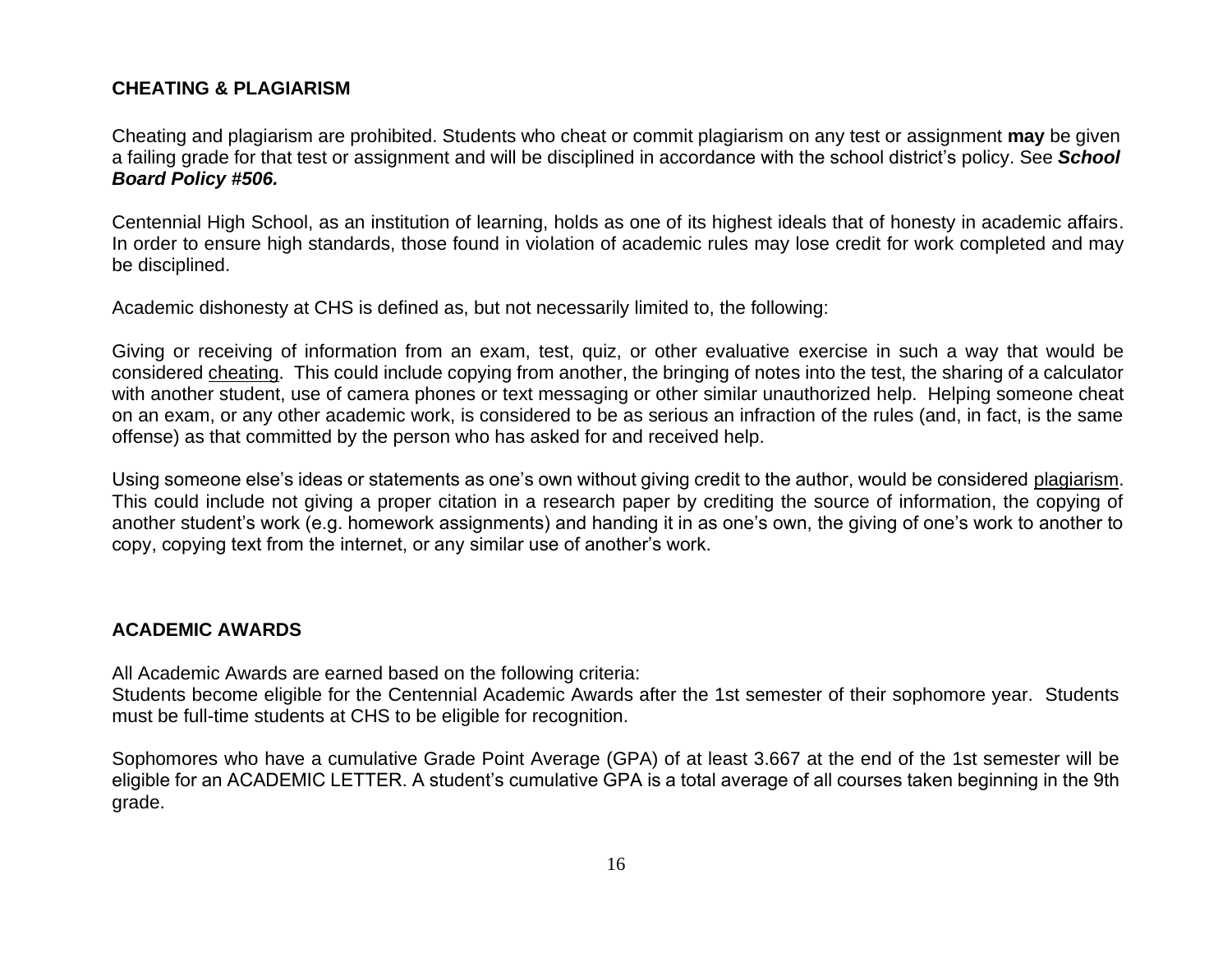Junior or Senior students who have previously earned a letter and have maintained a cumulative GPA of 3.667 or higher through the 1st semester of their junior or senior year will be eligible to receive a SILVER PIN.

Senior students who have earned an academic letter and silver pin, and have a cumulative GPA of 3.667 or higher through the 1st semester of their senior year will be eligible for a GOLD PIN.

Junior or Senior students who have not previously earned a letter award and have maintained a cumulative GPA of 3.667 or higher through the 1st semester of their junior or senior year will be eligible to receive an academic letter. Students who receive a 3.0 – 3.666 will be recognized with a certificate. Students who receive a certificate become eligible for the next award the following year if their cumulative GPA meets the 3.667 or above requirement. Awards are presented in the order of Academic Letter, Silver Pin and Gold Pin.

#### **ACADEMIC STANDING**

#### **Grade Point Average (GPA) System**

The following is a list of Centennial High School letter grades and their grade point average equivalent for cumulative GPA calculation:

| Grade<br><b>Symbol</b> | <b>Point</b><br><b>Value</b> | Grade<br><b>Symbol</b> | <b>Point Value</b>                                         |
|------------------------|------------------------------|------------------------|------------------------------------------------------------|
| A                      | 4.0                          | D+                     | 1.333                                                      |
| А-                     | 3.667                        | D                      | 1.0                                                        |
| $B+$                   | 3.333                        | D-                     | 0.667                                                      |
| B                      | 3.0                          | <b>NC</b>              | No Credit 0.000                                            |
| <b>B-</b>              | 2.667                        | <b>INC</b>             | Incomplete                                                 |
| $C+$                   | 2.333                        | <b>NG</b>              | No Grade (No GPA reflection)                               |
| C                      | 2.0                          | \$                     | Signifies that this is a fee or fine attached to the class |
| $C-$                   | 1.667                        | \$                     | Does not affect GPA                                        |
|                        |                              |                        |                                                            |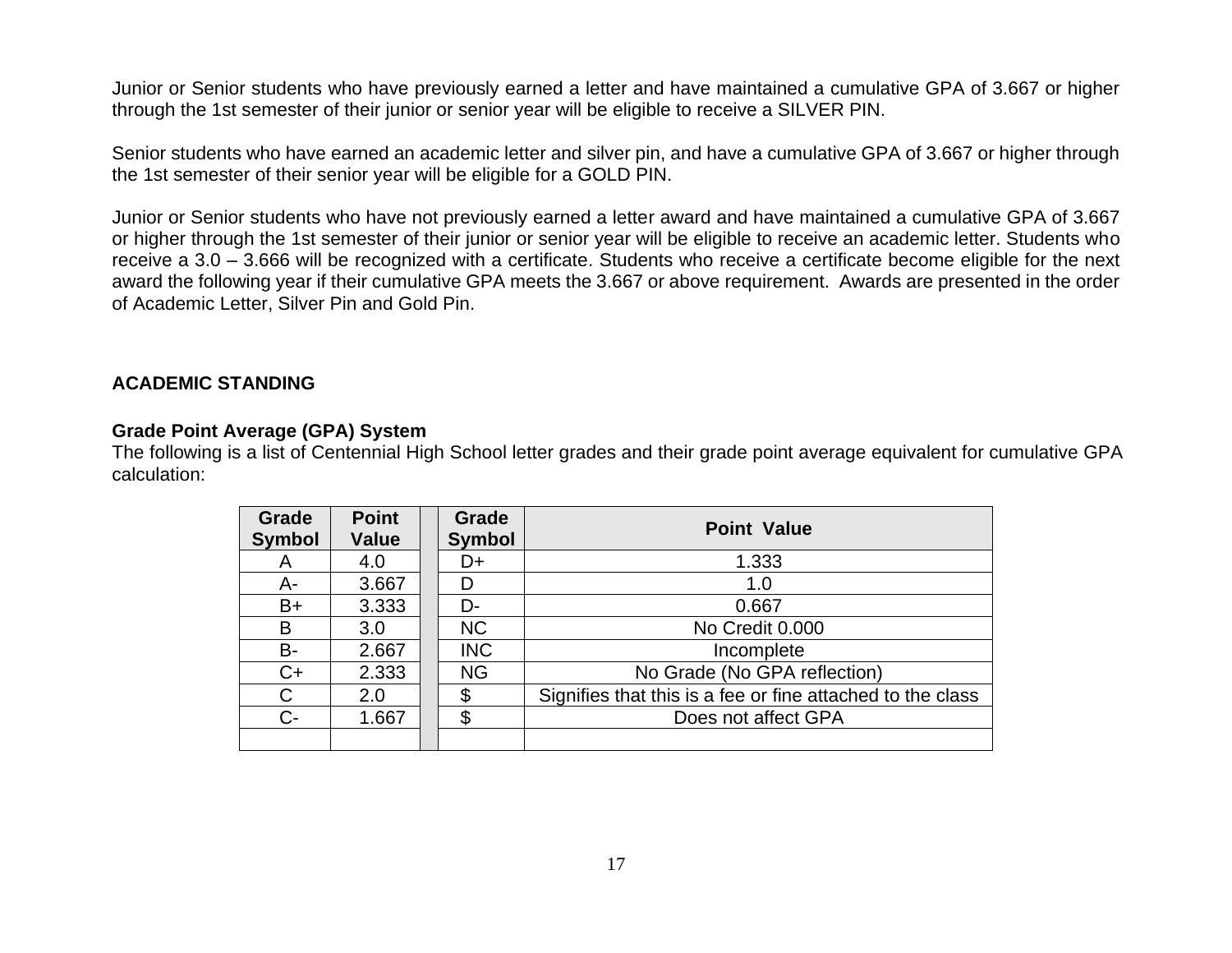# **Grading Scale**

| <b>Centennial High School Grading Scale</b><br>(Note: there is no rounding up or down of percentage points.) |
|--------------------------------------------------------------------------------------------------------------|
| $= 100 - 93$<br>A                                                                                            |
| $= 92-90$ (Exemplary Work $-90\%$ -100% Mastery of Subject Goals)<br>A-                                      |
| $B+ =$<br>89-87                                                                                              |
| (Proficient/Thorough Work – 80%-89% of Subject Goals)<br>B<br>86-83<br>$=$                                   |
| $B - = 82 - 80$                                                                                              |
| $C+= 79-77$                                                                                                  |
| (Acceptable Work – 70%-79% Mastery of Subject Goals)<br>$= 76 - 73$<br>C.                                    |
| $C = 72-70$                                                                                                  |
| $D+ = 69-67$                                                                                                 |
| (Mediocre Work – 60%-69% Mastery of Subject Goals)<br>66-63<br>D<br>$=$                                      |
| $D = 62-60$                                                                                                  |
| (Unacceptable Work – less than 59% Mastery of Subject Goals)<br>$NC = 59-0$                                  |

#### **Weighted Grades**

All Centennial High School "Advanced Placement" and "College in the Schools" courses will be based on a 4.5 scale see below.

| <b>Grade Symbol</b> | Un-Weighted Value | <b>Weighted Value</b> |
|---------------------|-------------------|-----------------------|
| A                   | 4.0               | 4.5                   |
| A-                  | 3.667             | 4.167                 |
| $B+$                | 3.333             | 3.833                 |
| B                   | 3.0               | 3.5                   |
| В-                  | 2.667             | 3.167                 |
| $C+$                | 2.333             | 2.833                 |
| С                   | 2.0               | 2.5                   |
| $C -$               | 1.667             | 2.167                 |
| D+                  | 1.333             | 1.833                 |
|                     | 1.0               | 1.5                   |
| D-                  | 0.667             | 1.167                 |
|                     |                   |                       |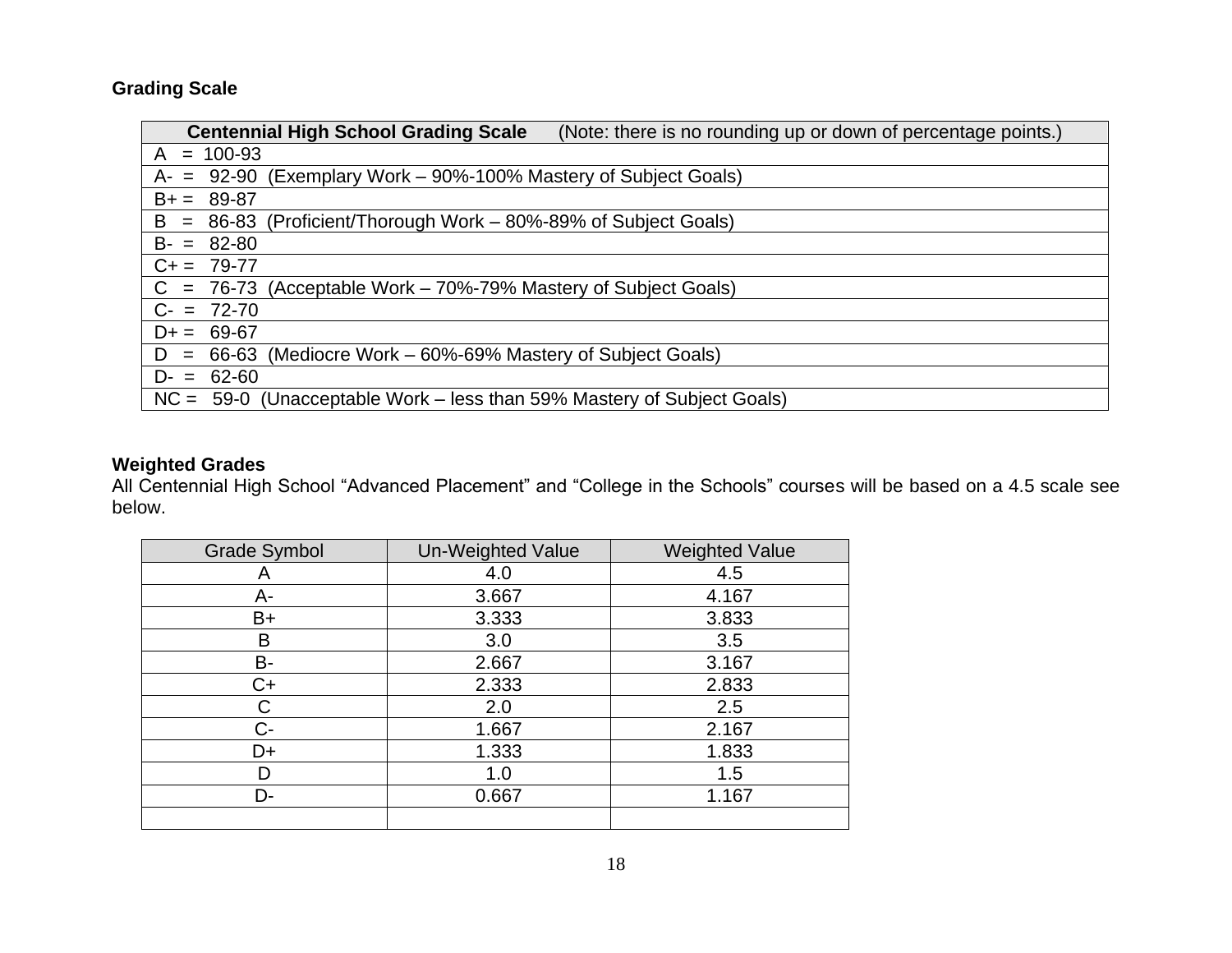Centennial High School does not have a class ranking system. Under special circumstances, a class ranking can be requested through the counseling department.

#### **Graduation Academic Recognition**

Graduation recognition includes credits earned through 1<sup>st</sup> semester of senior year:

- $\circ$  Honorable Mention:  $3.0 3.666$
- o Honors: 3.667 3.919
- $\circ$  Highest Honors:  $3.920 4.0+$

Graduation with Distinction - this recognition includes credits earned through 2<sup>nd</sup> semester of the senior year and completion of:

- o 12 honors credits (honors high school credits for classes at CMS or CHS)
- o PSEO grades and transfer courses are not eligible for honors credit

### **GRADES**

**Student report cards** are available online through Parent Portal to parent/guardian for first semester in the first weeks after a semester ends.

**Mid-semester markings** are available online through Parent Portal midway into the semester at conference time.

**Unofficial Transcripts** can be accessed/printed directly through student or parent portal in the "Reports" tab.

Commonly used for:

- \* Insurance Discounts
- \* PSEO Applications
- \* Scholarship Applications
- \* Self-Reported Grades for College Applications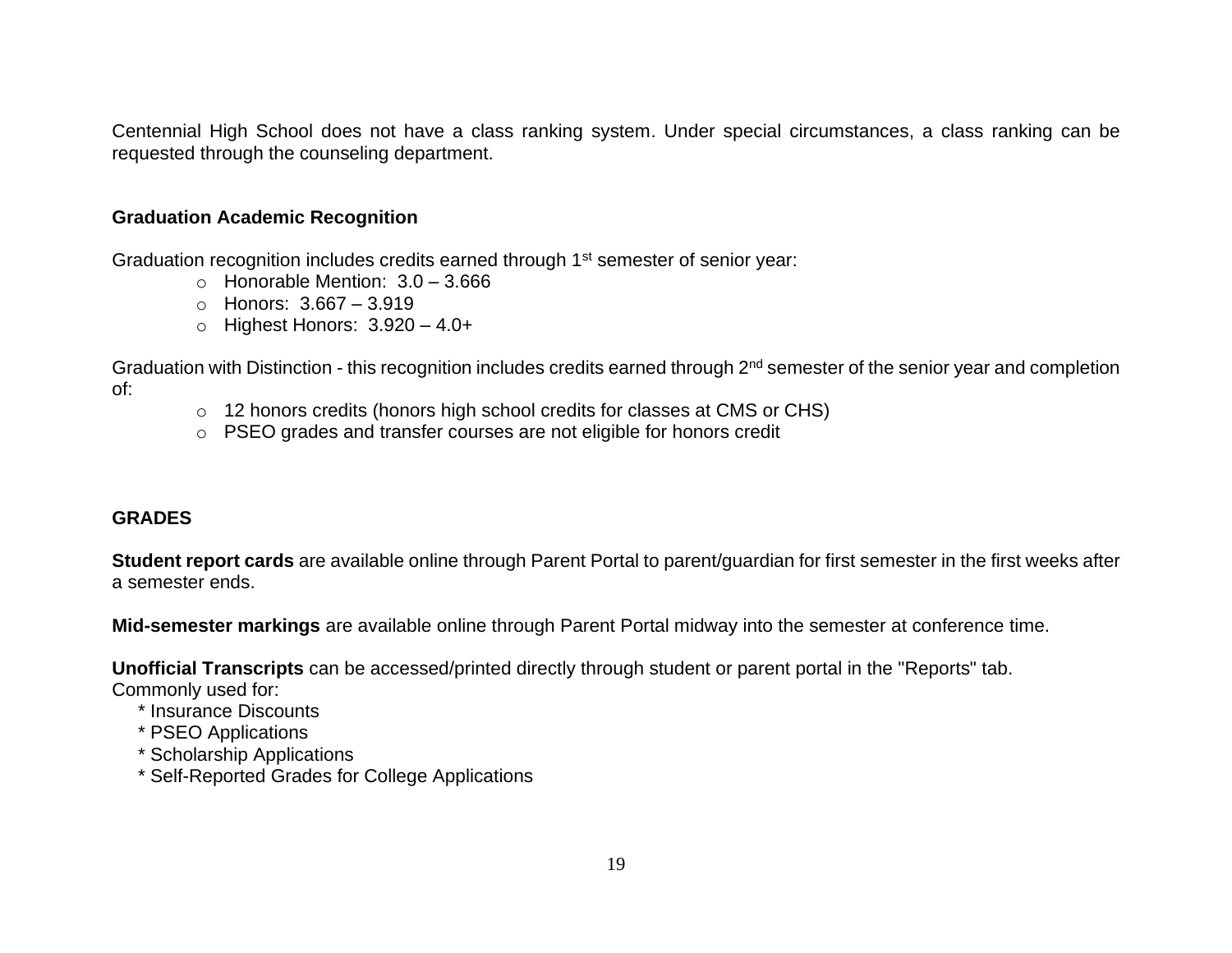### **Seniors can request transcripts through Naviance to be sent to post-secondary Schools**

Login to your CHS school google account, then go to the CHS Homepage, and click on the Naviance Student icon. Click on the green "CONTINUE WITH SINGLE SIGN ON" button. No password will be required as long as you are logged into your school google account.

Click on the Colleges Tab on the top right then scroll down to Colleges I'm Applying To.

Add your colleges by clicking on the pink plus button on the right side.

Find your college on the list under Which College are you applying to.

Complete the field called App Type and (\*VERY IMPORTANT\*) complete the field I'll submit my Application directly to the institution or via the Common App.

Click ADD AND REQUEST TRANSCRIPT. If you see a ? on this page, you have not done this correctly.

Tips: If you do not tell us HOW you are submitting the application, the transcript cannot be sent. You have two (2) choices: directly to the Institution or the Common App. If you are using the Common App, please schedule a meeting with your Counselor as soon as possible.

**Official Transcripts** for Real ID or other non-post-secondary requests must be requested through the counseling office or by emailing dmiller@isd12.org

# **GRADUATION REQUIREMENTS [\*]**

Students must meet all course credit requirements and graduation standards, as established by the state and the school board, in order to graduate from *Centennial School District.* All students must also pass the state-identified proficiency tests, Minnesota comprehensive assessments, Minnesota graduation-required assessments for diploma (GRADs), alternate assessments, and/or other applicable tests. Students will have the first opportunity to take a test in basic requirements in 8<sup>th</sup> grade.

See Registration Booklet online and/or contact guidance counselor. For further information please see *School Board Policy # 613.*

### **Course Credits Required**

In order to receive a diploma, students must successfully complete at least *24* credits and comply with the following high school level course requirements: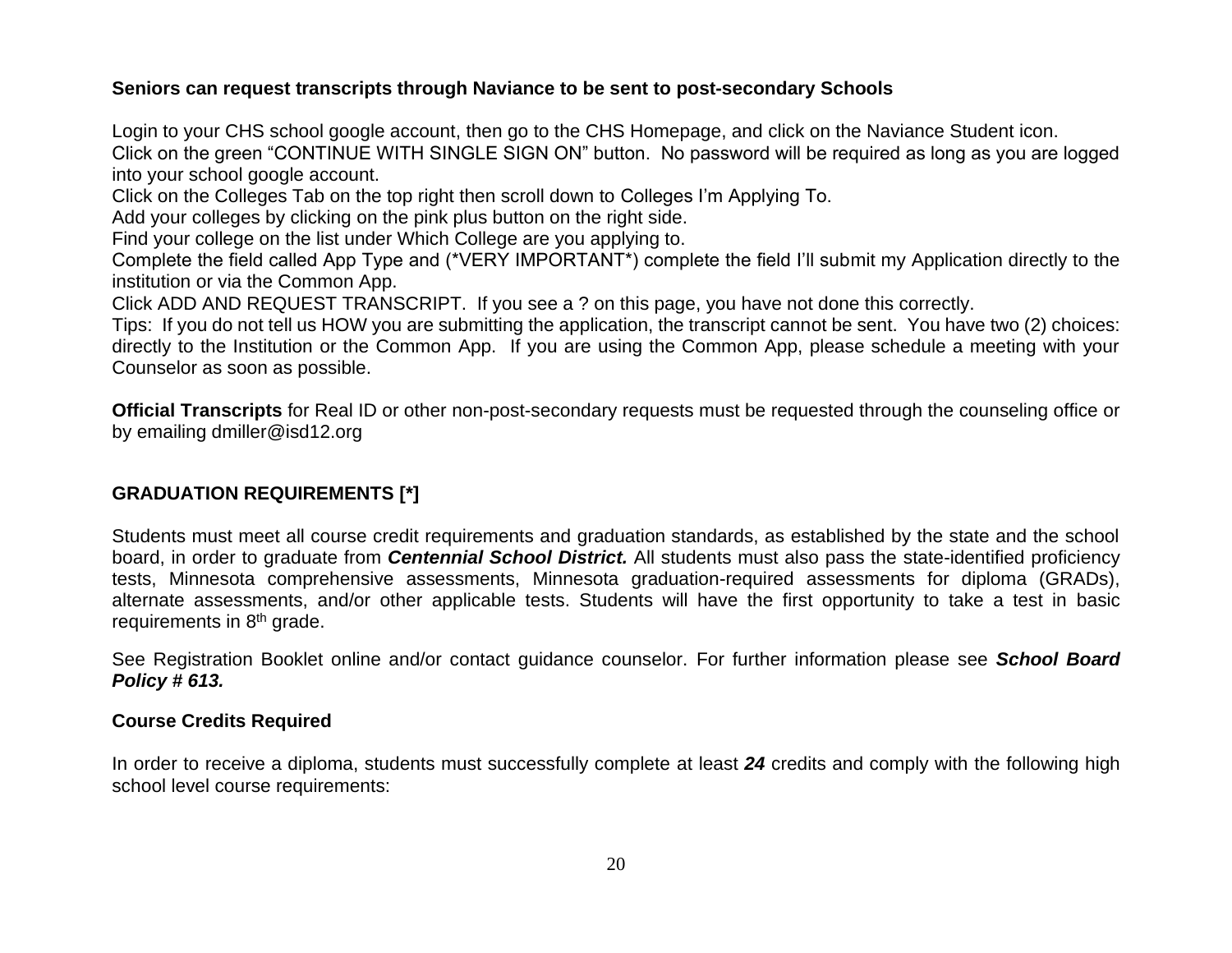### **Graduation Standards Requirements**

A. All students must demonstrate their understanding of the following academic standards:

- 1. School District Standards, Health (K-12);
- 2. School District Standards, Career and Technical Education (K-12); and
- 3. School District Standards, World Languages (K-12).
- B. Academic standards in health, world languages, and career and technical education will be reviewed on an annual basis. \* A school district must use the current world languages standards developed by the American Council on the Teaching of Foreign Languages.

\* Reviews are required to be conducted on a periodic basis. Therefore, this time period may be changed to accommodate individual school district needs.

- C. All students must satisfactorily complete the following required Graduation Standards in accordance with the standards developed by the Minnesota Department of Education (MDE):
	- 1. Minnesota Academic Standards, English Language Arts K-12;
	- 2. Minnesota Academic Standards, Mathematics K-12;
	- 3. Minnesota Academic Standards, Science K-12;
	- 4. Minnesota Academic Standards, Social Studies K-12; and
	- 5. Minnesota Academic Standards, Physical Education K-12.

D. State standards in the Arts K-12 are available, or school districts may choose to develop their own standards.

 E. The academic standards for language arts, mathematics, and science apply to all students except the very few students with extreme cognitive or physical impairments for whom an IEP team has determined that the required academic standards are inappropriate. An IEP team that makes this determination must establish alternative standards.

#### **Minnesota Academic Standards**

All students must satisfactorily complete the required Minnesota Graduation Standards. Additional information is available on the Minnesota Education Departments website; **http://education.state.mn.us/MDE/index.html**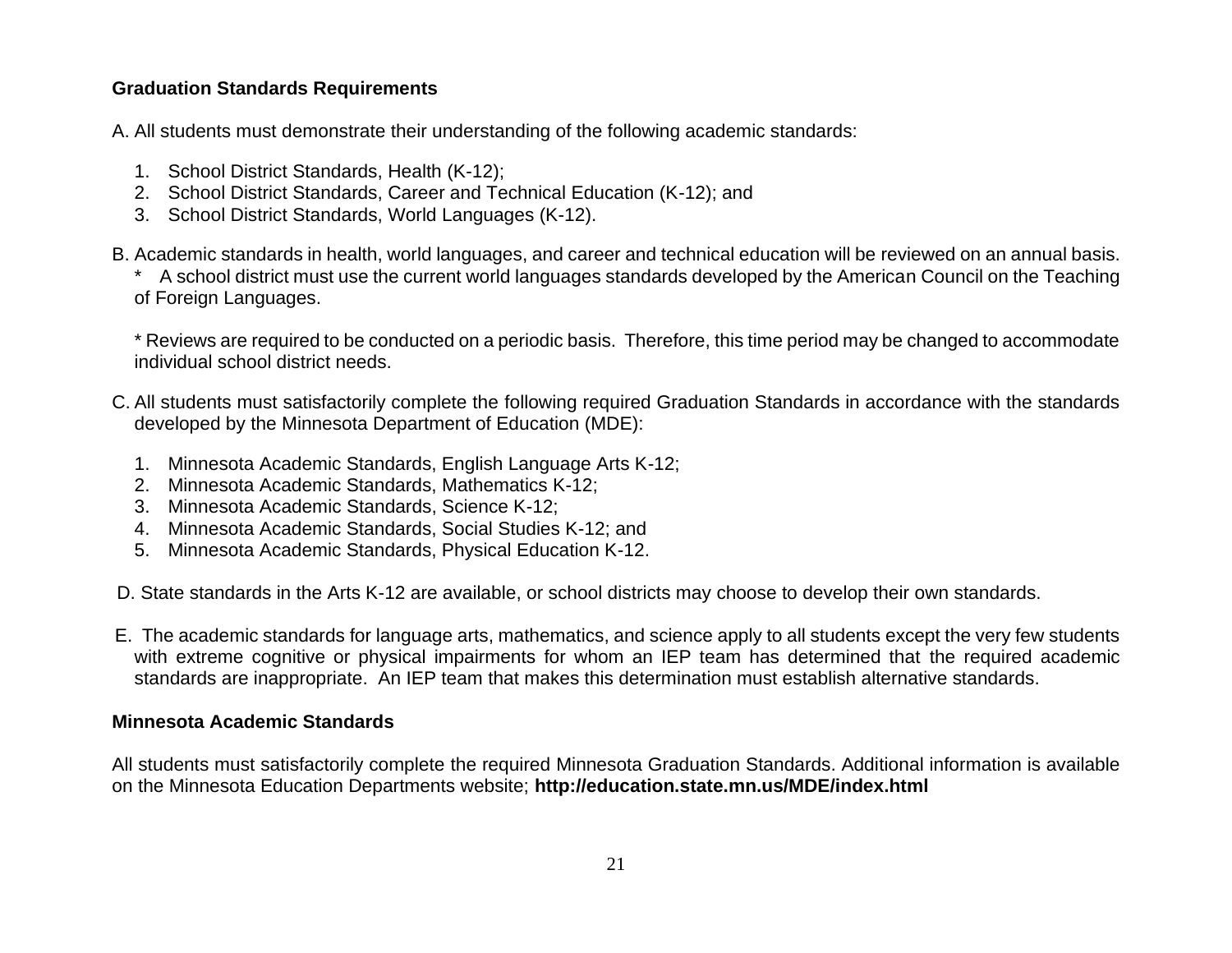### **HOMEWORK**

Homework assignments are made by the teachers. The amount of homework varies by teacher and subject area. The school district asks for parents/guardians to encourage their child(ren) to complete homework thoroughly and promptly.

When a student is absent, homework requests should be made directly to teachers via email. **Teachers have 48 hours to fulfill homework requests.** Staff email addresses are generally first initial last name@isd12.org, except for staff with common last names (i.e. Olson, Johnson, and Smith) please consult individual building or program sites.

#### **HONOR ROLL**

A GPA of 3.0 or better qualifies the student for the B Honor Roll; a 3.667 (A-) or better qualifies the student for the A Honor Roll. To give students recognition for their academic achievement the Honor Roll will be sent to the Quad Press to publish as space permits. The Honor Roll will also be posted on the high school website. Recognition information will be sent and posted ten days after the end of semester one and at the end of the school year for semester two.

### **HYBRID COURSES**

#### What is a hybrid course?

A hybrid course provides students with a mix of face to face and online instruction. In a typical week, students will attend class three days and the remaining two days students will receive instruction and complete coursework online. Hybrid courses have the same high standards, expectations and curriculum as traditional courses. The core difference is the method by which instruction is delivered.

#### Why hybrid courses?

Hybrid courses represent a form of online learning that allows teachers and students to utilize 21<sup>st</sup> century technologies while further developing students' technology skills. It is expected that most students will experience online learning as part of their post-high school experience, thus developing these skills while still in high school may be advantageous.

#### Hybrid classes may not be for everyone.

Hybrid classes require discipline and good time management. Though the online portion of instruction is provided using non-traditional methods, the expectations and deadlines remain the same as traditionally taught courses.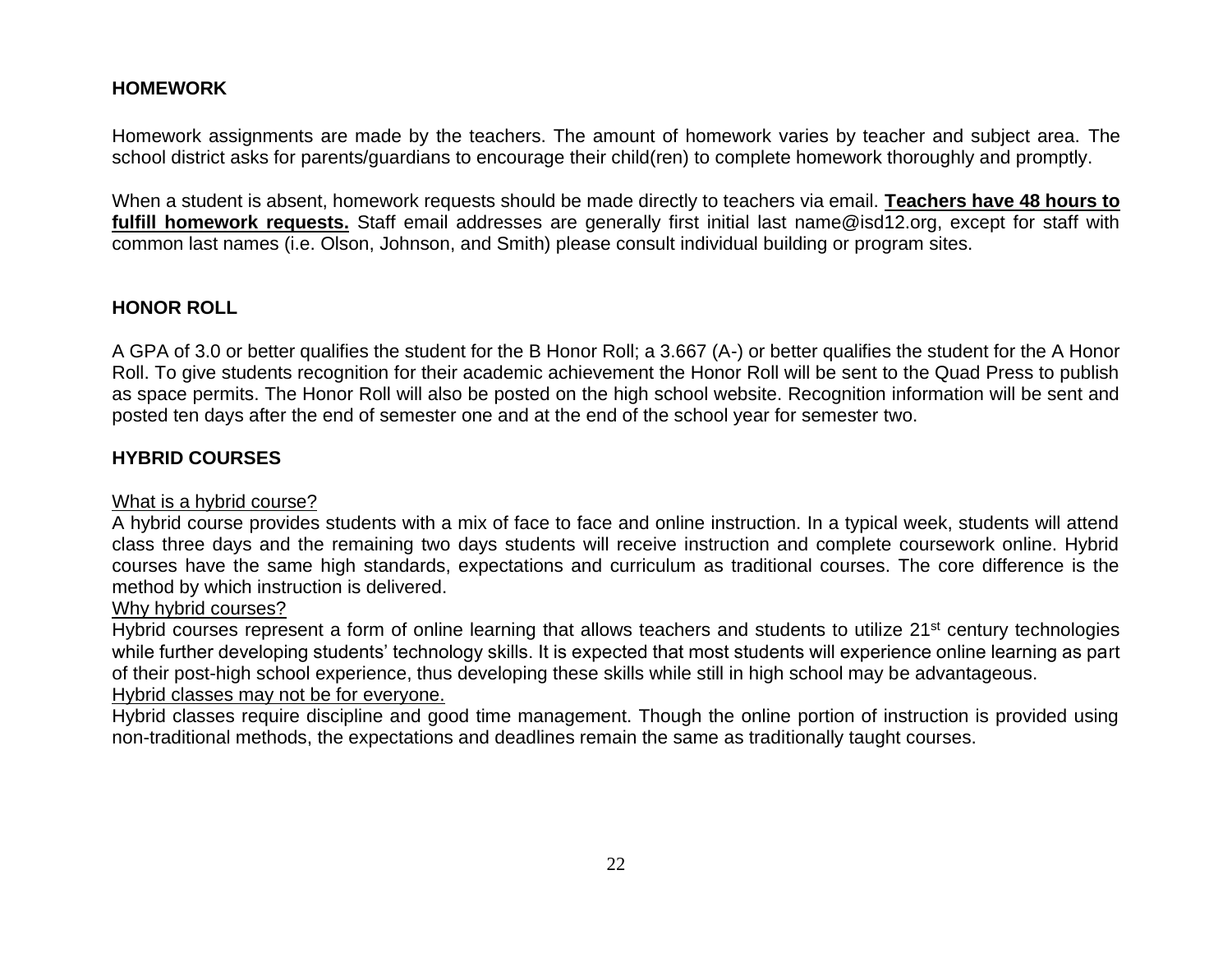### **POST-SECONDARY ENROLLMENT OPTIONS**

Tenth, eleventh, and twelfth grade students may apply to enroll in Post-Secondary Enrollment Options (PSEO) and other advanced enrichment programs. General information about the PSEO program will be provided to all eighth, ninth, tenth, and eleventh grade students by March 1. Qualifying credits granted to a student through a PSEO course or program that meets or exceeds a graduation standard or requirement will be counted toward the graduation and credit requirements of the state academic standards. Interested students must fill out an application form and submit it to their school counselor by May 30 for enrollment the following school year. The application form must be signed by the student and his/her parent or guardian. Students wishing to take a PSEO course should contact *their counselor.* 

#### *More information about PSEO is available on the MDE website;*

http://education.state.mn.us/MDE/fam/dual/pseo/index.htm

### **VOCATIONAL OPPORTUNITIES ANNUAL NOTIFICATION**

The Centennial School District offers a variety of vocational opportunities through the Business Education, Industrial Technology and Family and Consumer Science Departments. The purpose of this notice is to inform students, parents, employees and the general public that these opportunities are offered regardless of race, color, national origin, sex or disability. Admission in the specific courses is determined by grade level, and in some cases, completion of prerequisite courses. A listing of career and educational technology offerings can be found in the registration catalog of courses posted online at [https://www.isd12.org/schools/high-school/centennial-high-school.](https://www.isd12.org/schools/high-school/centennial-high-school)

The district has designated the following individuals to coordinate compliance with Section 504 of the Rehabilitation Act of 1973 and Title IX of the Education Amendments Act of 1972. **Section 504 Coordinator**: Kathy Zwonitzer, Director of Student Services, 4707 North Road, Circle Pines, MN 55014; 763.792.6040; [kzwonitzer@isd12.org.](mailto:kzwonitzer@isd12.org) **Alternate Section 504 Coordinator:** Mark Grossklaus, Executive Director of Teaching and Learning, 4707 North Road, Circle Pines, MN 55014; 763.792.6006; [mark.grossklaus@isd12.org.](mailto:mark.grossklaus@isd12.org) **Title IX Coordinator**: Dan Melde, Director of Human Resources, 4707 North Road, Circle Pines, MN 55014; 763.792.6009; [dmelde@isd12.org.](mailto:dmelde@isd12.org)

#### **SUMMER SCHOOL**

The school district offers summer school opportunities for qualifying students. Information about extended school year for students with disabilities provided in *School Board Policy #508*.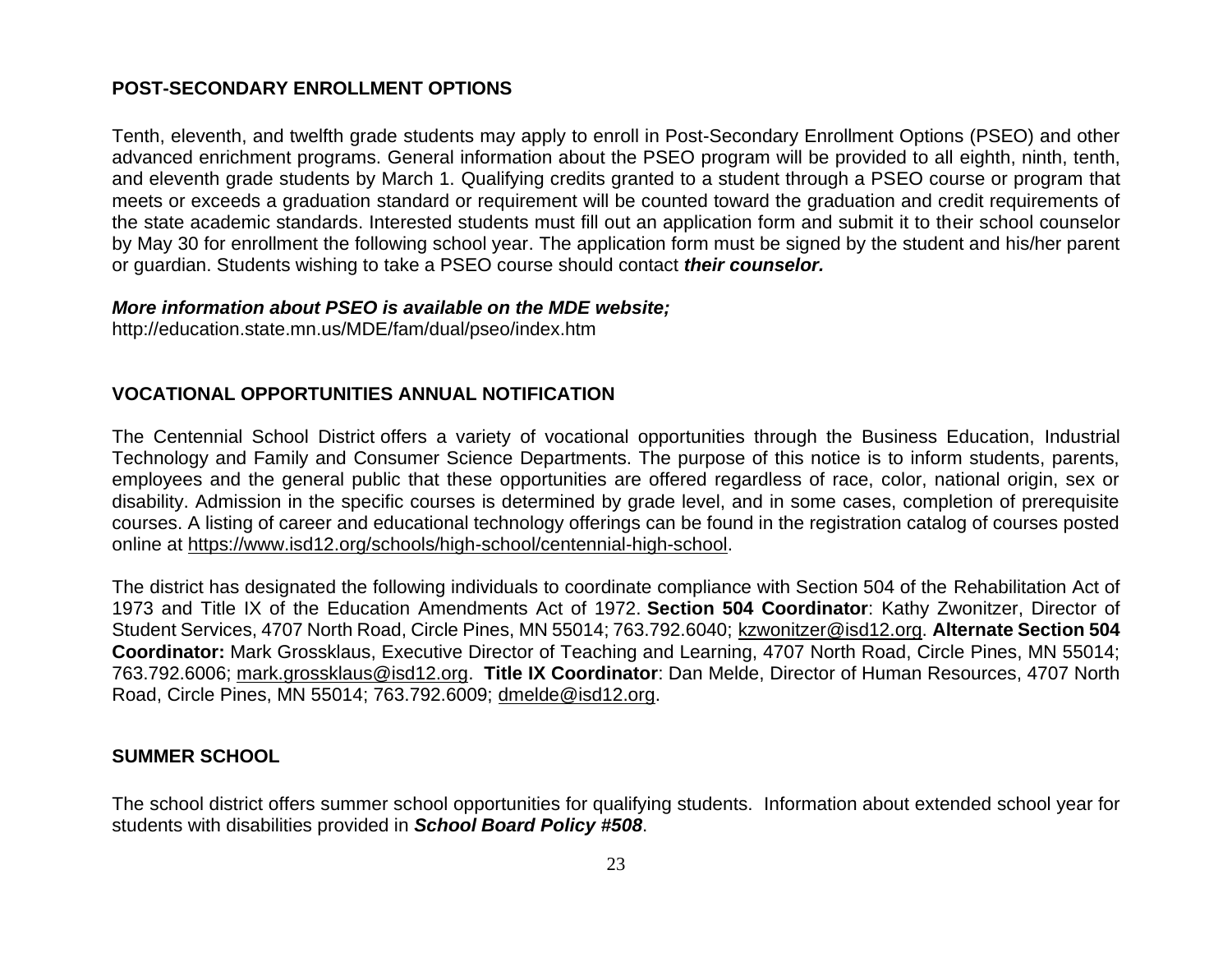## **TESTING**

### **Student Participation in Statewide Assessments**

Minnesota Statutes, section 120B.31, subdivision 4a, requires the Minnesota Department of Education (MDE) to publish a form for parents/guardians to complete if they refuse to have their student participate in state-required standardized assessments. The Parent/Guardian Guide to Statewide Testing document provides some basic information to help parents/guardians make informed decisions that benefit their child and their school and community. The form to meet this legislative requirement is available through the Minnesota Department of Education website at this web address: https://education.mn.gov/mdeprod/idcplg?IdcService=GET\_FILE&dDocName=PROD058851&RevisionSelectionMethod=l atestReleased&Rendition=primary

#### **Accommodations**

Students with a disability may qualify for accommodations for college entrance or placement exams, such as the Accuplacer/ACT/SAT. For details, talk to your counselor or visit the following websites: [www.act.org;](http://www.act.org/) [www.collegeboards.com.](http://www.collegeboards.com/)

# **PARENT RIGHT TO KNOW [\*]**

If a parent requests it, the school district will provide information regarding the professional qualifications of his/her child's classroom teachers, including, at a minimum, the following:

- 1. whether the teacher has met state qualifications and licensing criteria for the grade levels and subject areas in which the teacher provides instruction;
- 2. whether the teacher is teaching under emergency or other provisional licensing status through which state qualification or licensing criteria have been waived;
- 3. the baccalaureate degree major of the teacher and any other graduate certification or degree held by the teacher, and the field of discipline of the certification or degree;
- 4. Whether the student is provided services by paraprofessionals and, if so, their qualifications.

In addition, the school district will provide parents with information as to the level of achievement of their child in each of the state academic assessments. The school district also will provide notice to parents if, for four or more consecutive weeks, their child has been assigned to or taught by a teacher who is not highly qualified.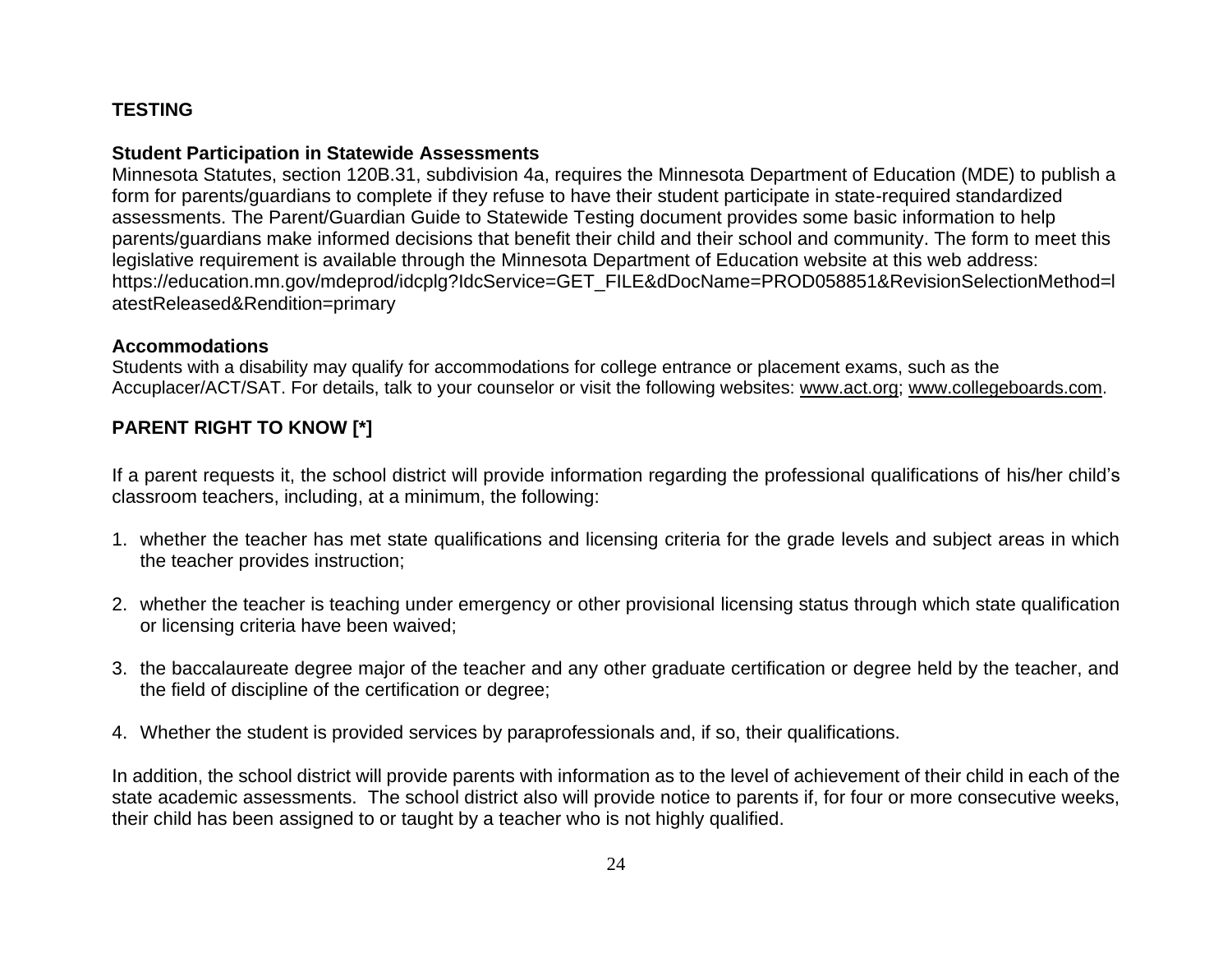# **PART III – RULES AND DISCIPLINE**

# **ATTENDANCE [\*\*]**

### **CHS ATTENDANCE PROCEDURES**

Aligned with Centennial School Board Policy #503 and MN Statute 120A.22

### **School Board Philosophy**

The school board believes that regular school attendance is directly related to success in academic work, benefits students socially, provides opportunities for important communications between teachers and students, and establishes regular habits of dependability important to the future of the student.

This policy also recognizes that class attendance is a joint responsibility to be shared by the student, parent or guardian, teacher, counselor, and administrators. The responsibilities assigned to each of these groups are outlined below:

### **Parent Responsibilities**

- Hold your student accountable for regular attendance and following CHS attendance procedures.
- It is the legal responsibility of the student's parent/guardian to ensure the student is attending school.
- Check your student's attendance regularly on Parent Portal
- Notify the attendance office each time your child is absent from school. If a parent/guardian does not communicate to the attendance office within three (3) school days after the student's return to school, the absence may remain permanently unexcused.
	- o **Parents submit attendance electronically (Link found on CHS homepage)**
	- o Parents receive an e-mail confirmation of their submission
	- o Attendance requests can only be accepted from the parent/guardian email address that is on file in Campus
	- o Please schedule appointments, vacations, college visits, etc. on non-school days whenever possible
- Contact the attendance office and/or teacher if you have concerns about your child's attendance

#### **Student Responsibilities**

- It is the student's responsibility to arrive on time, attend all assigned classes and to follow the correct procedures when absent
- Request and complete any missed assignments due to an absence within two (2) school days for each day absent unless other arrangements are made with the classroom teacher
- Notify teachers in advance of upcoming absences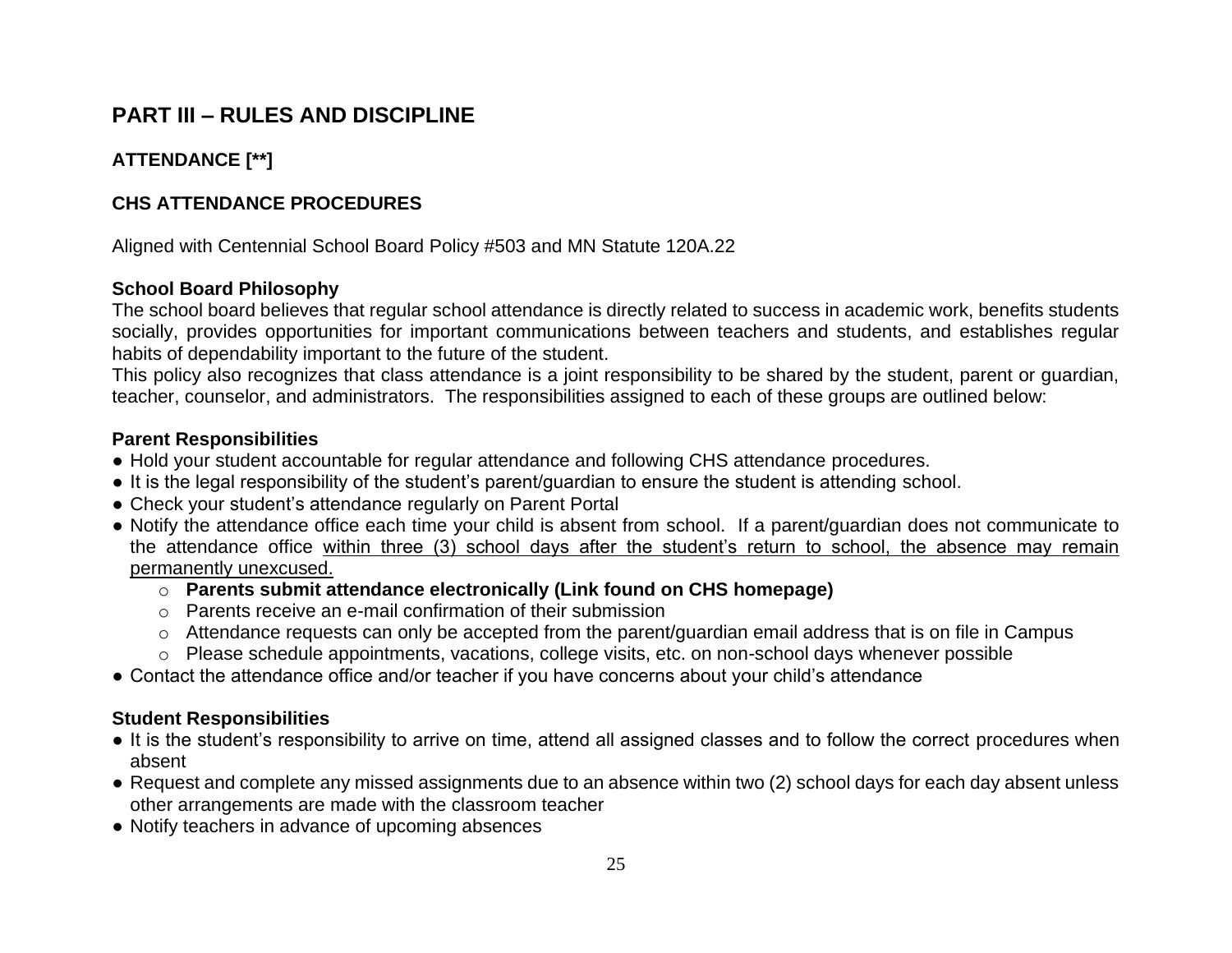● Check the Student Portal site often to self-monitor attendance

### **Teacher Responsibilities**

- Maintain timely and accurate attendance records no later than the end of the class period. The teacher's attendance record is the official one.
- The teacher should make a note if a student is more than **ten (10) minutes** late, when it will be identified as an unexcused absence
- Communicate with parents/guardians if a student's attendance is adversely affecting his/her academic performance
- Report any discrepancies in the attendance record to the attendance office
- Explain CHS attendance procedures to all students
- File a copy of your syllabus with the school administration at the beginning of each new semester
- Notify the student's counselor when attendance is adversely affecting a student's academic performance

# **Administrator/Counselor Responsibilities**

- Distribute the attendance policy to all students and staff via the student handbook and make available on the district website
- Plan and support interventions for truant students
- Communicate/Meet with parents/guardians regarding student attendance
- Review disputes related to classification of absences
- File truancy proceedings with Anoka County Juvenile Corrections when warranted

# **ATTENDANCE GUIDELINES**

# **Sign In/Out Procedures**

All students must check in at the attendance desk in either building when arriving late or leaving early for any reason during the school day. Students must still be excused by a parent/guardian. (Please see Truancy Examples on page 27)

# **Participation Points**

Students with excused absences must be allowed to make-up missed participation points. Students with unexcused absences may be allowed to make-up missed participation points after receiving teacher and/or administrative approval.

# **CHS is a Closed Campus**

CHS is a closed campus throughout the entire student day, including LEAP time. If a student chooses to leave campus at any time during the school day without proper approval, the student may be subject to disciplinary action and a search may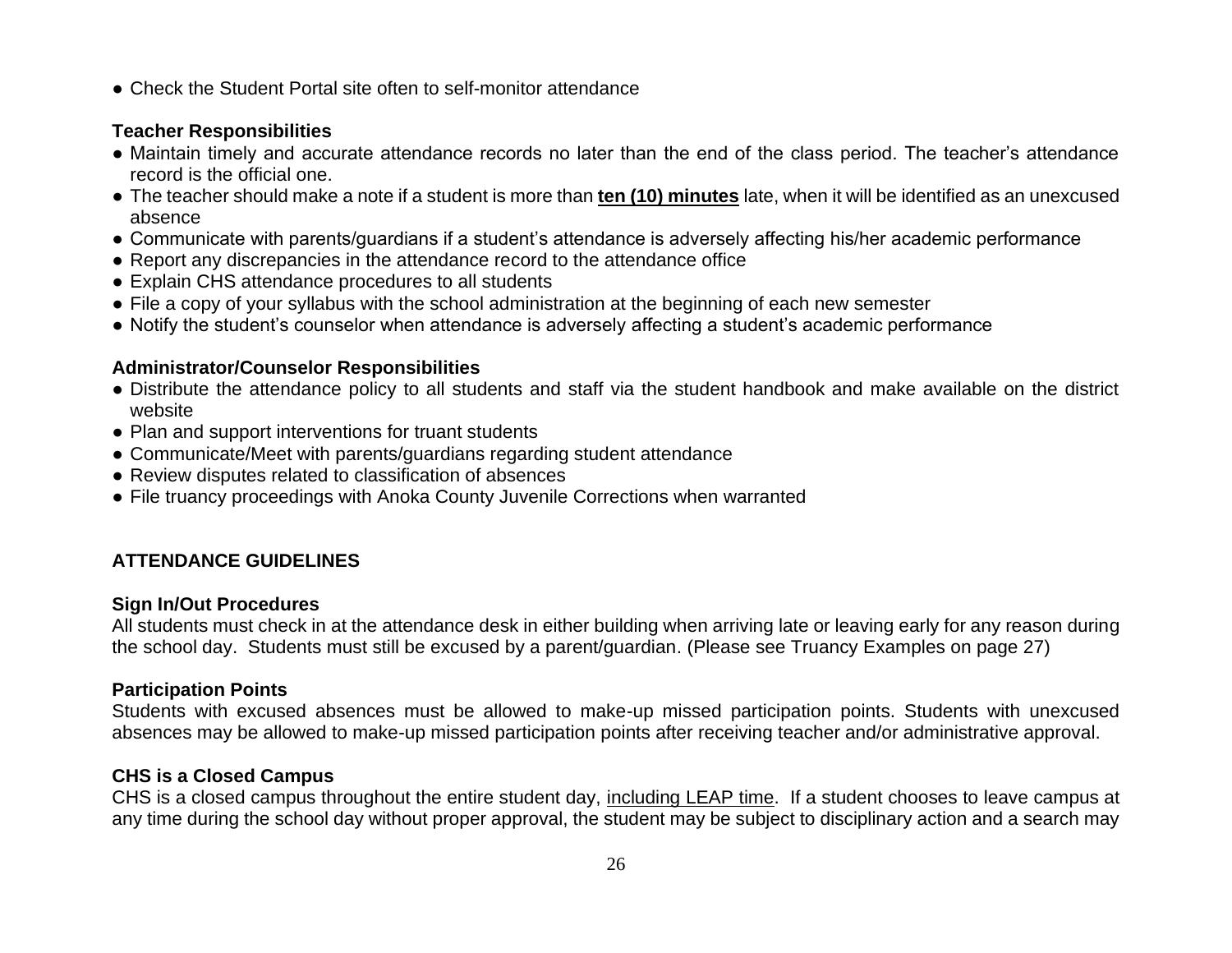be conducted of student, their possessions, and/or their vehicle. Parents should not excuse students from LEAP unless special circumstances are present.

#### **Tardiness**

Students are considered tardy when they are not in their assigned class when the bell rings. If a student is less than ten (10) minutes late to class, and does not have a pass, the tardy will be considered unexcused. If a student is detained by a teacher, s/he should get a valid pass to the next class from that teacher. Teachers should use discretion in considering student schedules and travel distances when assigning tardies. Interventions for tardiness occur after every 5<sup>th</sup> tardy (5<sup>th</sup>, 10<sup>th</sup>, etc.)

## **Truancy (Unexcused Absence) & Examples**

Per MN statute, a student is considered legally truant when s/he is absent unexcused on three or more days within a school year. Days do not have to be consecutive. Examples include, but are not limited to:

- \*No online form or note turned into the attendance office \*Shopping/Hair appointments
- 

- \*Oversleeping/ Alarm did not work \*Non-medical appointments
- 
- \*Missed the bus/Transportation problems \*Leaving campus without permission
- \*Errands/Work \*Babysitting/Needed at home
	-

# **Consequences of Truancy (Unexcused Absences) and Unexcused Tardiness**

- Intervention procedures may include, but are not limited to: \*Automated phone call/e-mail to parent/guardian \*Letter to Parents \*Conference with classroom teacher \*Conference with counselor/case manager \*Home visit w/Blaine School Resource Officer \*Conference with administrator \*Loss of Parking Privileges \*Referral to Student Assistance Team \*Parent conference \*Loss of L.E.A.P. privileges \*Loss of Mentor/Peer Leader Privileges \*TIP-Anoka County Truancy Intervention Program \*In-school suspension \*Anoka County Petition to the Court filed \*Court Assigned Probation Officer \*Assignment to alternative educational placement
	-
	-
	-
	-
	-
	-
	-

### **Excused Absences**

All absences are subject to administrative approval. Absences are normally excused when the child's physical or mental health is such as to prevent attendance at school or application to study for the period required, which includes: \*Child illness, medical, dental, orthodontic, or counseling appointments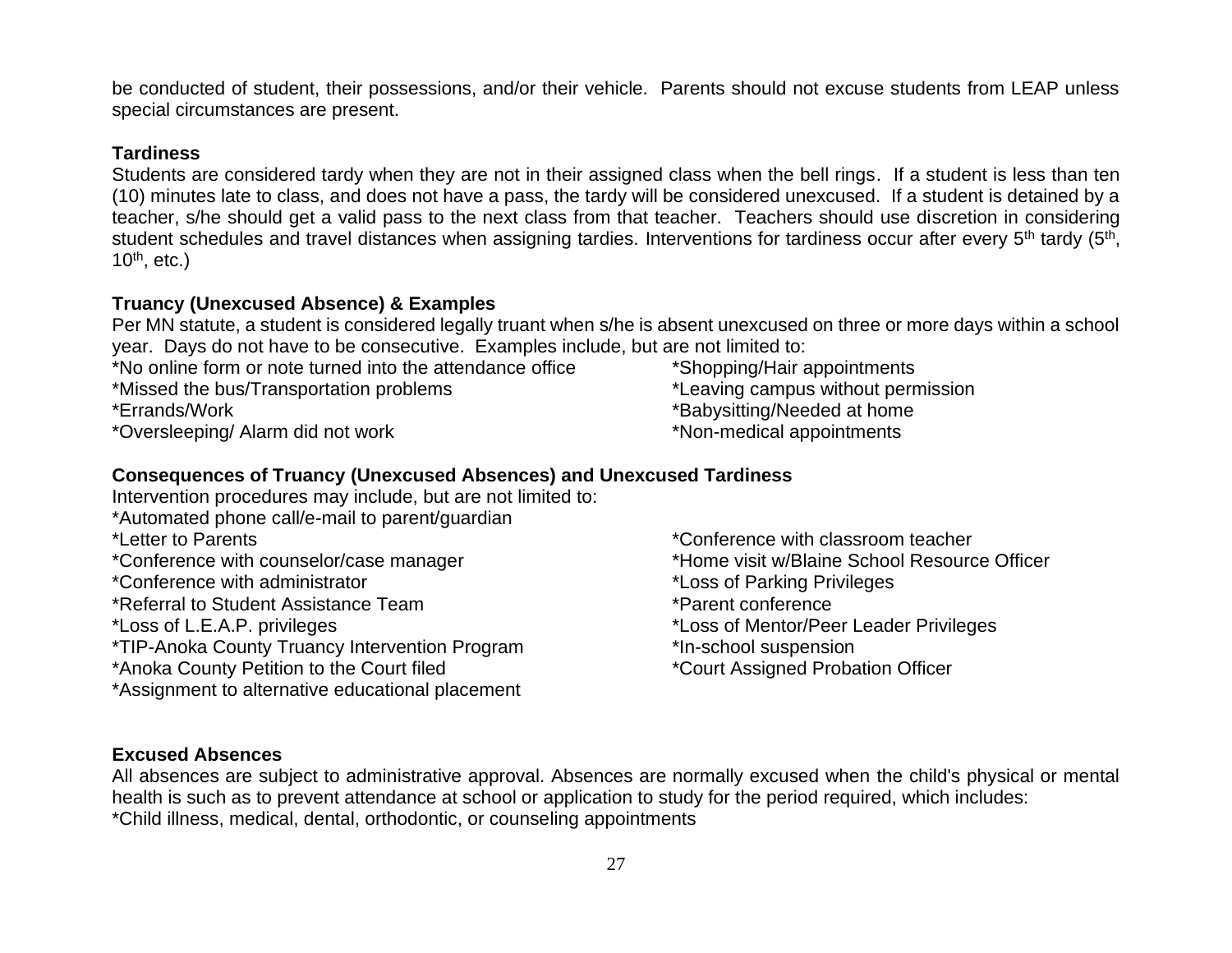\*Family emergencies or the death or serious illness or funeral of an immediate family member \*Active duty in any military branch of the United States \*The child has a condition that requires ongoing treatment for a physical/mental health diagnosis \*Off-site religious instruction (not to exceed 3 hours/week) \*Other exemptions determined by school administration

When CHS teams do not qualify for state tournaments, members of the Cougar team in that sport can be excused for one day to attend the state tournament in that sport. If individual qualifiers in a given sport compete on consecutive days, nonqualifying teammates may also be excused to attend the tournament. Regular attendance procedures must be followed.

#### **Excessive Absences**

Students are considered to have excessive absences when absences are greater than 10% of the total school days in the calendar school year. Excessive absences may require documentation before being excused.

#### **Exempt Absences/School Sponsored Events**

Absences due to field trips or other school-sponsored activities will be exempt. Examples include, but are not limited to field trips, retreats, school activities, career center activities, counseling appointments, participation in support groups, athletics, and advisory task completion when required. Whenever a school sanctioned sport/music oriented event from Centennial reaches state tournament level, students will be allowed to attend provided the student follows the appropriate procedures regarding their attendance. To have the attendance exempted, a parent must submit electronic attendance available on CHS homepage. The student will be exempted only during the times designated by the school administration. If a parent call or note comes in after the event, but within three (3) school days, the absence will be excused but not exempted.

#### **Attendance - Off-Campus Options**

Students who attend off-campus educational options such as the 916 program, OEC program at Spring Lake Park High School, or other satellite programs are subject to both the attendance policies and procedures of those institutions as well as CHS.

#### **Homework Requests**

● Homework requests should go directly to teachers. Most teachers post classroom materials to Schoology for student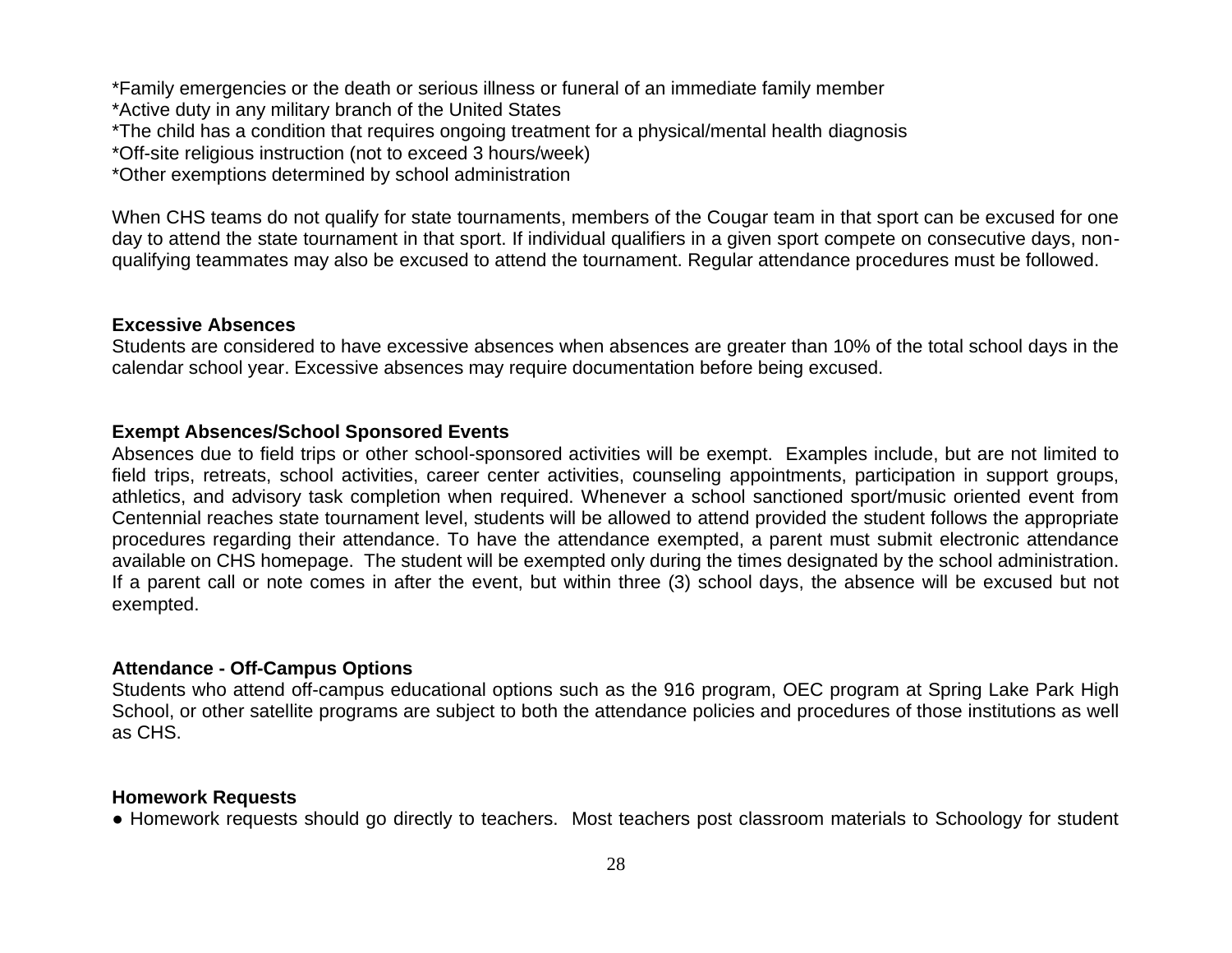guidance and access. Please note that **teachers have 48 hours to fulfill homework requests.** Please consult www.isd12.org for staff contact information. Students request and complete any missed assignments due to an absence within two (2) school days for each day absent unless other arrangements are made with the classroom teacher.

# **BULLYING PROHIBITION [\*\*]**

The purpose of this policy is to provide a safe and civil environment needed for students to learn and attain high academic standards and to promote healthy human relationships. Bullying, like other violent or disruptive behavior, is conduct that interferes with a student's ability to learn and/or a teacher's ability to educate students in a safe environment. The school district cannot monitor the activities of students at all times and eliminate all incidents of bullying between students, particularly when students are not under the direct supervision of school personnel. However, to the extent such conduct affects the educational environment of the school district and the rights and welfare of its students and is within the control of the school district in its normal operations, the school district intends to prevent bullying and to take action to investigate, respond to, and to remediate and discipline for those acts of bullying which have not been successfully prevented. The purpose of this policy is to assist the school district in its goal of preventing and responding to acts of bullying, intimidation, violence, reprisal, retaliation, and other similar disruptive and detrimental behavior. For detailed information see *School Board Policy # 514.*

A. An act of bullying, by either an individual student or a group of students, is expressly prohibited on school premises, on school district property, at school functions or activities, or on school transportation. This policy applies not only to students who directly engage in an act of bullying but also to students who, by their indirect behavior, condone or support another student's act of bullying. This policy also applies to any student whose conduct at any time or in any place constitutes bullying or other prohibited conduct that interferes with or obstructs the mission or operations of the school district or the safety or welfare of the student or other students, or materially and substantially interferes with a student's educational opportunities or performance or ability to participate in school functions or activities or receive school benefits, services, or privileges. This policy also applies to an act of cyberbullying regardless of whether such act is committed on or off school district property and/or with or without the use of school district resources.

B. No teacher, administrator, volunteer, contractor, or other employee of the school district shall permit, condone, or tolerate bullying.

C. Apparent permission or consent by a student being bullied does not lessen or negate the prohibitions contained in this policy.

D. Retaliation against a victim, good faith reporter, or a witness of bullying is prohibited.

E. False accusations or reports of bullying against another student are prohibited.

F. A person who engages in an act of bullying, reprisal, retaliation, or false reporting of bullying or permits, condones, or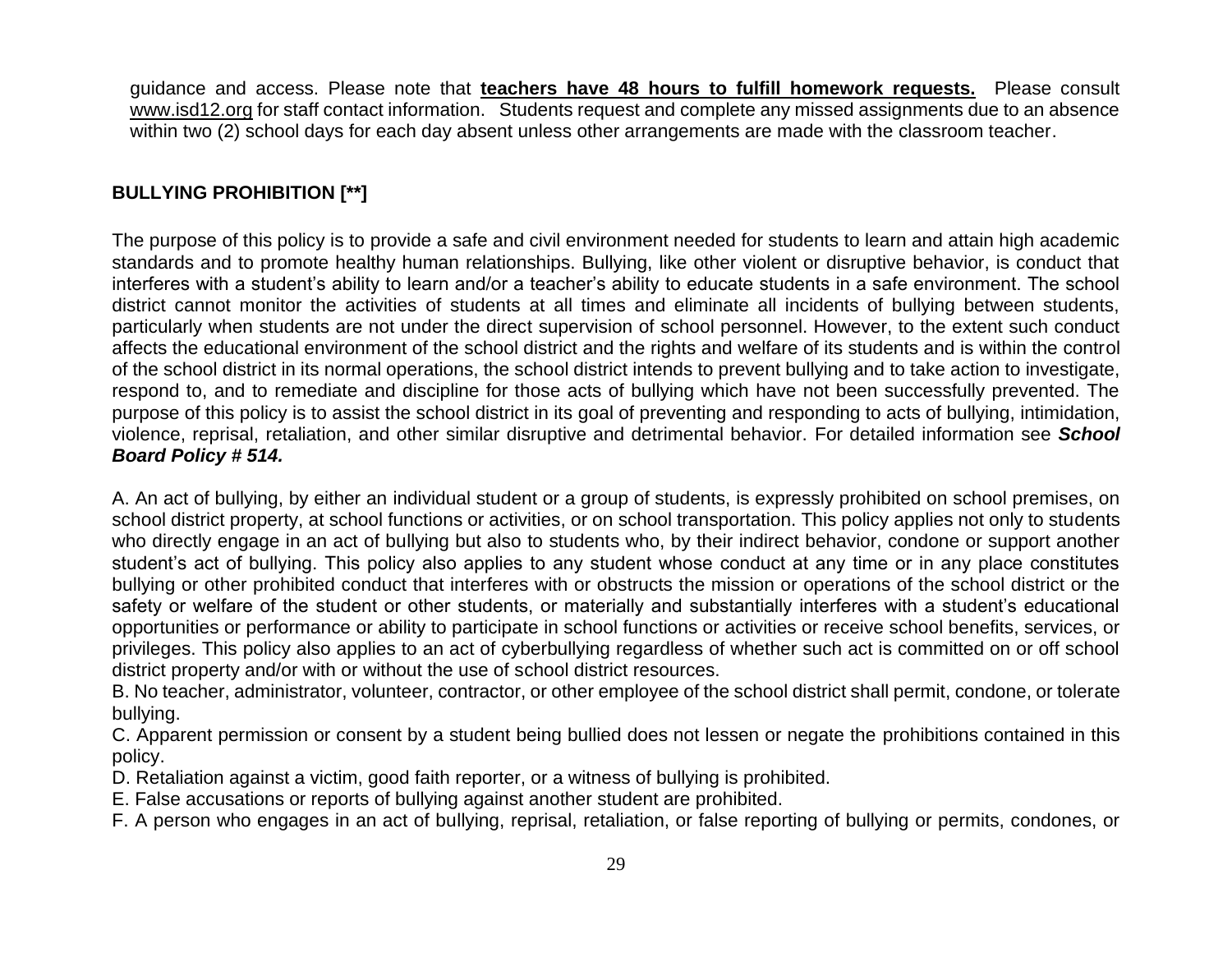tolerates bullying shall be subject to discipline or other remedial responses for that act in accordance with the school district's policies and procedures, including the school district's discipline policy. The school district may take into account the following factors:

- 1. The developmental ages and maturity levels of the parties involved;
- 2. The levels of harm, surrounding circumstances, and nature of the behavior;
- 3. Past incidences or past or continuing patterns of behavior;
- 4. The relationship between the parties involved; and
- 5. The context in which the alleged incidents occurred.

Consequences for students who commit prohibited acts of bullying may range from remedial responses or positive behavioral interventions up to and including suspension and/or expulsion. The school district shall employ research-based developmentally appropriate best practices that include preventative and remedial measures and effective discipline for deterring violations of this policy, apply throughout the school district, and foster student, parent, and community participation.

Consequences for employees who permit, condone, or tolerate bullying or engage in an act of reprisal or intentional false reporting of bullying may result in disciplinary action up to and including termination or discharge.

Consequences for other individuals engaging in prohibited acts of bullying may include, but not be limited to, exclusion from school district property and events.

G. The school district will act to investigate all complaints of bullying reported to the school district and will discipline or take appropriate action against any student, teacher, administrator, volunteer, contractor, or other employee of the school district who is found to have violated this policy.

# **BUSES**

# **Conduct on School Buses and Consequences for Misbehavior [\*\*]**

Riding the school bus is a privilege, not a right. The school district's general student behavior rules are in effect for all students on school buses, including nonpublic and charter school students. The school district will not provide transportation for students whose transportation privileges have been revoked.

The school district is committed to transporting students in a safe and orderly manner. To accomplish this, student riders are expected to follow school district rules for waiting at a school bus stop and rules for riding on a school bus.

While waiting for the bus or after being dropped off at a school bus stop, all students must comply with the following rules:

- Get to the bus stop five minutes before your scheduled pick up time. The school bus driver will not wait for late students.
- Respect the property of others while waiting at the bus stop.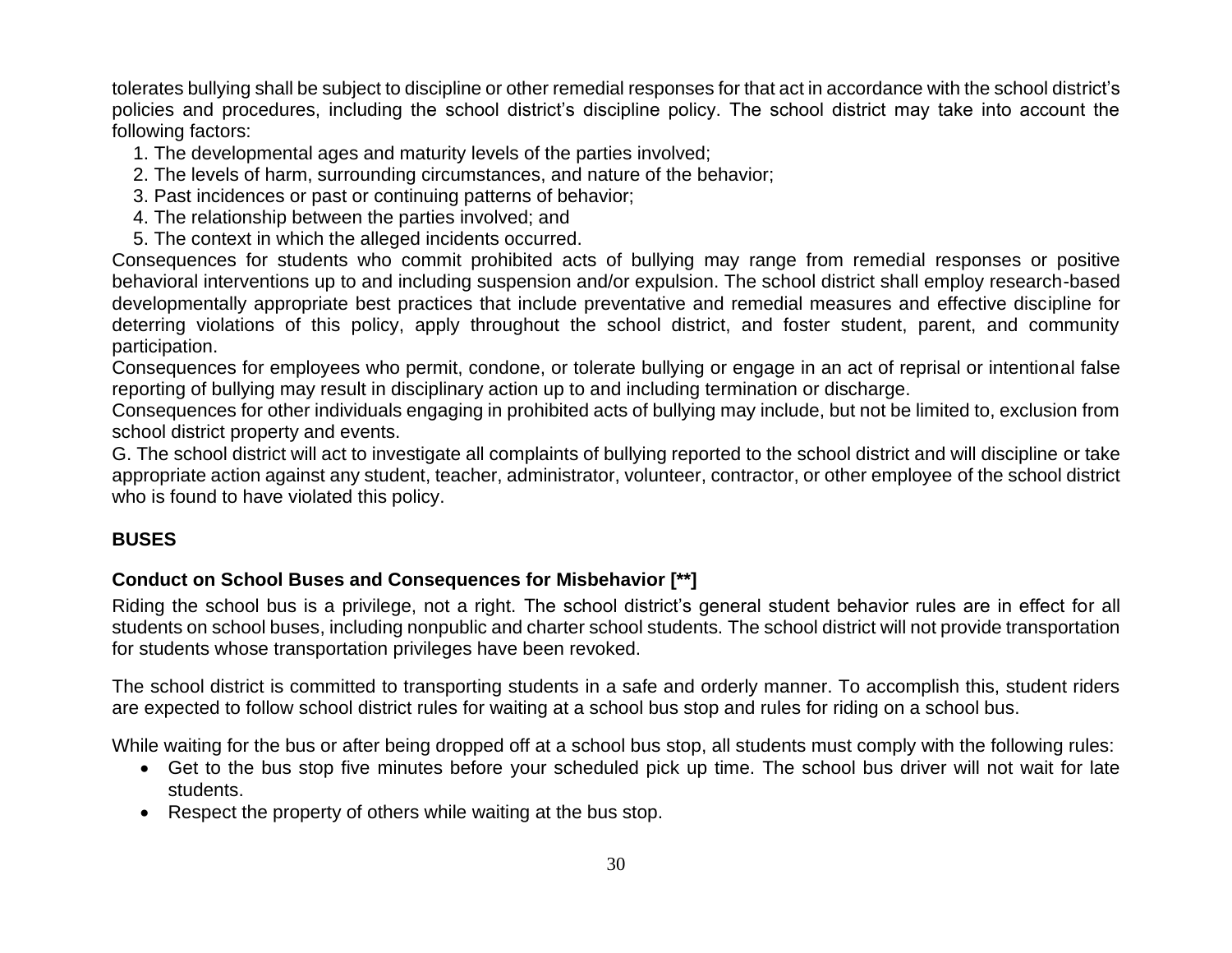- Keep your arms, legs, and belongings to yourself.
- Use appropriate language.
- Stay away from the street, road, or highway when waiting for the bus.
- Wait until the bus stops before approaching the bus.
- After getting off the bus, move away from the bus.
- If you must cross the street, always cross in front of the bus where the driver can see you. Wait for the driver to signal to you before crossing the street.
- No fighting, harassment, intimidation, or horseplay.
- No use of alcohol, tobacco, e-cig, vaping or drugs.

While riding a school bus, all riders must comply with the following rules:

- Follow the driver's directions at all times.
- Remain seated facing forward while the bus is in motion.
- Talk quietly and use appropriate language.
- Keep all parts of your body inside the bus.
- Keep arms, legs, and belongings to yourself and out of the aisle.
- No fighting, harassment, intimidation, or horseplay.
- Do not throw any object.
- No eating, drinking, or use of alcohol, tobacco, e-cig, vaping or drugs.
- Do not bring any weapons or dangerous objects on the school bus.
- Do not damage the school bus.

Consequences for school bus/bus stop misconduct will be imposed by the school district under adopted administrative discipline procedures. All school bus/bus stop misconduct will be reported to the school district's transportation safety director. Serious misconduct may be reported to local law enforcement.

### **CELL PHONES AND OTHER ELECTRONIC DEVICES**

### **Responsible Student Use of Personally Owned Devices**

Centennial High School approves these guidelines in order to maintain a safe and secure environment for students and employees.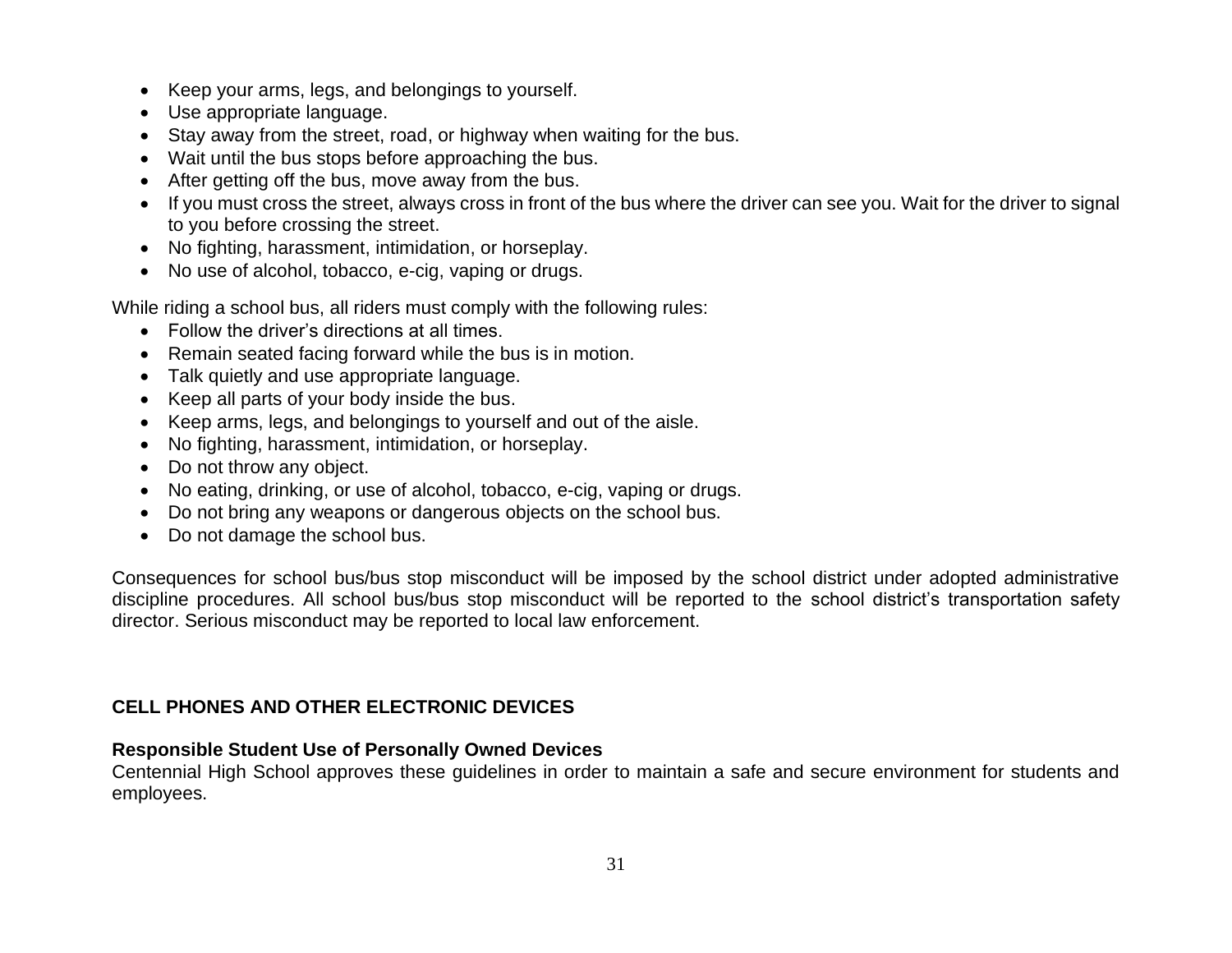A personally owned device shall include all existing and emerging technology devices that can take photographs; record audio or video; input text; upload and download media; and transmit or receive messages or images. Examples of a personally owned device include but are not limited to: MP3 players and iPods; iPads, Nooks, Kindle and other tablets; laptop and netbook computers; personal digital assistants (PDAs), cell phones and smart phones such as iPhone, or Android, as well as any device with similar capabilities.

Educational purposes include classroom activities, career development, communication with experts, homework and limited high quality self-discovery activities. Students are expected to act responsibly and thoughtfully when using technology resources. Students bear the burden of responsibility to inquire with school administrators and/or teachers when they are unsure of the permissibility of a particular use of technology prior to engaging in the use.

#### **Inappropriate Communication**

includes, but is not limited to, the following:

- obscene, profane, lewd, vulgar, rude, inflammatory, threatening, or disrespectful language or images typed, posted, or spoken by students;
- information that could cause damage to an individual or the school community or create the danger of disruption of the academic environment;
- personal attacks, including prejudicial or discriminatory attacks;
- harassment (persistently acting in a manner that distresses or annoys another person) or stalking of others;
- knowingly or recklessly posting false or defamatory information about a person or organization;
- communication that promotes the destruction of property, including the acquisition or creation of weapons or other destructive devices.

#### **Electronic Devices Expectations & Consequences**

If a student is told to stop sending communications, that student must cease the activity immediately.

Examples of an unacceptable device shall include but are not limited to gaming devices or consoles, laser pointers, modems or routers, and televisions, portable/wireless speakers, etc. are considered a nuisance and are not allowed in the school building.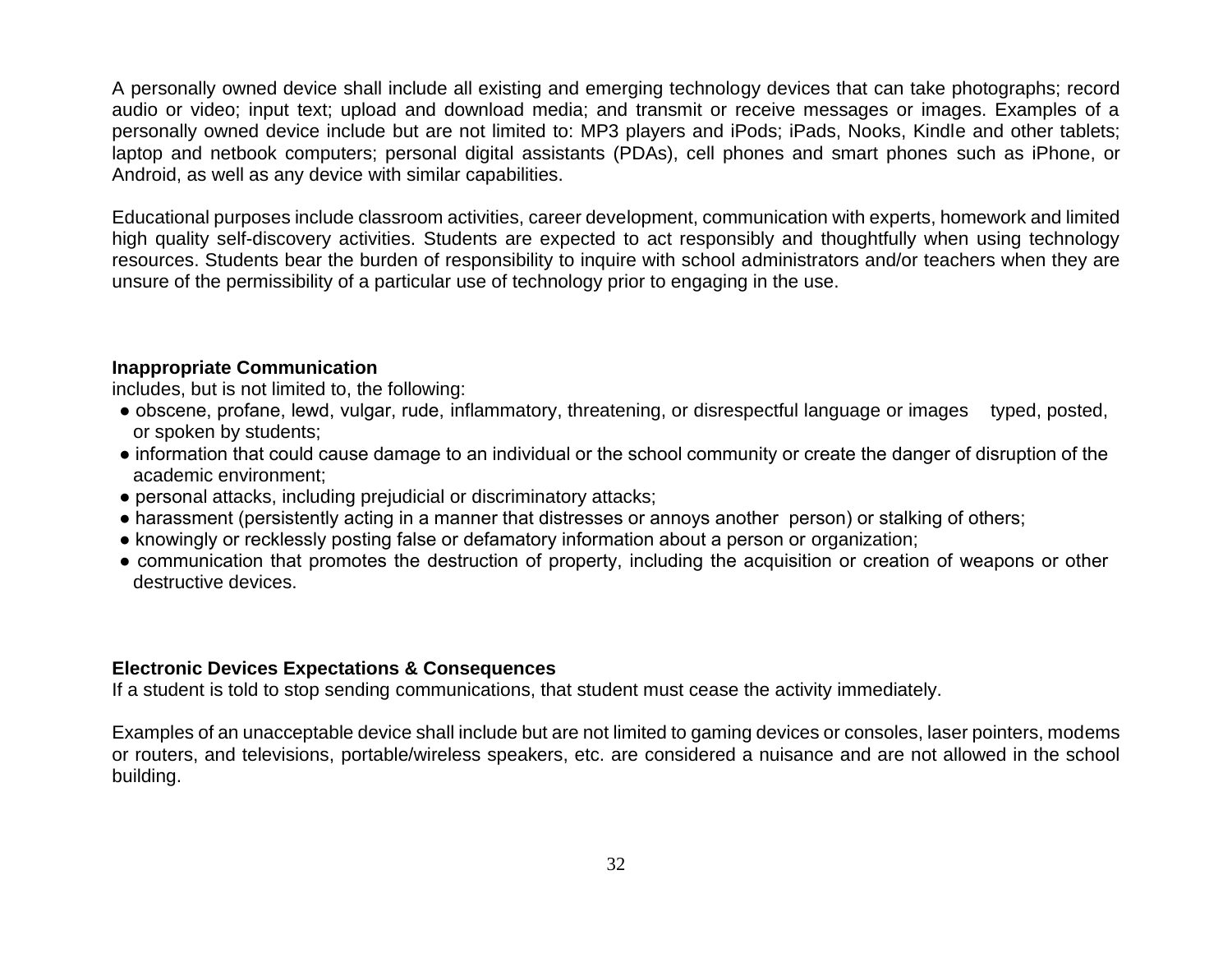Centennial Schools **shall not be liable for the loss, damage, misuse, or theft of any personally owned device** brought to school.

Students must be aware of appropriateness of communications when using district or personally owned devices. Inappropriate communication is prohibited in any public messages, private messages, and material posted online by students.

Students may not utilize any technology to harass, threaten, demean, humiliate, intimidate, embarrass, or annoy their classmates or others in their community. This is unacceptable student behavior known as cyber-bullying and will not be tolerated. Any cyber-bullying that is determined to disrupt the safety and/or well-being of the school is subject to disciplinary and/or legal action.

Use of personally owned devices in locker rooms, restrooms, and nurses offices is expressly prohibited.

Students are **not permitted to use any electronic device to record audio or video media or take pictures of any student or staff member without their permission.** Recording without permission may result in discipline including, but not limited to; suspension, criminal charges, and expulsion. The distribution of any unauthorized media is prohibited and may result in discipline including, but not limited to; suspension, criminal charges, and expulsion.

All students shall review these guidelines and the acceptable use procedures before utilizing any school and/or personally owned devices. Centennial Schools reserves the right to restrict student use of district owned technologies and personally owned devices on school property or at school sponsored events.

Consequences for violations of expectations are as follows:

- $\circ$  1<sup>st</sup> offense device taken, parent called, student pick up
- $\circ$  2<sup>nd</sup> offense device taken, parent pick up
- $\circ$  3<sup>rd</sup> offense device taken, 1 day of ISS parent pick up
- o Severe violations are subject to discipline including suspension, criminal charges, etc., pending administrative review.

Consequences are as follows for nuisance device violations (i.e. laser pointers, portable/wireless speakers, etc.)

- o 1<sup>st</sup> offense-device taken, parent contacted, parent pick up
- $\circ$  2<sup>nd</sup> offense-device taken for the rest of the year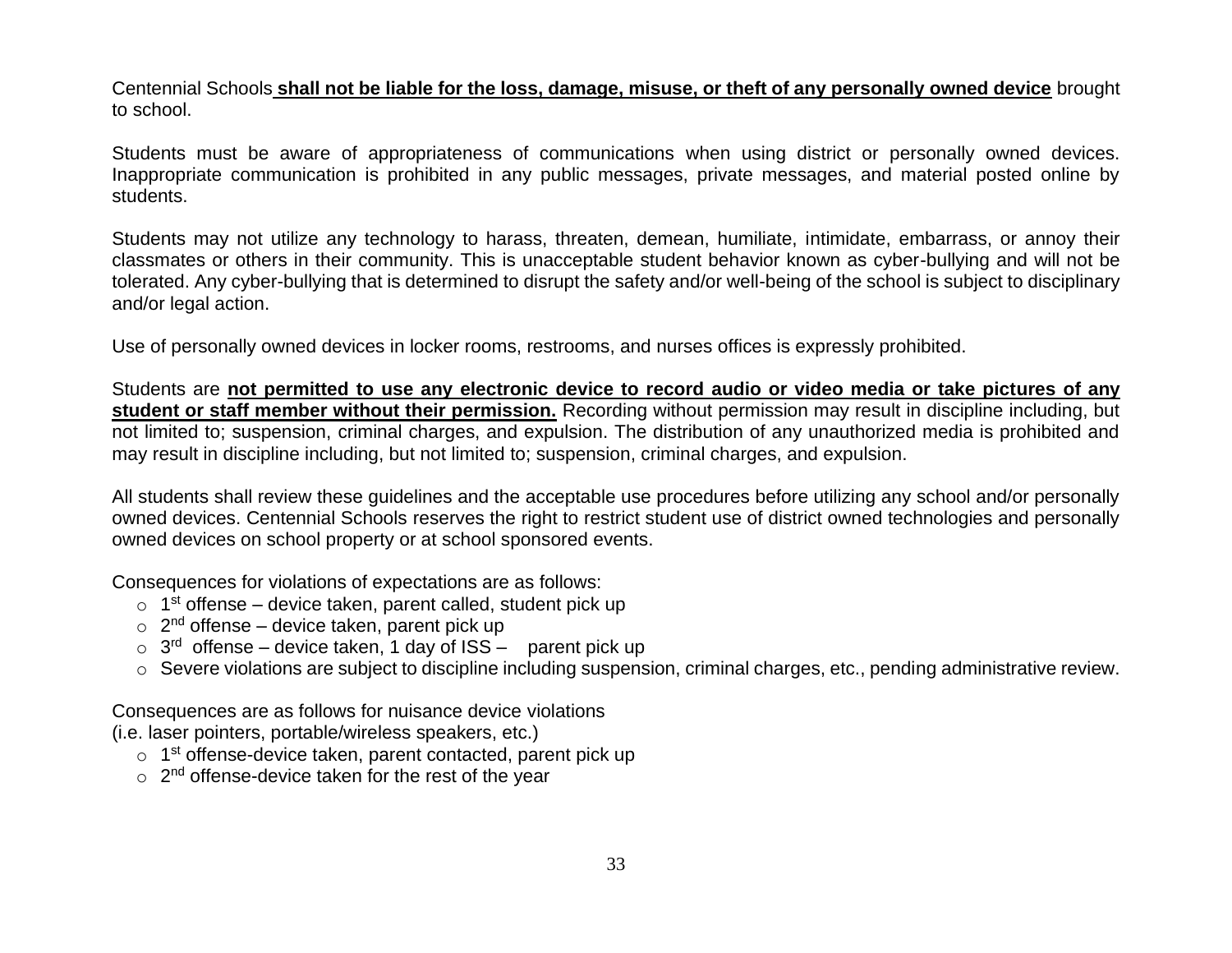# **DISCIPLINE [\*\*]**

Misbehavior by one student can disrupt the learning process for many other students. In addition, students must learn to practice good safety habits, value academic honesty, respect the rights of others, and obey the law. For detailed information on the Student Code of Conduct and consequences for violations, see *School Board Policy #506.*

#### **Student Respect & Responsibility Procedures - Respect / Responsibility Behavioral Expectations**

Specific expectations for the bus, classroom, hallway, and lunchroom will be included in this handbook. These expectations are a part of the school's Respect and Responsibility Procedures**.**

#### **In the classroom, lunchroom, hallway, on school property, or at a school sponsored activity or event:**

- Respect self, other people, and property
- Cooperate with other students and adults
- Be physically and verbally considerate to others
- Public displays of affection (PDA) must conform to rules of good taste. Inappropriate displays of affection such as hugging, kissing, or touching will be addressed with students by staff or administration. Parent contact will be made if deemed necessary.

**On the bus**: Refer to transportation services on page 30.

**Consequences for violations** of the district Respect and Responsibility procedure in the classroom, lunchroom, hallway, on school property, or on the bus during school or at school-sponsored activities or events may include:

- A verbal or written reminder / notification / referral
- Student conference with teacher, administrator, counselor or other district personnel
- Parent contact (Students who are 18 must give school personnel permission to contact)
- Parent conference with teacher, administrator, counselor or other district personnel
- Restriction or loss of privileges
- Detention and/or community service
- Removal from class or activity
- Written contracts
- Schedule modifications
- Peer modifications
- Suspension, in-school, PARR (Restorative Justice Program) or out of school
- Expulsion for more severe or repeated violations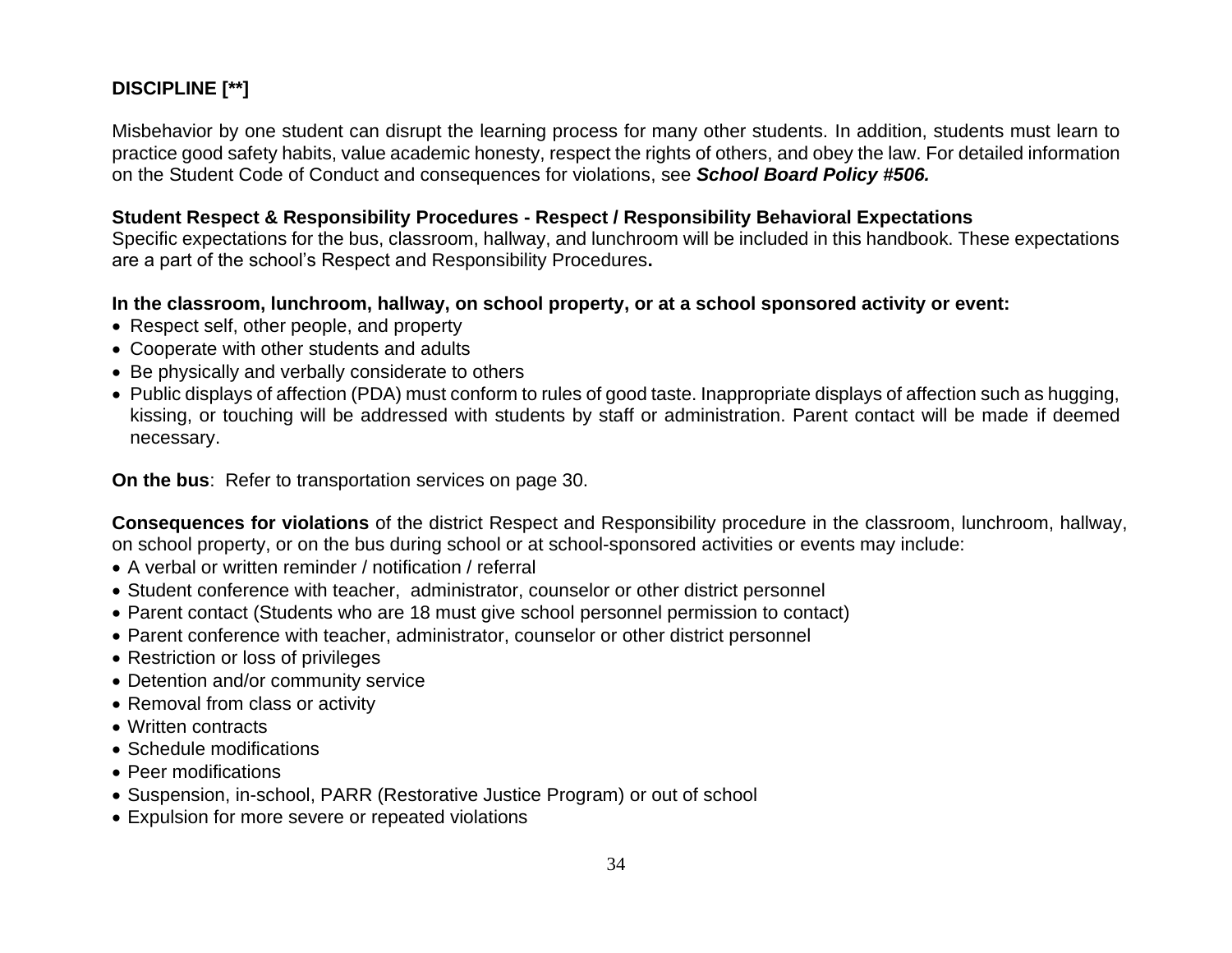- Referral to police
- Other disciplinary action as deemed appropriate by the District
- Other consequences per administrative team review
- Loss of privileges include, but are not limited to, school dances, field trips, overnights, and academic class specific activities

# **Student Code of Conduct / Discipline Procedures Severe Behaviors**

The following behaviors will not be tolerated within Centennial High School and will be dealt with immediately by school personnel:

- Bomb threat
- Bullying, verbal or physical intimidation or fighting
- False fire alarm
- Hazing
- Possession or use of drugs/alcohol
- Property damage or destruction
- Sexual, racial, or religious harassment or violence or discrimination based upon race, religion, gender or sexual orientation
- Student pranks
- Theft
- Truancy
- Weapons possession

Reports of severe behaviors should be made to a teacher, school counselor or building administrator, police liaison or other responsible adult. In the case of an alleged violation of the district's harassment, violence, and hazing policy, the complainant may report the incident to the individuals just noted, but also, may report directly to the District Human Rights Officer at 763-792-6009. Reports can also be made on the "See Something Say Something" google form found on the High School webpage under the ["CHS TIP LINE"](https://www.isd12.org/parents/anti-bullying/chs-tip-line) tab.

# **Consequences may include all items listed in the Behavioral Expectations**

### **Suspension / Expulsion / Exclusion**

As used in the Respect and Responsibility Policy and Student Code of Conduct, it includes in-school suspension and outof-school suspension and can be for a period of 1 - 10 consecutive days. The suspension period may be extended for an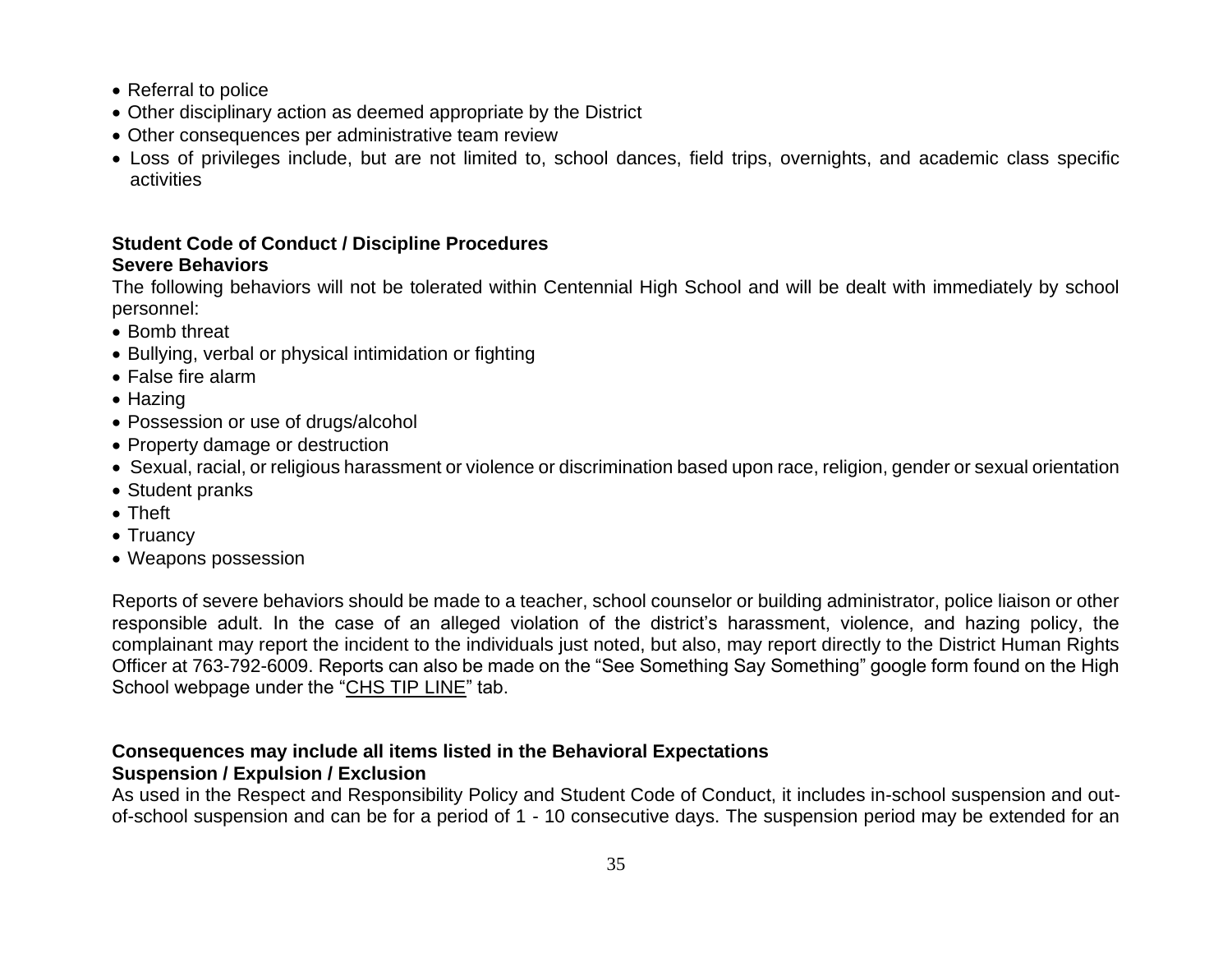additional 5 days when it is determined by the administration that the student will create an immediate and substantial danger to persons or property around him/her. "Expulsion" means an action taken by the school board to prohibit an enrolled pupil from further attendance for a period that shall not exceed beyond one calendar year.

#### **DRESS & APPEARANCE**

The purpose of the dress and appearance policy is to enhance the education of students by establishing expectations of dress and grooming that are related to educational goals and community standards. See School Board Policy # 504.

A. The policy of the school district is to encourage students to be dressed appropriately for school activities and in keeping with community standards. This is a joint responsibility of the student and the student's parent(s) or guardian(s).

- B. Appropriate clothing includes, but is not limited to, the following:
	- 1. Clothing appropriate for the weather.
- 2. Clothing that does not create a health, safety hazard, and security concerns.
- 3. Clothing appropriate for the activity (i.e., physical education or the classroom).

C. Inappropriate clothing includes, but is not limited to, the following:

1. Student dress must conform to the requirement of law and must not be disruptive to the educational process and shall not be discriminatory.

- 2. Clothing bearing a message that is lewd, vulgar, or obscene.
- 3. Apparel promoting products or activities that are illegal for use by minors.

4. Objectionable emblems, badges, symbols, signs, words, objects or pictures on clothing or jewelry communicating a message that is racist, sexist, or otherwise derogatory to a protected minority group, evidences gang membership or affiliation, or approves, advances, or provokes any form of religious, racial, or sexual harassment and/or violence against other individuals as defined in MSBA/MASA Model Policy 413.

5. Any apparel or footwear that would damage school property.

D. Head coverings (i.e. hats, hoods, etc.) are allowed to the discretion of the teacher's classroom procedures. Head coverings may not be worn or visible in classroom where teachers have developed and communicated their procedures unless they are related to religious practices or function, or are needed as a matter of health with a doctor's note. A students who refuses to remove a head covering, from a classrooms where head covering are not allowed, the student would be disciplined under the "Student Respect & Responsibility Procedures – Respect/Responsibility Behavioral Expectations."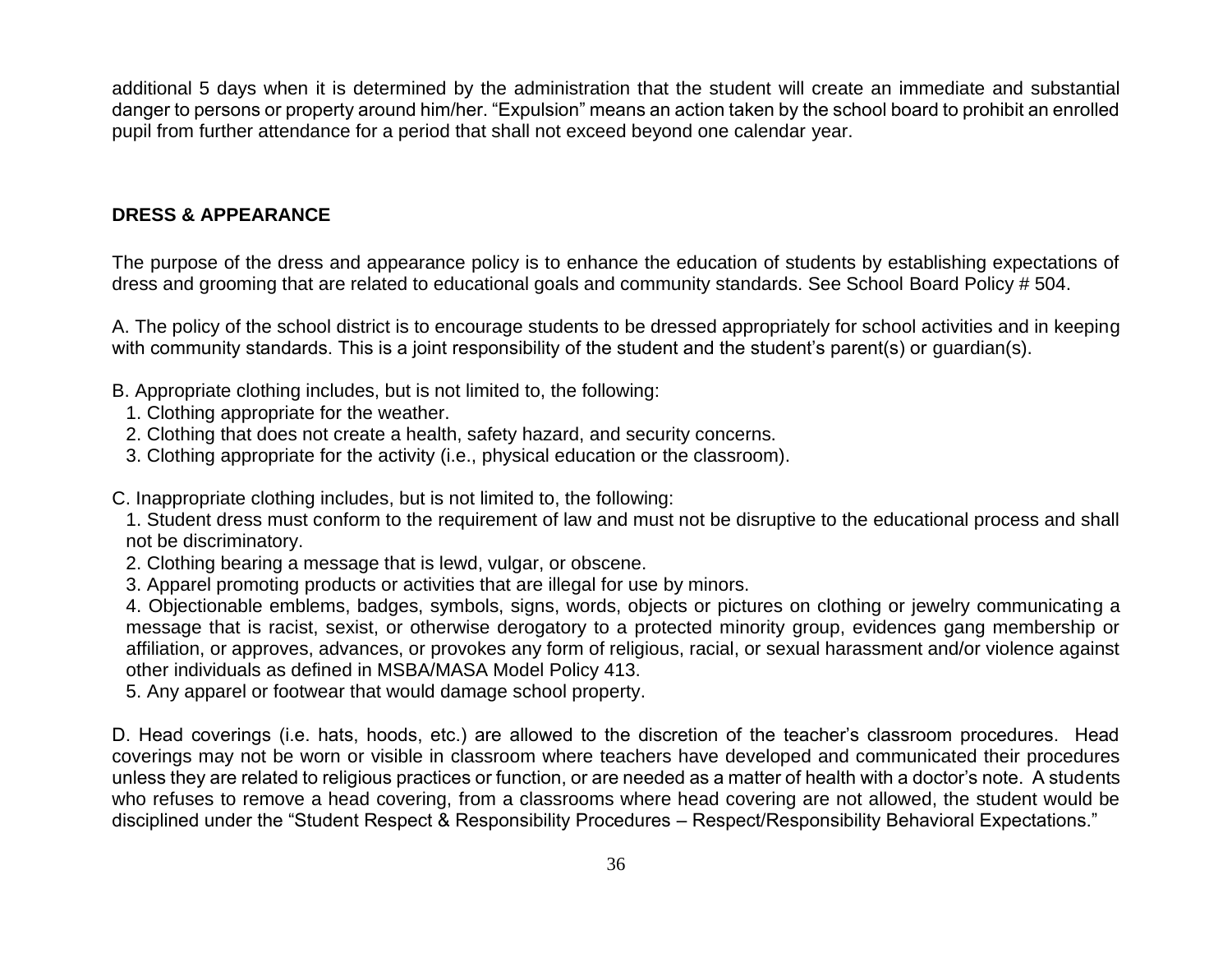E. The intention of this policy is not to abridge the rights of students to express political, religious, philosophical, or similar opinions by wearing apparel on which such messages are stated. Such messages are acceptable as long as they are not lewd, vulgar, obscene, defamatory, profane, or do not advocate violence or harassment against others.

F. "Gang," as defined in this policy, means any ongoing organization, association, or group of three or more persons, whether formal or informal, having as one of its primary activities the commission of one or more criminal acts, which has an identifiable name or identifying sign or symbol, and whose members individually or collectively engage in or whose members engaged in a pattern of criminal gang activity. "Pattern of gang activity" means the commission, attempt to commit, conspiring to commit, or solicitation of two or more criminal acts, provided the criminal acts were committed on separate dates or by two or more persons who are members of or belong to the same criminal street gang.

### **Consequences Appearance/Dress**

A. When, in the judgment of the administration, a student's appearance, grooming, or mode of dress interferes with or disrupts the educational process or school activities, or poses a threat to the health or safety of the student or others, the student will be directed to make modifications or will be sent home for the day. Parents/guardians will be notified.

B. The administration may recommend a form of dress considered appropriate for a specific event and communicate the recommendation to students and parents/guardians.

C. Likewise, an organized student group may recommend a form of dress for students considered appropriate for a specific event and make such recommendation to the administration for approval.

#### D. Consequences

- $\circ$  1<sup>st</sup> Offense-Referral student will be asked to change and can pick up their items at the end of the school day.
- $\circ$  2<sup>nd</sup> Offense-Referral student will be asked to change and the parent/guardian must pick up items.
- $\circ$  3<sup>rd</sup> Offense-Referral student will be asked to change and receive an "in school" suspension and/or PARR for the remainder of the day.

o Additional Offenses- to be determined by administration, including "out of school" suspension and/or PARR.

NOTE: There will be appropriate clothing by school for offenses 1-3. We ask that borrowed clothes be washed and returned. **(See School Board Policy #504).**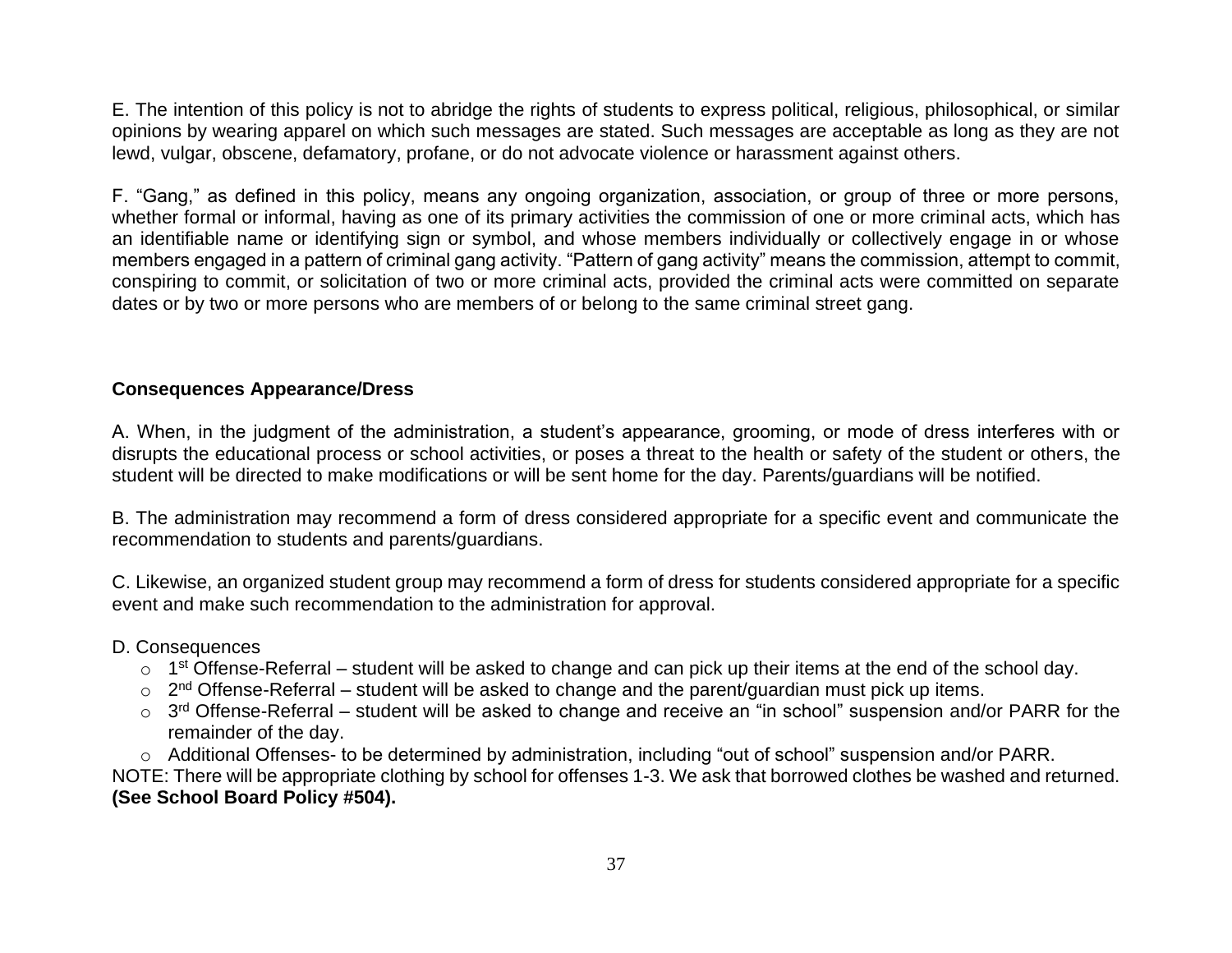#### **DRUG-FREE SCHOOL & WORKPLACE**

The possession and use of alcohol, controlled substances, and toxic substances are prohibited at school or in any other school location before, during, or after school hours. Paraphernalia associated with controlled substances also is prohibited. The school district will discipline or take appropriate action against anyone who violates this policy.

District policy is not violated when a person brings a controlled substance which has a currently accepted medical treatment use onto a school location for personal use if the person has a physician's prescription for the substance except marijuana is not allowed on school property even if prescribed. Students who have prescriptions must comply with the school district's "Student Medication" policy. The school district will provide an instructional program in every elementary and secondary school on chemical abuse and the prevention of chemical dependency.

### **HARASSMENT & VIOLENCE PROHIBITION [\*]**

The purpose of the harassment and violence prohibition policy is to maintain a learning and working environment that is free from harassment and violence on the basis of race, color, creed, religion, national origin, sex, age, marital status, familial status, status with regard to public assistance, sexual orientation, or disability. See *School Board Policy # 526.*

A. The policy of the school district is to maintain a learning and working environment that is free from harassment and violence on the basis of race, color, creed, religion, national origin, sex, age, marital status, familial status, status with regard to public assistance, sexual orientation, or disability. The school district prohibits any form of harassment or violence on the basis of race, color, creed, religion, national origin, sex, age, marital status, familial status, status with regard to public assistance, sexual orientation, or disability.

B. A violation of this policy occurs when any student, teacher, administrator, or other school district personnel harasses a student, teacher, administrator, or other school district personnel or group of students, teachers, administrators, or other school district personnel through conduct or communication based on a person's race, color, creed, religion, national origin, sex, age, marital status, familial status, status with regard to public assistance, sexual orientation, or disability, as defined by this policy. (For purposes of this policy, school district personnel includes school board members, school employees, agents, volunteers, contractors, or persons subject to the supervision and control of the district.)

C. A violation of this policy occurs when any student, teacher, administrator, or other school district personnel inflicts,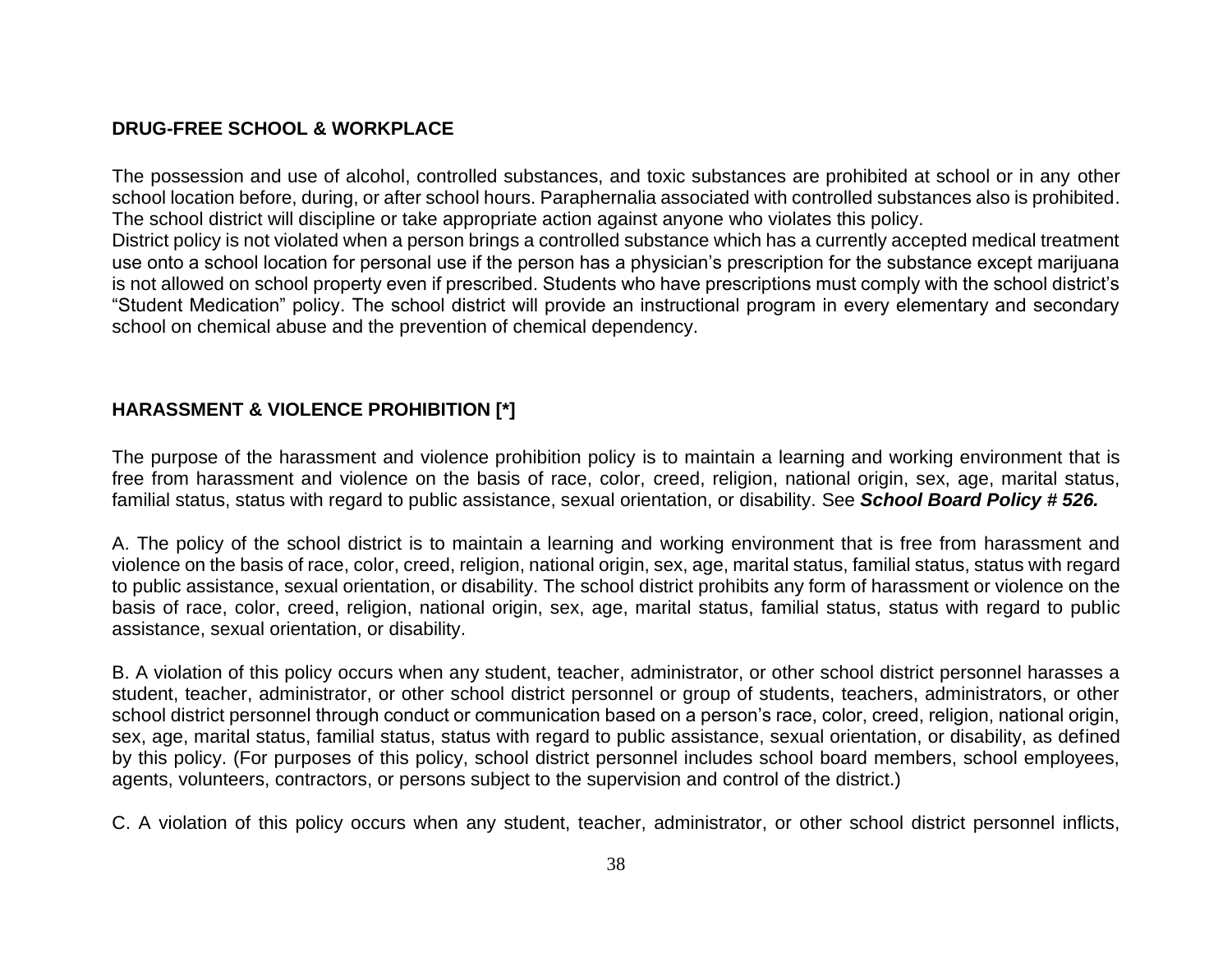threatens to inflict, or attempts to inflict violence upon any student, teacher, administrator, or other school district personnel or group of students, teachers, administrators, or other school district personnel based on a person's race, color, creed, religion, national origin, sex, age, marital status, familial status, status with regard to public assistance, sexual orientation, or disability.

D. The school district will act to investigate all complaints, either formal or informal, verbal or written, of harassment or violence based on a person's race, color, creed, religion, national origin, sex, age, marital status, familial status, status with regard to public assistance, sexual orientation, or disability, and to discipline or take appropriate action against any student, teacher, administrator, or other school district personnel who is found to have violated this policy.

# **HAZING PROHIBITION [\*]**

The purpose of the hazing policy is to maintain a safe learning environment for students and staff that is free from hazing. Hazing activities of any type are inconsistent with the educational goals of the school district and are prohibited at all times. See **School Board Policy # 526**

A. No student, teacher, administrator, volunteer, contractor, or other employee of the school district shall plan, direct, encourage, aid, or engage in hazing.

B. No teacher, administrator, volunteer, contractor, or other employee of the school district shall permit, condone, or tolerate hazing.

C. Apparent permission or consent by a person being hazed does not lessen the prohibitions contained in this policy.

D. Retaliation against a victim, good faith reporter, or a witness of hazing is prohibited.

E. False accusations or reports of hazing against a student, teacher, administrator, volunteer, contractor, or other employee are prohibited.

F. A person who engages in an act of hazing, reprisal, retaliation, or false reporting of hazing or permits, condones, or tolerates hazing shall be subject to discipline or other remedial responses for that act in accordance with the school district's policies and procedures.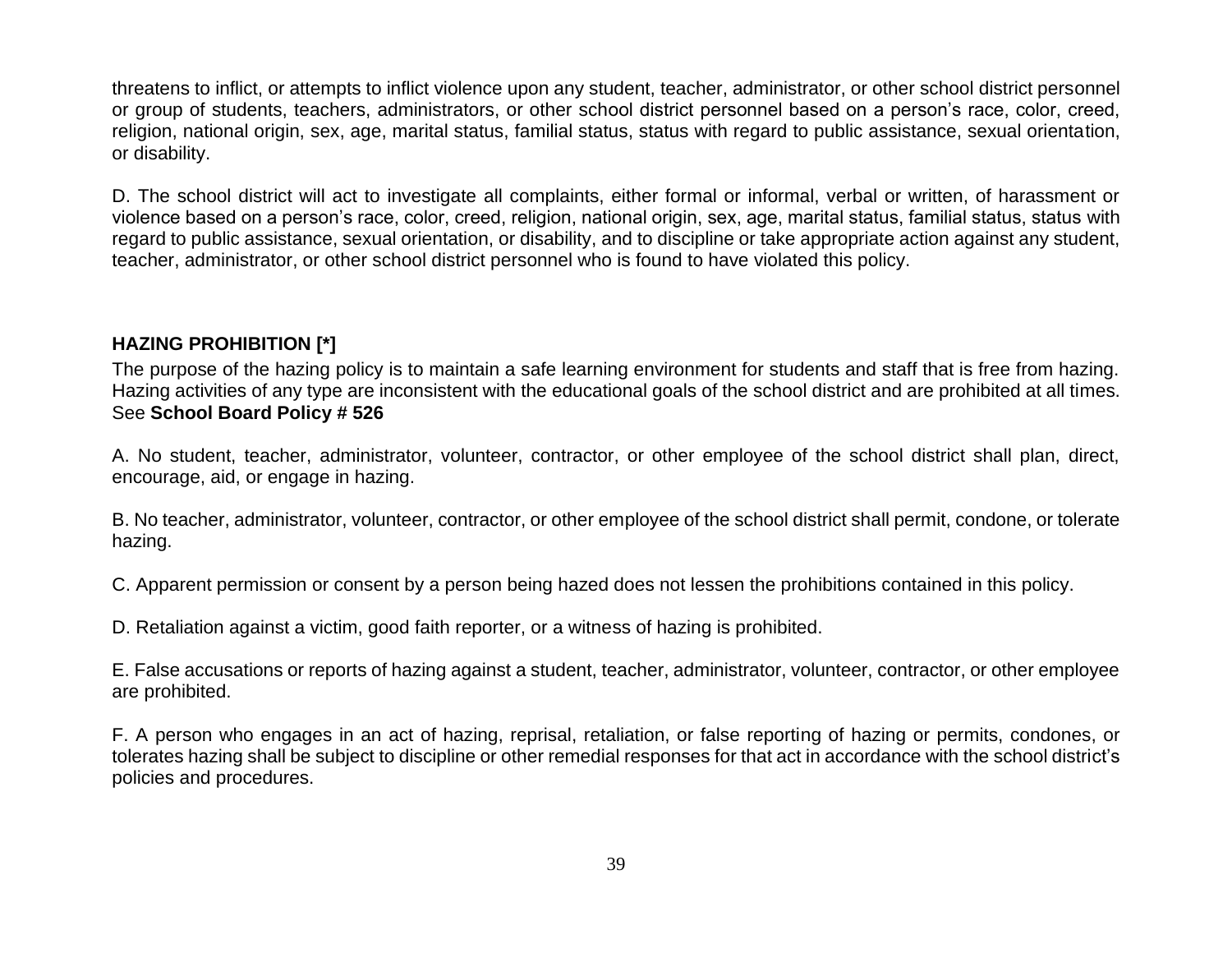Consequences for violations of the district sexual, racial, religious harassment, violence, and hazing policy and for discrimination based upon race, religion, gender, or sexual orientation include:

- Immediate removal from class
- Parent / quardian notification
- Intervention ranging from mediation, family conferencing, contracts, staffing, suspension, to expulsion
- Police consequences

#### **INTERNET TECHNOLOGY ACCEPTABLE USE & SAFETY**

All school district students have conditional access to the school district's computer system, including Internet access, for limited educational purposes, including use of the system for classroom activities, educational research, and professional and career development. Use of the school district's system is a privilege, not a right. Unacceptable use of the school district's computer system or the Internet may result in one or more of the following consequences: suspension or cancellation of use or access privileges; payments for damages and repairs; discipline under other appropriate school district policies, including, but not limited to, suspension, expulsion, or exclusion; or civil or criminal liability under other applicable laws. A copy of the school district Technology Acceptable Use and Safety Policy 524 can be found at [www.isd12.org.](http://www.isd12.org/)

Students will receive a copy of the school district's "Internet Acceptable Use" policy and are expected to understand and agree to abide by the policy as a condition of use of the school district's computer system. All students who wish to use the school district's computer system must sign the Technology Acceptable Use and Safety Agreement upon enrollment and/or Kindergarten, 6<sup>th</sup> Grade, and 9<sup>th</sup> Grade.

#### **PARKING ON SCHOOL DISTRICT PROPERTY**

#### **Students**

The school district allows limited use and parking of motor vehicles by students in school district locations subject to the following rules:

- Parking a motor vehicle on school property during the school day is a privilege.
- Parking is permitted in designated areas only, by permit. For information, contact the **school administration.**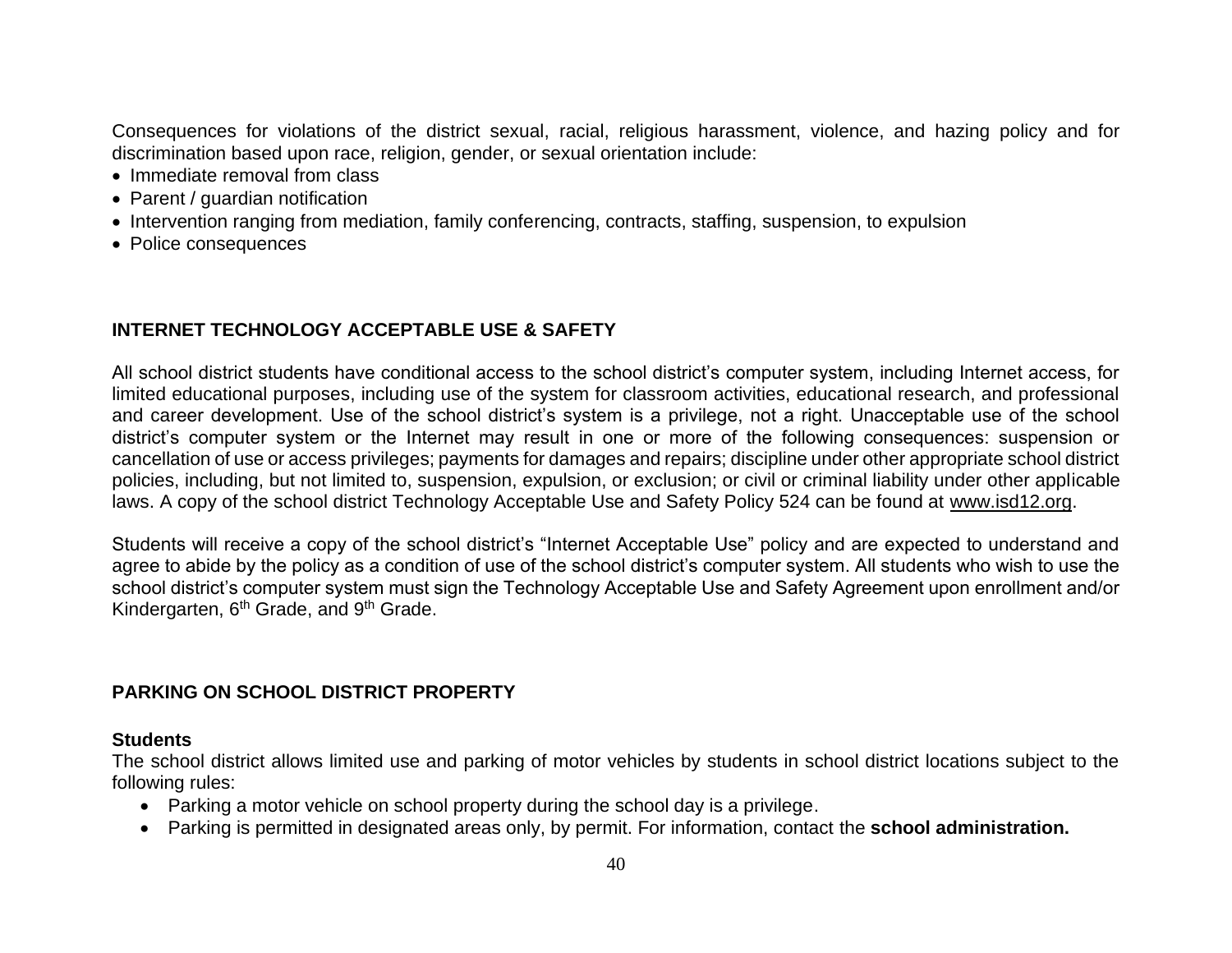- Students are not permitted to use motor vehicles during the school day in any school district locations unless an emergency occurs and permission has been granted to the student by school administration.
- Students parked on campus without a permit or illegally may be subject to the vehicle being booting and will incur a \$20 boot removal fee.
- Unauthorized vehicles parked on school district property may be towed or booted at the expense of the owner or operator.
- Parking permits are paid for online through the Campus Portal. If a family needs to pay by check they must have prior permission from administration. If payment is made by check and the check is returned for NSF (check bounces), the parking permit will be revoked until proper payment is made.

The school district may conduct routine patrols of school district properties and inspections of the exteriors of the motor vehicles of students. Interiors of students' vehicles in school district locations may be searched when school officials have a reasonable suspicion that the search will uncover a violation of law and/or school policy or rule. If a search yields contraband, school officials may seize the item and may turn it over to legal authorities when appropriate. A student who violates this policy may be subject to withdrawal of parking privileges and/or discipline according to the school district's "Student Discipline" policy.

#### **Visitors**

Visitors are permitted to park in designated school district visitor parking areas. Unattended vehicles left in other locations on school district property may be towed at the owner's expense.

# **TOBACCO-FREE SCHOOLS [\*\*]**

School district students and staff have the right to learn and work in an environment that is tobacco free. School policy is violated by any individual's use of tobacco, tobacco-related devices, or electronic cigarettes in a public school, on school grounds, in any school-owned vehicles, or at any school events or activities. Students may not possess any type of tobacco, tobacco-related device, or electronic cigarette in a public school, on school grounds, in any school-owned vehicles, or at any school events or activities. Any student who violates this policy is subject to school district discipline. For detailed information on the school district's "Tobacco-Free Environment" see policy #419. Contact high school administration if you have questions or wish to report violations.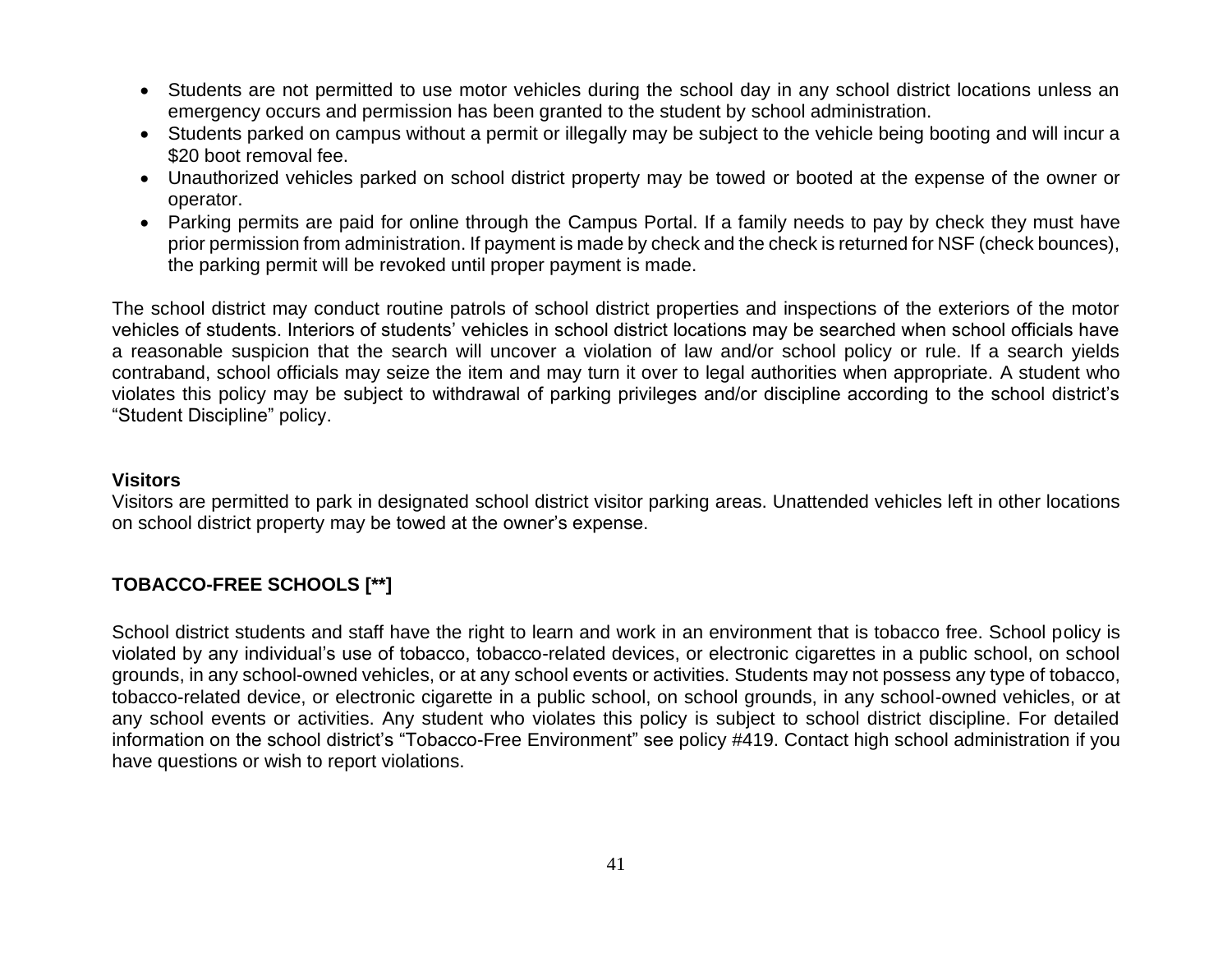# **Chemical & Tobacco Violation**

Possession or use of drugs/alcohol, including tobacco:

- Refers to the use or possession of, use, sale, possession, distribution, or transport of alcohol or any drugs, which may include over-the-counter drugs and/or herbal products, synthetics, paraphernalia and tobacco, including "e-cigarettes" within the school zone or at school sponsored events.
- The school zone refers to an area to a distance of 300 feet or one city block, whichever is greater, beyond the furthest boundary of school district property.
- Students may not possess or use alcohol or any drugs while on school bus transportation or at bus stops.
- School sponsored events refer to any school event or activity on or off school district property.

Response to violations of the tobacco policy may include, but are not limited to the following:

- 1<sup>st</sup> Offense one day of "in or out-of-school" suspension and/or tobacco education lessons/classes (PARR).
- 2<sup>nd</sup> Offense three day "in or out-of-school" suspension with a student/parent/guardian re-entry meeting (PARR).
- 3<sup>rd</sup> Offense or more five day "in or out-of-school" suspension with a student/parent/guardian re-entry meeting (PARR).
- Parent/guardian notification.
- All Minnesota State High School League policies will apply and student may meet with Activities Director for specific consequences.
- Violations will be referred to local law enforcement for investigation.
- All consequences are pending an administrative review.

Response to violations of the drug/alcohol policy may include, but are not limited to the following:

- 1<sup>st</sup> Offense three or more days of "in or out-of-school" suspension with a student/parent/guardian re-entry meeting (PARR).
- 2<sup>nd</sup> Offense five or more days of "in or out-of-school" suspension with a student/parent/guardian re-entry meeting (PARR).
- 3<sup>rd</sup> Offense five to ten day "in or out-of-school" suspension with a student/parent/guardian re-entry meeting and a review of possible expulsion (PARR).
- Parent/guardian notification.
- All Minnesota State High School League policies will apply and student may meet with Activities Director for specific consequences.
- Violations will be referred to local law enforcement for investigation.
- All consequences are pending an administrative review.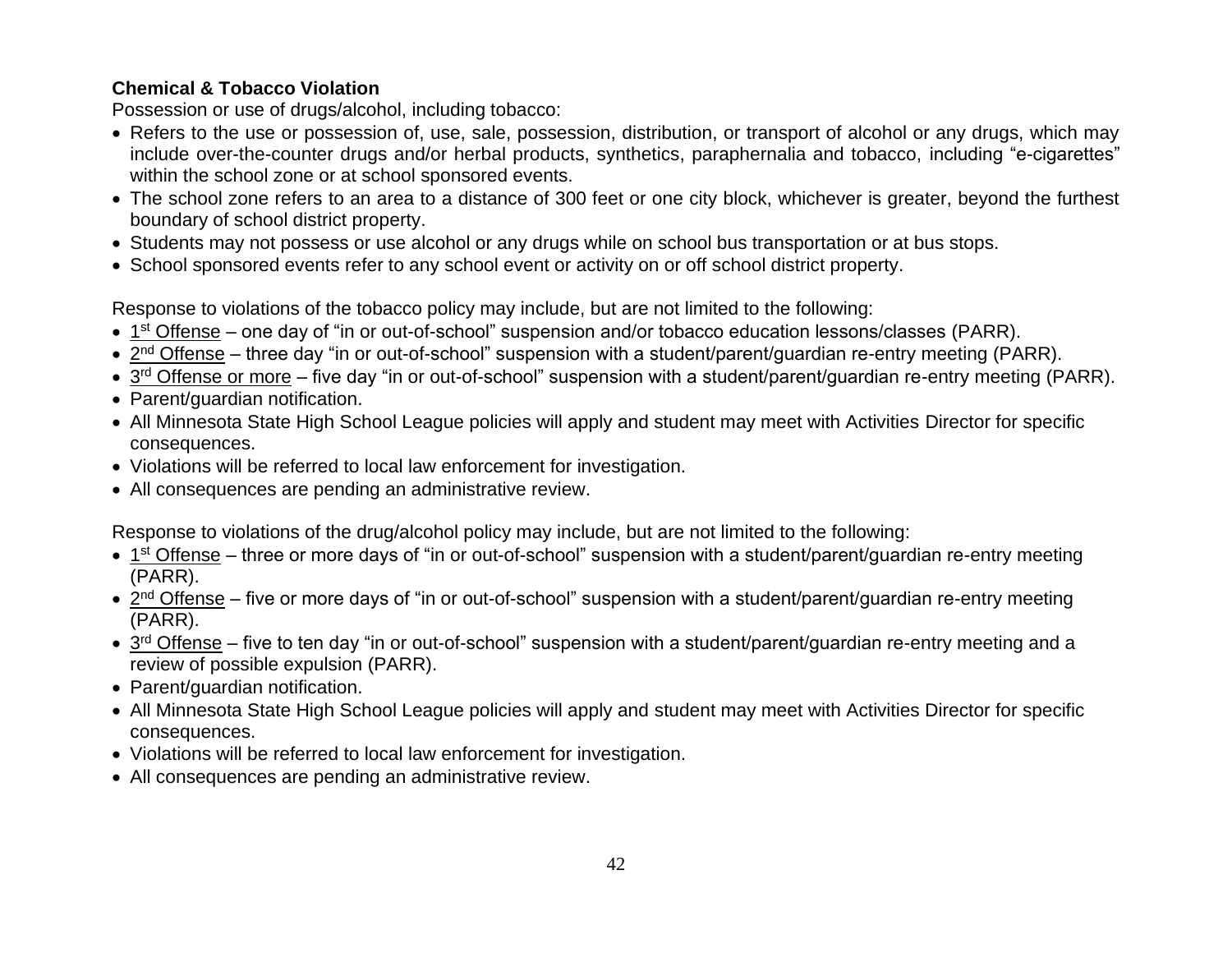Response to sale or distribution may include, but are not limited to the following:

- Three to ten day "out-of-school" suspension with a re-entry meeting with parent or guardian and a review for possible expulsion.
- Conference with student advocates (CD counselor, guidance counselor, case manager, and/or administration).
- All chemical violations, not including tobacco, are cumulative for grades 9-12.
- At all levels of chemical violations, the Centennial chemical health counselor will be involved with re-entry of students.
- Parent/guardian notification.
- All Minnesota State High School League policies will apply and student may meet with Activities Director for specific consequences.
- Violations will be referred to local law enforcement for investigation.
- All consequences are pending an administrative review.

#### **Interventions**

When district staff has reasonable suspicion/concern that a student is under the Influence/and or in possession of chemicals the building administrator/designee may place student in a safe environment; a search may be conducted of student/their possessions/their vehicle; vitals may be performed; legal guardians will be called by building administrator/designee; legal guardians may be advised to seek appropriate medical help with assistance from building administrator/designee; if the condition is judged to be life threatening, 911 may be called; school and or legal consequences may be enacted.

When staff believes that a student may be harmfully involved in chemical abuse issues and related problems the following intervention processes may be implemented:

- The person perceiving a problem documents observed behaviors or other reliable information and forwards said information to the building administrator/designee.
- The building administrator/designee reviews information as presented.
- The building administrator/designee seeks input from other staff members to support initial observation and substantiate documentation.
- The building administrator/designee presents documentation to support observed behavior or reliable information to the appropriate committee.
- The appropriate committee reviews all data related to the initial observation and determines the need for pre-assessment interview. If a pre-assessment interview is not substantiated, alternative courses of action may be explored.
- All communications must be processed through SAT. For further information see *School Board Policy # 419.*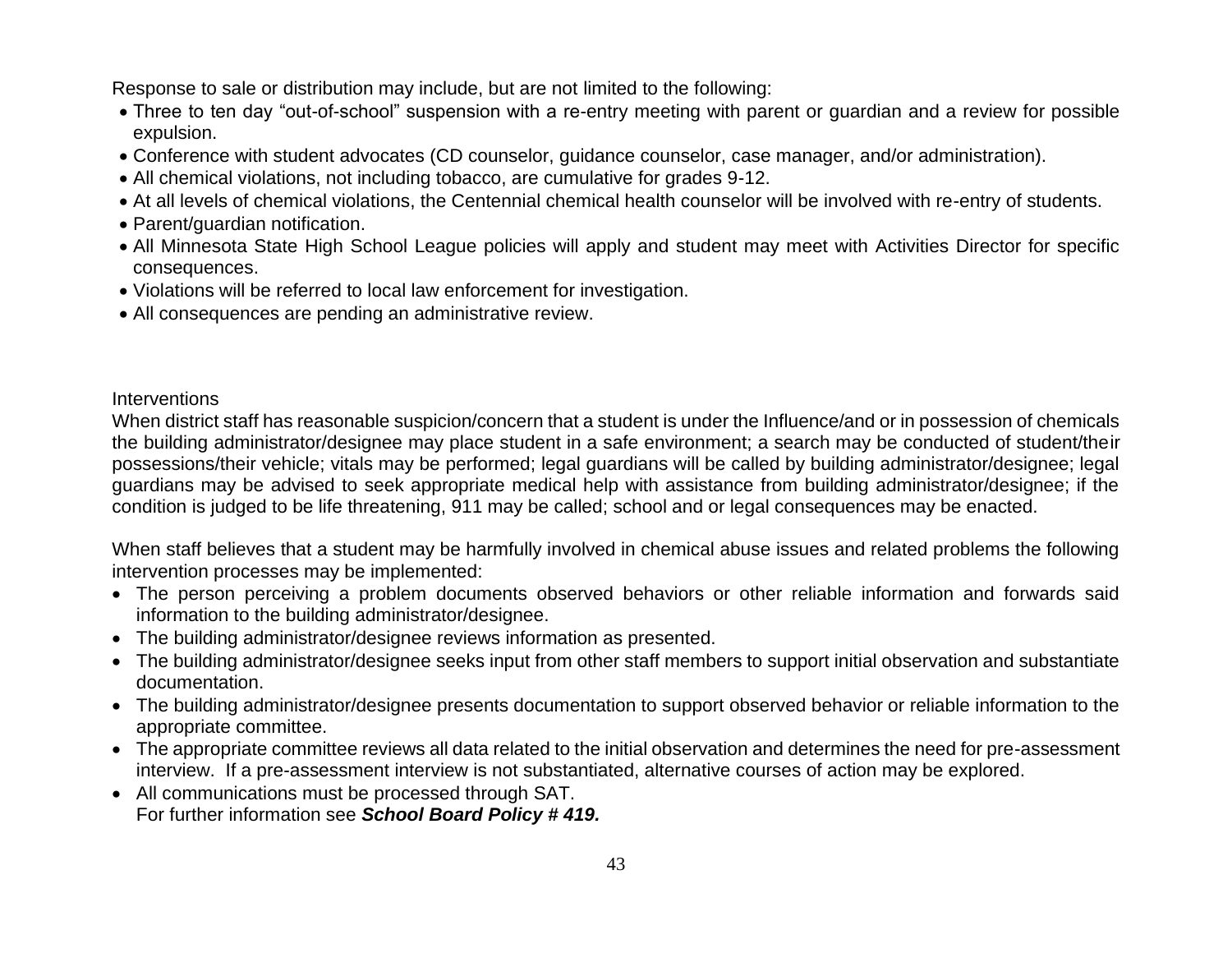#### **VANDALISM**

Vandalism of any district property is prohibited. Violators will be disciplined and may be reported to law enforcement officials.

# **WEAPONS PROHIBITION**

The purpose of the school weapons policy is to assure a safe school environment for students, staff and the public.

No student or nonstudent, including adults and visitors, shall possess, use or distribute a weapon when in a school location except as provided in this policy. The school district will act to enforce this policy and to discipline or take appropriate action against any student, teacher, administrator, school employee, volunteer, or member of the public who violates this policy. See *School Board Policy # 501.*

1. A "weapon" means any object, device or instrument designed as a weapon or through its use is capable of threatening or producing bodily harm or which may be used to inflict self-injury including, but not limited to, any firearm, whether loaded or unloaded; air guns; pellet guns; BB guns; all knives; blades; clubs; metal knuckles; numchucks; throwing stars; explosives; fireworks; mace and other propellants; stun guns; ammunition; poisons; chains; arrows; and objects that have been modified to serve as a weapon.

2. No person shall possess, use or distribute any object, device or instrument having the appearance of a weapon and such objects, devices or instruments shall be treated as weapons including, but not limited to, weapons listed above which are broken or non-functional, look-alike guns; toy guns; and any object that is a facsimile of a real weapon.

3. No person shall use articles designed for other purposes (i.e., lasers or laser pointers, belts, combs, pencils, files, scissors, etc.), to inflict bodily harm and/or intimidate and such use will be treated as the possession and use of a weapon.

### **Consequences**

Consequences for violations of the weapons policy, which will be determined at the discretion of the school administrator in accordance with the school board policy, include:

- immediate removal from class
- police contact
- administration or police confiscation of the weapon
- parent / quardian notification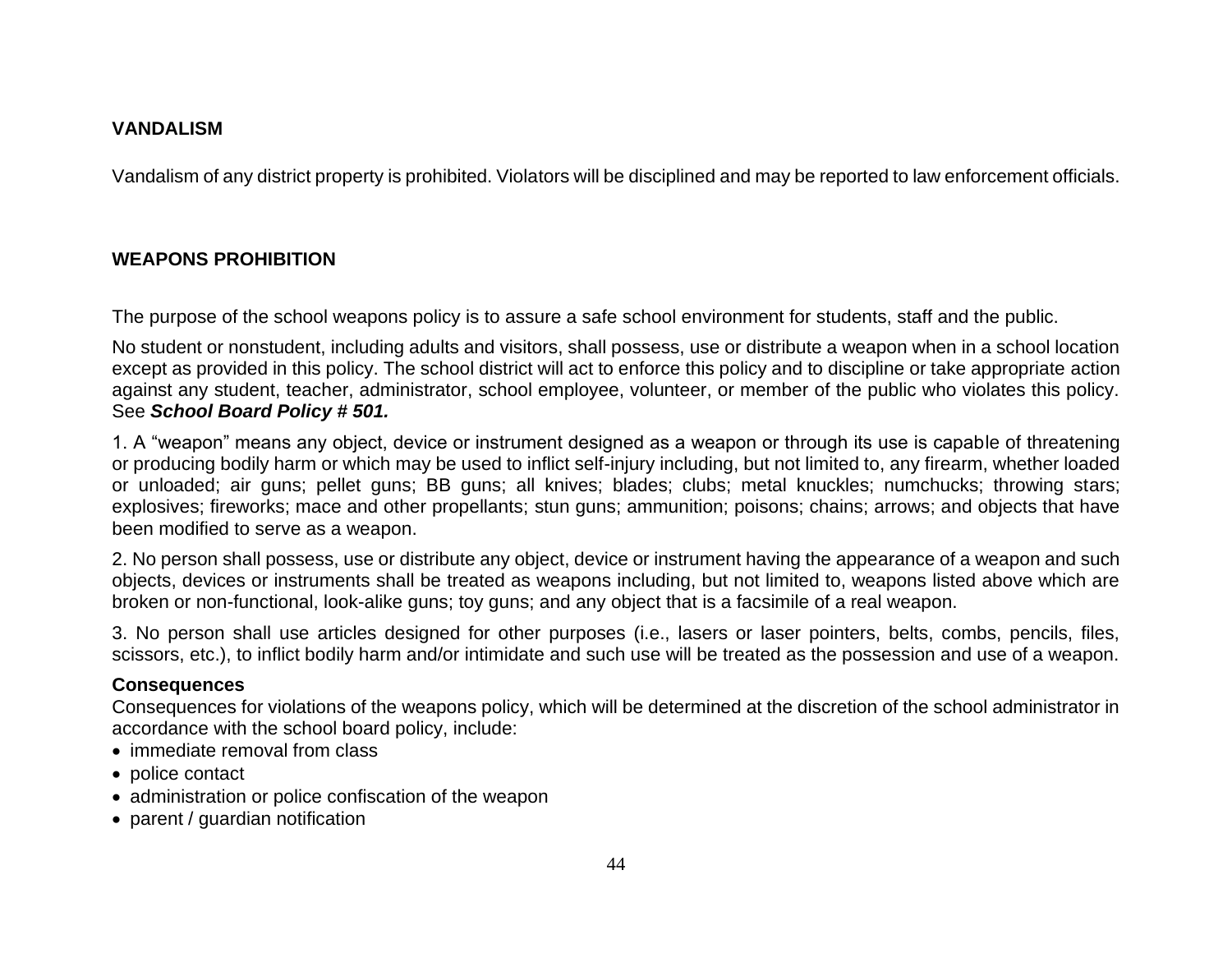**Interventions** 

Intervention may include but is not limited to peer mediation, family conferencing, contracts, staffing, schedule modifications, 1-10 day suspension AND/OR expulsion. In addition a student who is determined to have brought a firearm, as defined by federal law, to school will be expelled for at least one year, although this may be modified on a case-by-case basis.

### **PART IV — HEALTH AND SAFETY**

### **ACCIDENTS**

All student injuries that occur at school or school-sponsored activities should be reported to the school office. Parents/guardians of an injured student will be notified as soon as possible. If the student requires immediate medical attention, the principal or other district leader will call 911 or seek emergency medical treatment and then contact the parent(s).

## **ASBESTOS MANAGEMENT UPDATE [\*]**

The school district has developed an asbestos management plan. Any questions related to Asbestos Management should be direct to the Director of Business and Grounds (763) 792-6016.

### **CRISIS MANAGEMENT**

The school district has developed a "Crisis Management" policy. Each school building has its own building-specific crisis management plan. Students and parents will be provided with information as to district- and school-specific plans.

The "Crisis Management" policy addresses a range of potential crisis situations in the school district and includes general crisis procedures for securing buildings, classroom evacuation, campus evacuation, sheltering, and communication procedures. The school district will conduct lock-down drills, fire drills, and a severe weather drill. Building plans include classroom and building evacuation procedures.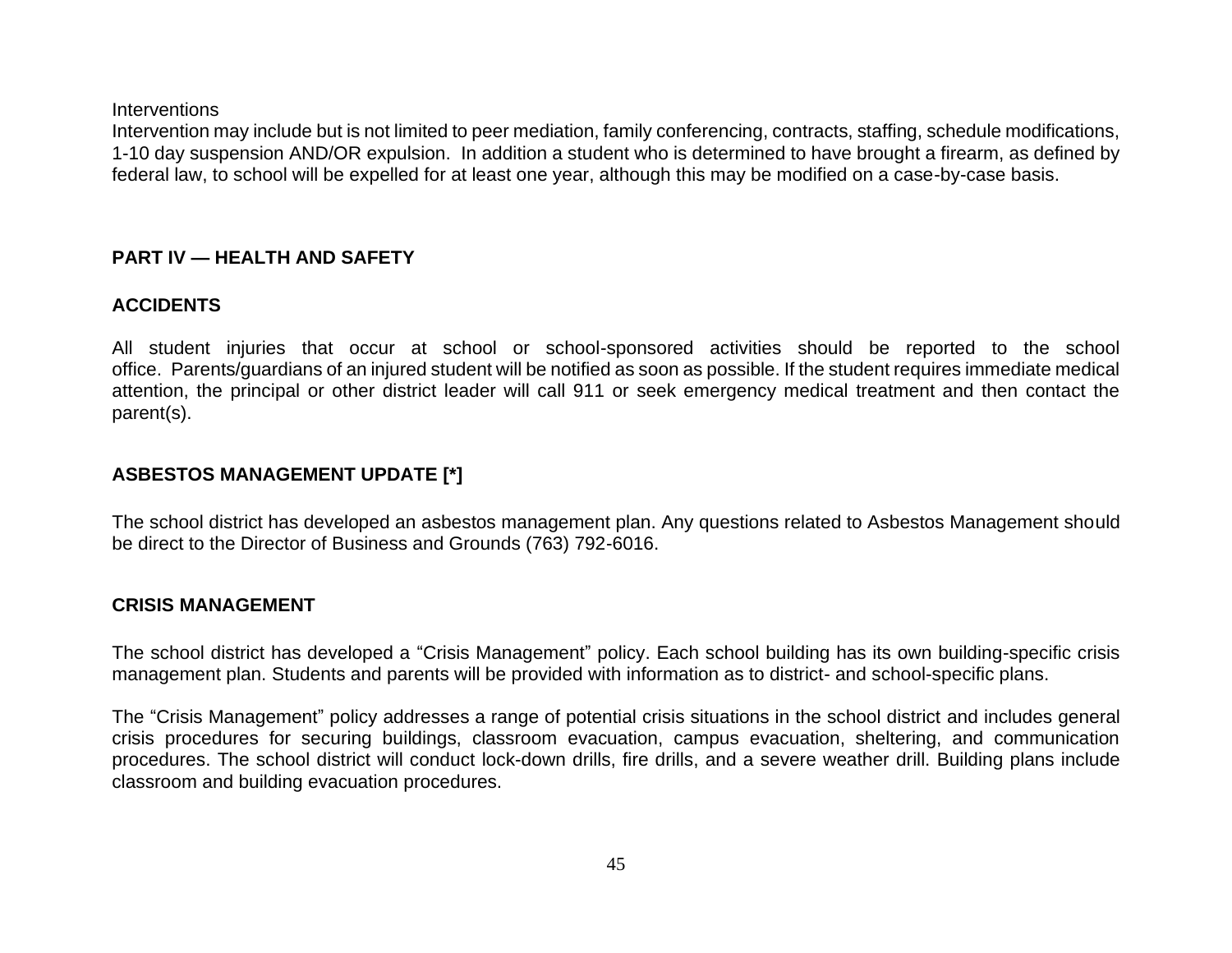### **EMERGENCY CONTACT INFORMATION**

Emergency Contact information is maintained at each school. Inquiries can also be direct to the District Office (763) 792- 6000.

#### **HEALTH INFORMATION**

#### **First Aid**

The nurse's office in each building is equipped to handle minor injuries requiring first aid. If the nurse's office is not open, assistance can be sought from the building's administrative office. If a student experiences a more serious medical emergency at school, 911 will be called and/or a parent/guardian will be contacted.

The district has installed automated external defibrillators (AEDs) in all school buildings. Tampering with any AED is prohibited and may result in discipline. AED machines are located near the gyms at Centennial High School.

#### **Communicable Diseases**

To protect other students from contagious illnesses, students infected with certain diseases are not allowed to come to school while contagious. If a parent suspects that his/her child has a communicable or contagious disease, the parent should contact the school nurse or principal so that other students who might have been exposed to the disease can be alerted. Some diseases must be reported to the Minnesota Department of Health immediately or within 24 hours of the school being notified.

Students with certain communicable diseases will not be excluded from attending school in their usual daily attendance settings as long as their health permits and their attendance does not create a significant risk of transmitting the illness to other students or school district employees. The school district will determine on a case-by-case basis whether a contagious student's attendance creates a significant risk of transmitting the illness to others.

#### **Health Services**

The student health office is staffed by a Health Service professional (either a registered nurse or licensed practical nurse) who collaborates with students, families, staff and community partners to promote student health for academic success. Students who become sick at school are to go to the health office for further assessment. The nurse will call parents and/or guardian to arrange for students who get sick at school to go home early if necessary. In the event of an emergency, 911 and parents/guardians will be called.

A parent/guardian should notify the school if his/her child is unable to attend school because of illness.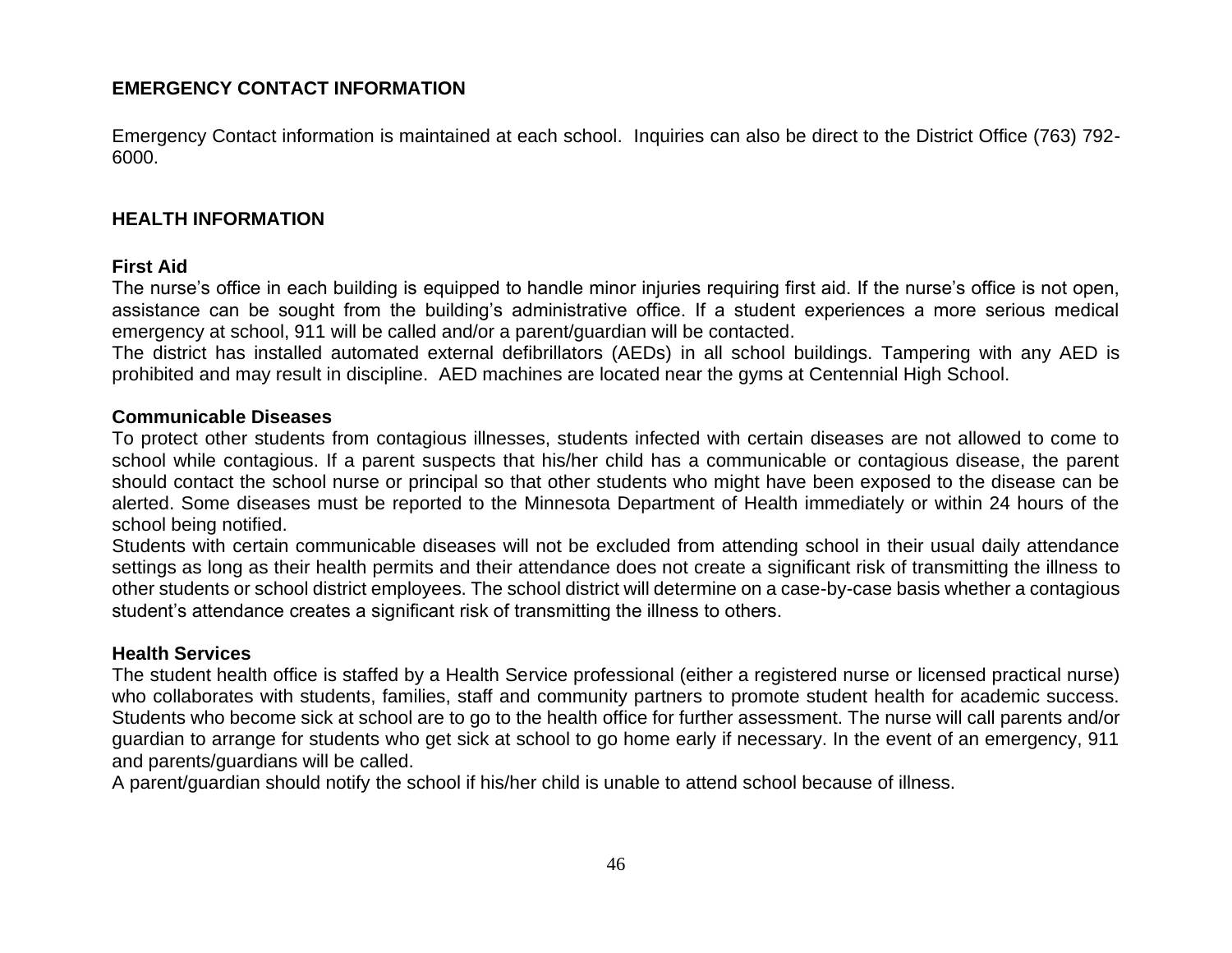Hearing and vision screenings are done at the request of parents and/or school staff, and as a part of all special education evaluations.

#### **Immunizations**

All students must be properly immunized or submit appropriate documentation exempting them from such immunizations in order to enroll or remain enrolled. Students may be exempted from the immunization requirement when the immunization of the student is contraindicated for medical reasons; laboratory confirmation of adequate immunity exists; or due to the conscientiously held beliefs of the parents/guardians or student. The school district will maintain a file containing the immunization records for each student in attendance at the school district for at least five years after the student reaches the age of 18. For a copy of the immunization schedule or to obtain an exemption form or information, contact the school health office or the Minnesota Department of Health, or visit https://www.health.state.mn.us/people/immunize/basics/imzform.pdf

#### **Medications at School during the School Day**

The school district acknowledges that some students may require prescribed drugs or medication during the school day. The school district follows the Minnesota Guidelines for Medication Administration in Schools. The administration of prescription medication or drugs at school requires a completed signed request from the student's parent and medical order from a licensed authorized prescribing practitioner in Minnesota. This "Request to Administer Medications" form must be completed once a year and/or when a change in the prescription or requirements for administration occurs. Prescription medications must be brought to school by the parent or guardian, as we do not want medications transported on the bus, in the original container labeled for the student by a pharmacist and must be administered in a manner consistent with the instructions in the medical order and on the pharmacy label. Prescription medications are not to be carried by the student, but will be left with the appropriate school personnel. Exceptions that may be allowed include prescription asthma medications administered with an inhaler pursuant to school district policy and procedures, medications administered as noted in a written agreement between the school district and parent or as specified in an Individualized Education Program (IEP), a plan developed under Section 504 of the Rehabilitation Act (§504 Plan), or an individual health plan (IHP). Marijuana is not allowed on school property even if prescribed. The school district is to be notified of any change in a student's prescription medication administration.

### **PESTICIDE APPLICATION NOTICE [\*]**

The district uses a licensed, professional pest control service firm for the prevention and control of rodents, insects, and other pests in and around district buildings. Their program consists of:

1. Inspection and monitoring to determine whether pests are present, and whether any treatment is needed;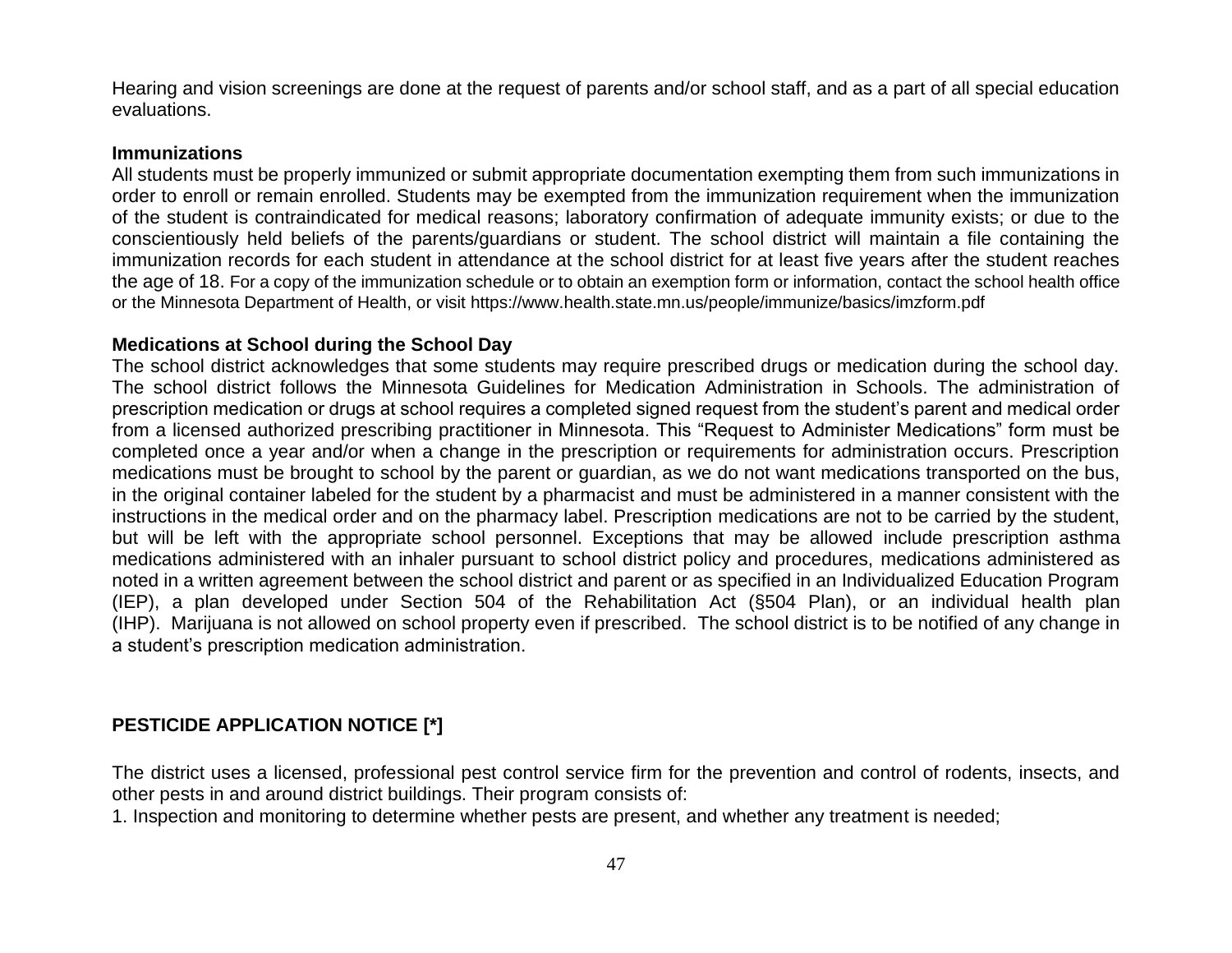- 2. Recommendations for maintenance and sanitation to help eliminate pests without the need for pest control materials;
- 3. Utilization of non-chemical measures such as traps, caulking, and screening; and
- 4. Application of EPA-registered pest control materials when needed.

Pests can sting, bite, cause contamination, damage property, and spread disease; therefore, the district must work to prevent and control them. The long-term health effects on children from the application of such pest control materials, or the class of materials to which they belong, may not be fully understood. All pest control materials are chosen and applied according to label directions per Federal law.

An estimated schedule of interior pest control inspections and possible treatments is available for review or copying at each school office. A similar estimated schedule is available for application of herbicides and other materials to school grounds. Parents of students may request to receive, at their expense, prior notification of any application of a pest control material, should such an application be deemed necessary on a day different from the days specified in the schedule.

# **SAFETY**

The safety of students on campus and at school-related activities is a high priority of the district. While district-wide safety procedures are in place, student and parent cooperation is essential to ensuring school safety.

- All staff members shall wear their identification badge at all times.
- All students must carry their student ID card and present it when requested.
- Students in the hallway during the time classes are in session shall carry a pass and present it when requested.
- All outside doors will be for exit only except the front main doors of each building. These shall be the only entrance the school after 8:10am.
- All visitors to the school must sign in at either main office and receive a visitor pass that must be visible at all times.
- All staff is expected to welcome adults without a visible badge and help them find a hallway monitor or bring them to the office.
- Guest students or past Centennial students without prior arrangements are not permitted during the school day.
- All students entering or leaving the school premises must sign in/out of either attendance office.

### Security Cameras

The Centennial School District utilizes security cameras throughout its buildings; individuals do not have a reasonable expectation of privacy in any area of the building other than restrooms and locker rooms; video footage that is recorded or